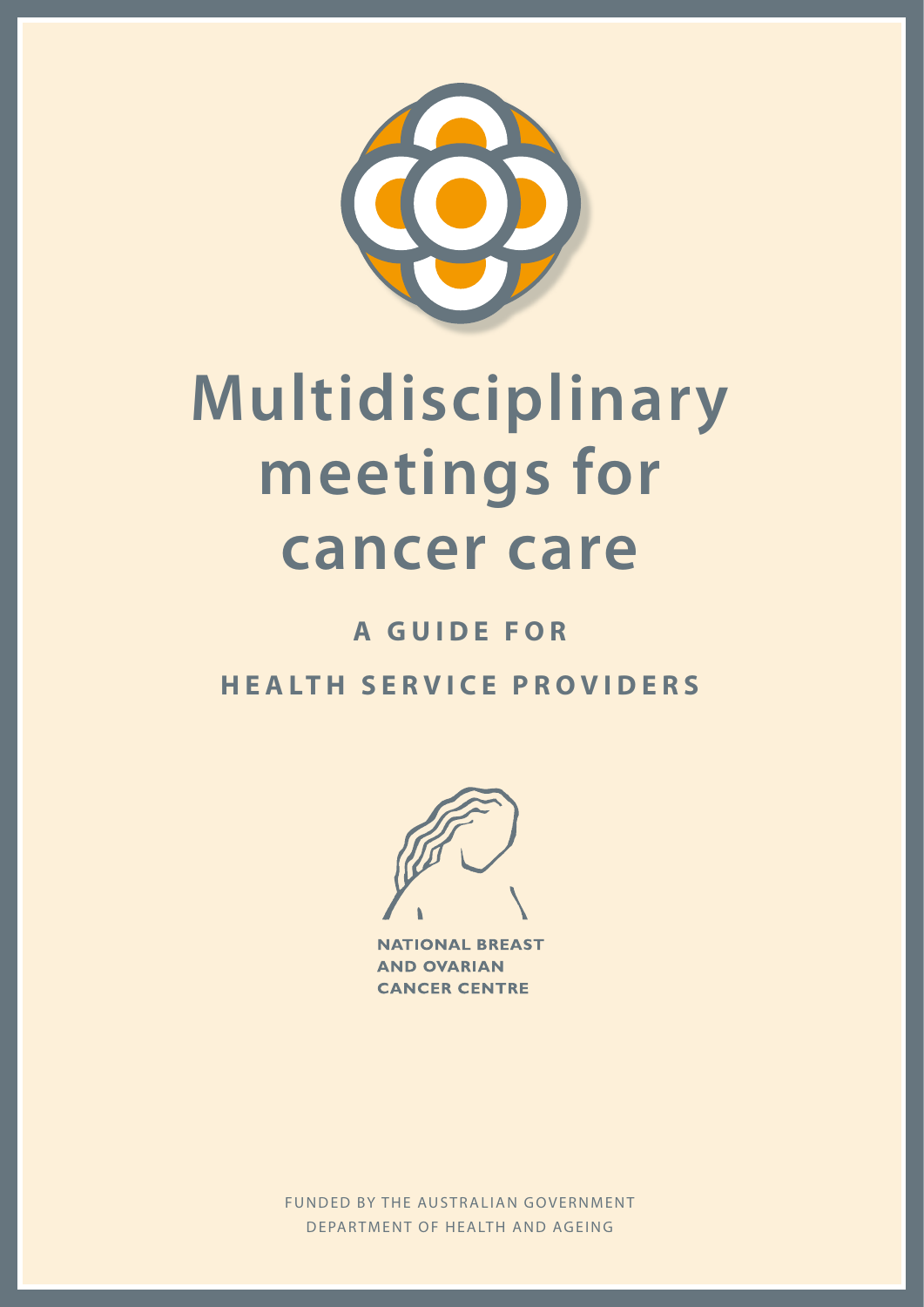**Multidisciplinary meetings for cancer care: a guide for health service providers** was prepared by: **National Breast Cancer Centre\***

**National Breast and Ovarian Cancer Centre** Level 1 Suite 103/355 Crown Street Surry Hills NSW 2010 Tel: +61 2 9357 9400 Fax: +61 2 9357 9477 Freecall 1800 624 973 **Website: www.nbocc.org.au www.breasthealth.com.au** Email: directorate@nbocc.org.au

#### **© National Breast Cancer Centre\* 2005 ISBN Print: 1 74127 006 X Online: 1 74127 032 4 CIP: 616.994**

This work is copyright. Apart from any use as permitted under the Copyright Act 1968, no part might be reproduced by any process without prior written permission from National Breast and Ovarian Cancer Centre. Requests and enquiries concerning reproduction and rights should be addressed to directorate@nbocc.org.au.

#### **Recommended citation**

National Breast Cancer Centre\*. Multidisciplinary meetings for cancer care: a guide for health service providers. National Breast Cancer Centre, Camperdown, NSW, 2005.

#### **Disclaimer**

National Breast and Ovarian Cancer Centre does not accept any liability for any injury, loss or damage incurred by use of or reliance on the information. National Breast and Ovarian Cancer Centre develops material based on the best available evidence, however it cannot guarantee and assumes no legal liability or responsibility for the currency or completeness of the information.

National Breast and Ovarian Cancer Centre is funded by the Australian Government Department of Health and Ageing.

\* In February 2008, National Breast Cancer Centre\* incorporating the Ovarian Cancer Program (NBCC) changed its name to National Breast and Ovarian Cancer Centre (NBOCC).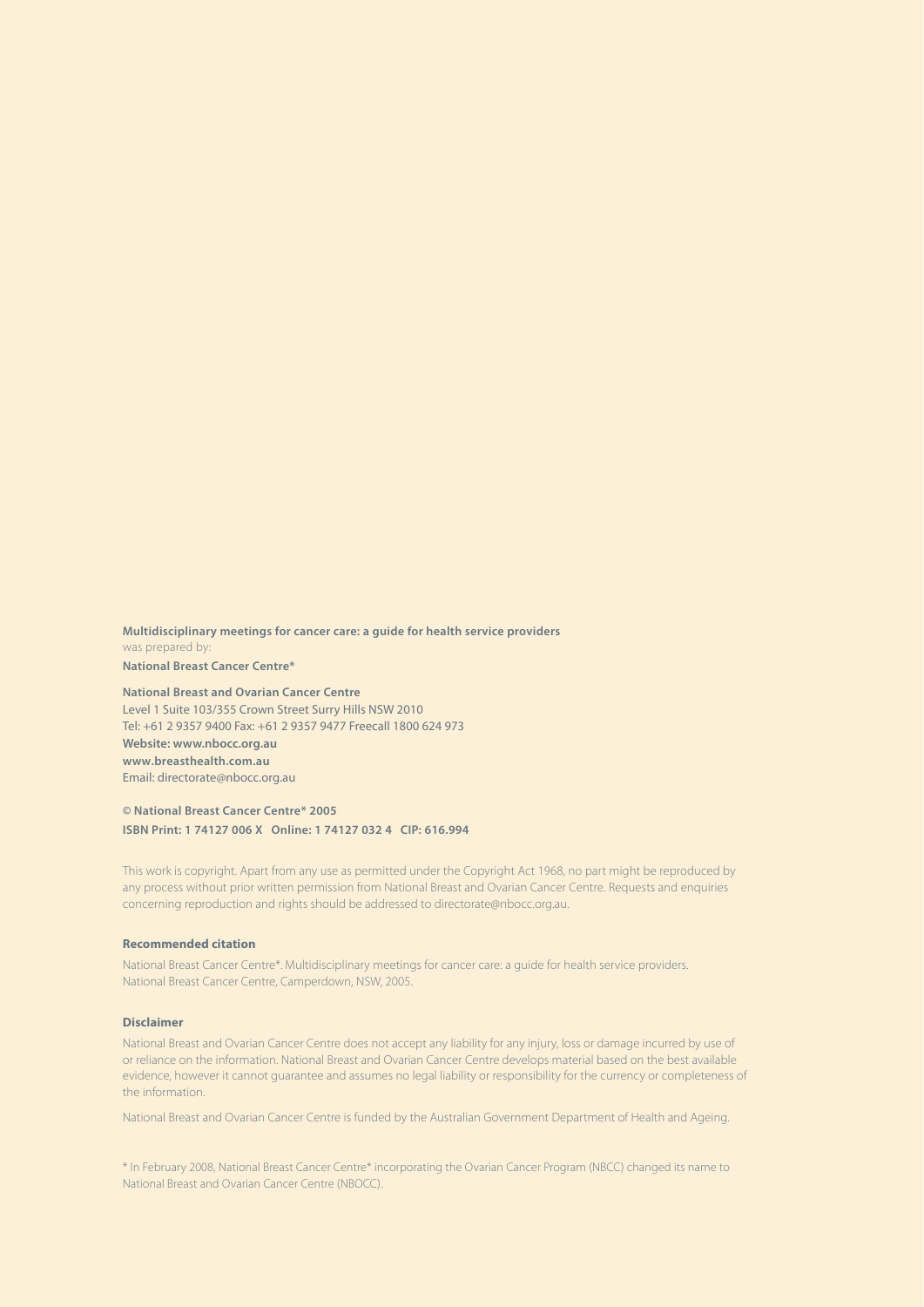

# Contents

| Foreword                                               | iii            |
|--------------------------------------------------------|----------------|
| Acknowledgements                                       | iv             |
| Why implement multidisciplinary care?                  |                |
| a summary for health service administrators            | 1              |
| Cancer in Australia                                    | 1              |
| Multidisciplinary care benefits for service provision  | $\overline{2}$ |
| Multidisciplinary care and cancer services             | 3              |
| Multidisciplinary care in Australia                    | 4              |
| <b>What is multidisciplinary care?</b>                 | 5              |
| Why is multidisciplinary care important?               | 5              |
| Benefits of multidisciplinary care                     | 6              |
| Principles of Multidisciplinary Care                   | 7              |
| Checklist for Principles of Multidisciplinary Care     | 9              |
| Models of multidisciplinary care                       | 10             |
| The multidisciplinary team                             | 10             |
| Case study: setting up a team                          | 12             |
| Case study: involving general practitioners            | 13             |
| Multidisciplinary team list                            | 14             |
| Cancer care coordinators                               | 15             |
| Establishing a team identity                           | 16             |
| Case study: establishing a team identity               | 16             |
| Multidisciplinary meetings                             | 17             |
| Minimum conditions for multidisciplinary team meetings | 17             |
| Planning a multidisciplinary meeting                   | 18             |
| Setting up a new meeting                               | 18             |
| Team leadership and coordination                       | 19             |
| Meeting coordinator                                    | 20             |
| Timing of meetings                                     | 20             |
| Venue and resources                                    | 21             |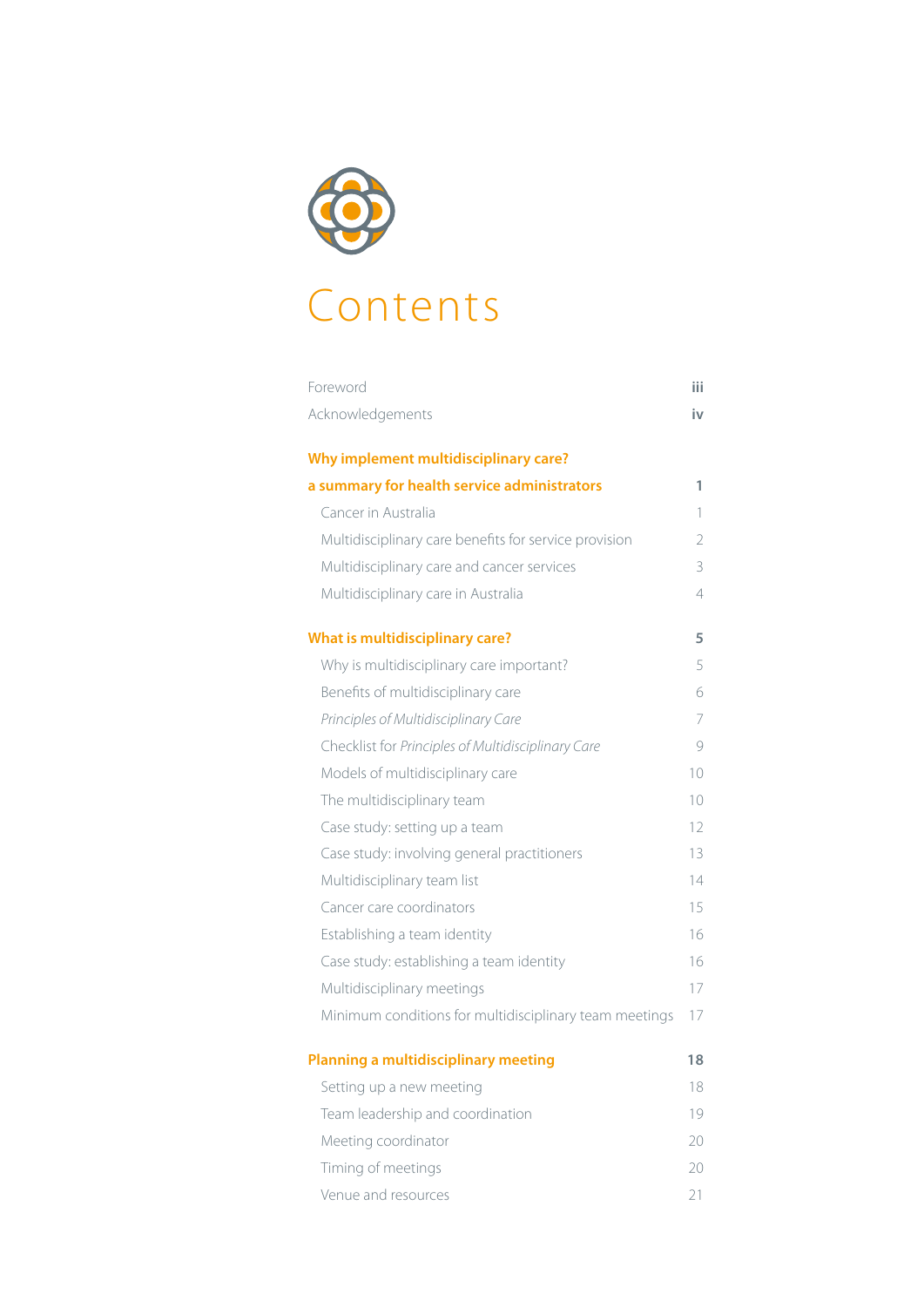| Participants                                                       | 21 |
|--------------------------------------------------------------------|----|
| Deciding which patients to discuss                                 | 22 |
| Information sources                                                | 22 |
| Register of information source providers                           | 23 |
| Involving off-site attendees                                       | 23 |
| Case study:                                                        |    |
| implementing teleconferencing                                      | 24 |
| After the meeting                                                  | 24 |
| Checklist for planning a multidisciplinary meeting:<br>pre-meeting | 25 |
| <b>Running a multidisciplinary meeting</b>                         | 26 |
| Role of the chair                                                  | 26 |
| Managing group dynamics                                            | 27 |
| Communication skills training                                      | 27 |
| Treatment plan                                                     | 28 |
| Documentation                                                      | 28 |
| Evaluating multidisciplinary care                                  | 29 |
| Checklist for running a team meeting                               | 29 |
| <b>Keeping the patient informed</b>                                | 30 |
| Explaining the concept of multidisciplinary care                   | 30 |
| Consent                                                            | 31 |
| Communicating meeting outcomes to the patient                      | 31 |
| Checklist for communicating with the patient                       | 32 |
| <b>Making multidisciplinary care work</b>                          | 33 |
| Managing change                                                    | 33 |
| Benefits to team members                                           | 33 |
| Sustainability                                                     | 34 |
| Costs of implementing multidisciplinary care                       | 35 |
| Barriers to implementing multidisciplinary care                    | 35 |
| <b>Further information</b>                                         | 36 |
| <b>References</b>                                                  | 37 |
| <b>Appendix A</b>                                                  |    |
| Recommendations for<br>multidisciplinary cancer care in Australia  | 39 |
| <b>Appendix B</b>                                                  |    |
| NBCC's Principles for Multidisciplinary Care                       | 40 |
| Appendix c                                                         |    |
| Generic treatment plan                                             | 42 |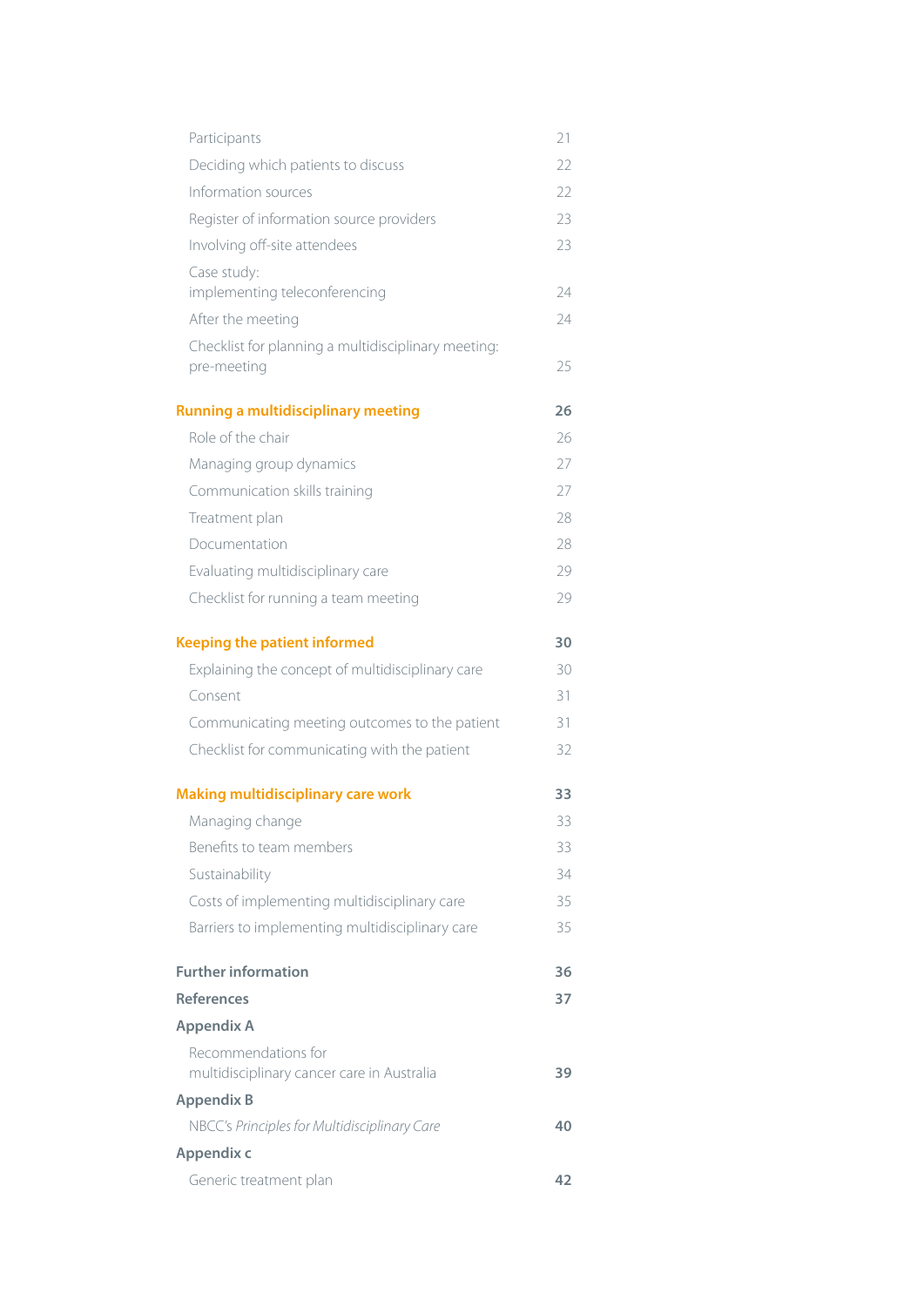

# Foreword

Multidisciplinary care (MDC) has been highlighted in national and international reports as an essential component in the management of patients with cancer. However, there is often confusion about what constitutes MDC, which patients should be discussed, who should be involved in decision making and how decisions should be recorded.

In 2003, the National Breast Cancer Centre (NBCC) completed a three-year National Demonstration Project examining the process, impact, acceptability and cost of implementing sustainable strategies to improve MDC for breast cancer at three multi-facility sites in Australia. The project was supported by an Observational Study examining 'best practice' in established MDC meetings for breast cancer treatment planning, and a follow-up Sustainability Study conducted 19 months after study completion. The outcomes of these projects are reported elsewhere<sup>1,2</sup> and have led to the development of a set of policy recommendations promoting the importance of multidisciplinary cancer care. One recommendation is that a guide for health service managers be developed to assist in the planning and running of MDC meetings for cancer care.

This guide has been developed with input from a multidisciplinary Working Group and draws upon the experiences of those sites that participated in the NBCC Demonstration Project and Observational Study, as well as other national and international evidence and experience. The guide focuses on MDC meetings and assumes that a decision has been taken by the user(s) to implement meetings. The guide is not intended to be prescriptive but instead will provide health service providers and multidisciplinary team members with ideas and tools to improve MDC at a local level. It will be useful both for groups wishing to implement new MDC meetings and for teams that want to improve the efficiency and effectiveness of existing processes.

The guide is designed to assist in the implementation of MDC for all cancers. Recommendations from the NBCC's Demonstration Project in breast cancer, quotations from the NBCC's Sustainability of Multidisciplinary Cancer Care Study, and a range of case studies are used as examples only based on the experience of the guide developers.

The guide is designed to be a 'living document'. Comments on ways to improve the guide, including case studies and templates/proformas, are welcomed and should be submitted via email to: directorate@nbcc.org.au or fax: (02) 9036 3077. Updates to the guide will be available on the NBCC's website: www.nbcc.org.au/mdc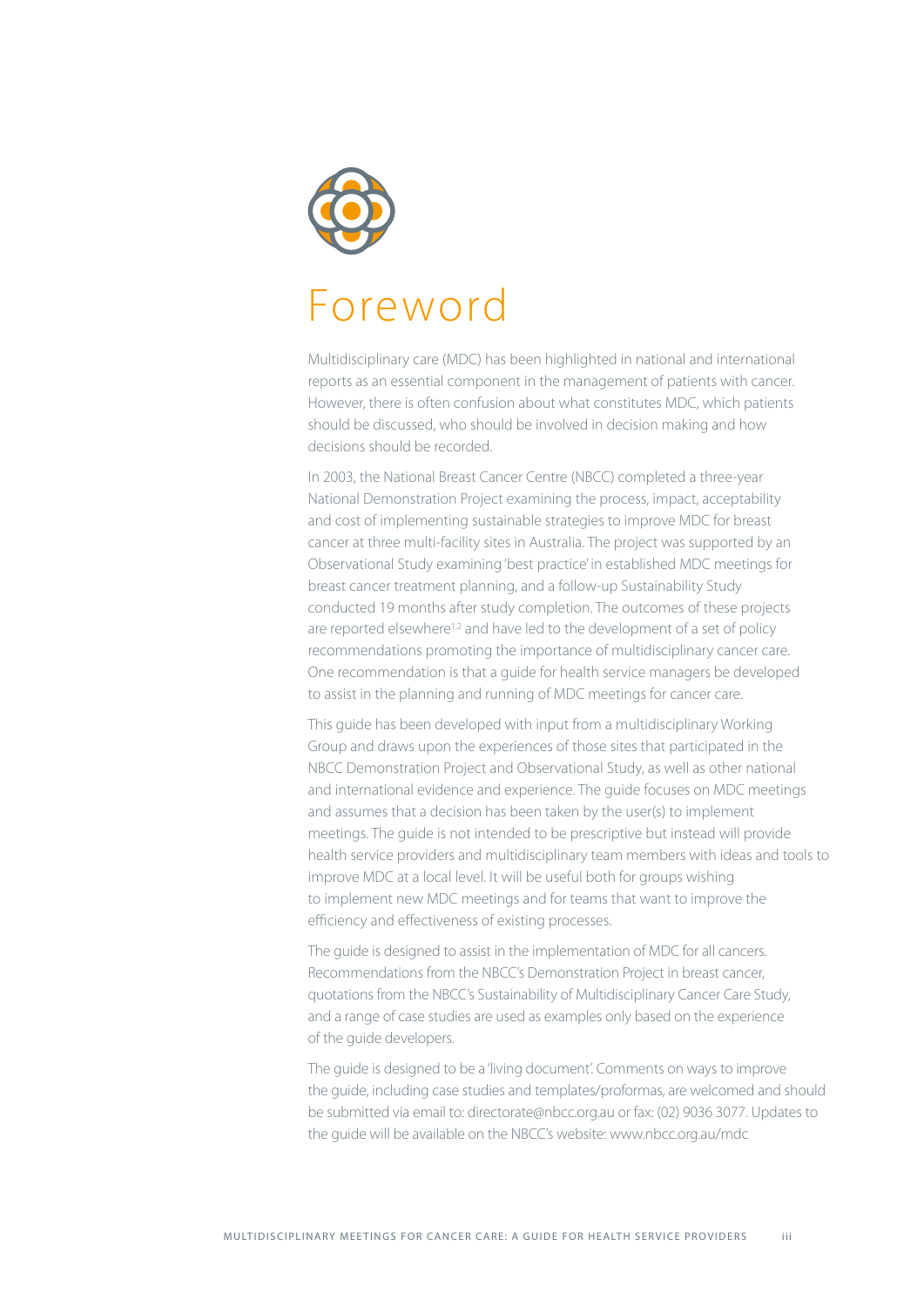

# Acknowledgements

**The National Breast Cancer Centre gratefully acknowledges the support of all the individuals and groups who contributed to the development of this guide.**

#### **Funding**

Funding for the development of this guide was provided by the Australian Government Department of Health and Ageing.

#### **Working Group**

This guide was developed with input from a multidisciplinary Working Group:

- Professor Ian Olver (Chair)
- Ms Elise Davies
- Mr Richard Hawkins
- Ms Jane Jones
- Ms Jennifer Muller
- Ms Domini Stuart
- Ms Amanda Young

#### **National Breast Cancer Centre Staff**

The following people were involved in the development of this guide:

- Dr Alison Evans
- Ms Caroline Nehill
- Dr Karen Luxford
- Dr Helen Zorbas
- Ms Alison Windmill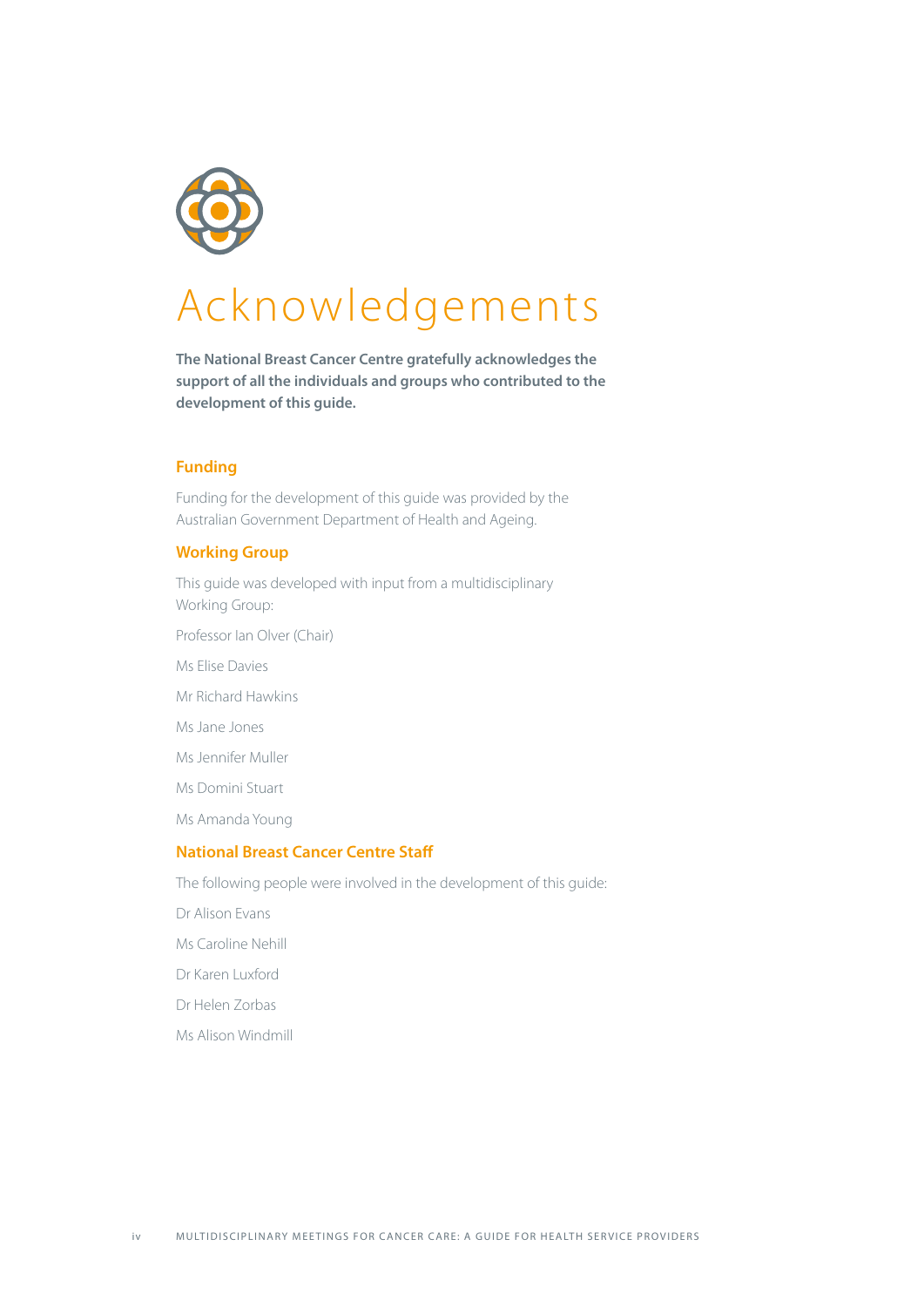

## WHY IMPLEMENT MULTIDISCIPLINARY CARE? A summary for health service administrators

"*we built a lot of trust across the private–public interface – before it was a barrier,*  **and now it is an interface... <sup>99</sup>**<br>CANCER SPECIALIST INVOLVED

Cancer specialist involved in the NBCC Demonstration project

## Cancer in Australia

Cancer is a national health priority area. In Australia, one in three men and one in four women will be affected by cancer by the time they are 75 years of age.<sup>3</sup> In 2000–2001, annual health expenditure due to cancer in Australia was \$2.6 billion,<sup>3</sup> representing around 5.5% of the annual health care budget for Australia.

Australia has a complex health system, with patients treated in both the public and private sectors and in urban, regional, rural and remote areas. Cancer care is delivered in a variety of settings and involves a range of services including screening, diagnosis, treatment (surgery, systemic therapies and radiotherapy), rehabilitation, supportive care and palliative and end-of-life care. Each service involved cannot be viewed in isolation. In 2004 the National Service Improvement Framework for Cancer,<sup>4</sup> a joint initiative of the Australian Government and States and Territories, identified that *"a more coordinated approach to cancer is required which enables networked integrated services to be provided within a patient-centred and multidisciplinary framework."*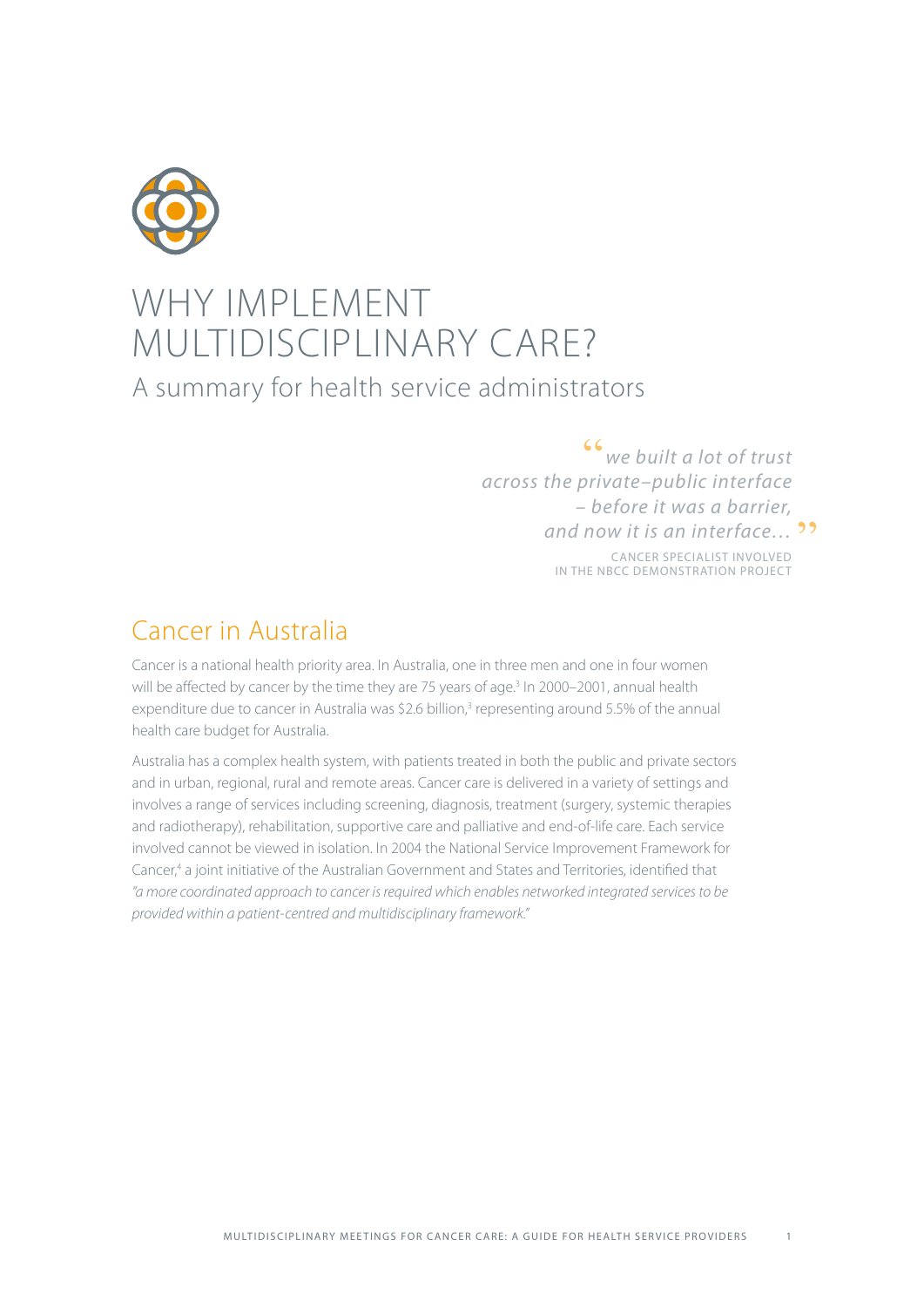### Multidisciplinary care benefits for service provision

"*there's been a lot of change in the referral patterns, very much more streamlined than it was (as a result of the MDC meetings)…*"

Multidisciplinary care (MDC) is an integrated team approach to health care in which medical and allied health care professionals consider all relevant treatment options and develop collaboratively an individual treatment plan for each patient.

There is increasing evidence that MDC improves patient outcomes. The benefits of adopting a multidisciplinary approach include:

- improved patient care through the development of an agreed treatment plan<sup>5</sup>
- provision of best practice through the adoption of evidence-based guidelines<sup>5-8</sup>
- $\bullet$  improved patient satisfaction with treatment<sup>9,10</sup>
- improved mental well-being of health professionals<sup>9</sup>
- $\bullet$  streamlining treatment pathways<sup>1,10</sup>
- $\bullet$  reduction in duplication of services<sup>11</sup>
- improved access to possible clinical trials of new therapies<sup>8</sup>
- increasing the timeliness of appropriate consultation and surgery and a shorter timeframe from diagnosis to treatment.<sup>10,12,13</sup>

See page 6–7 for more information about the evidence of benefits of MDC.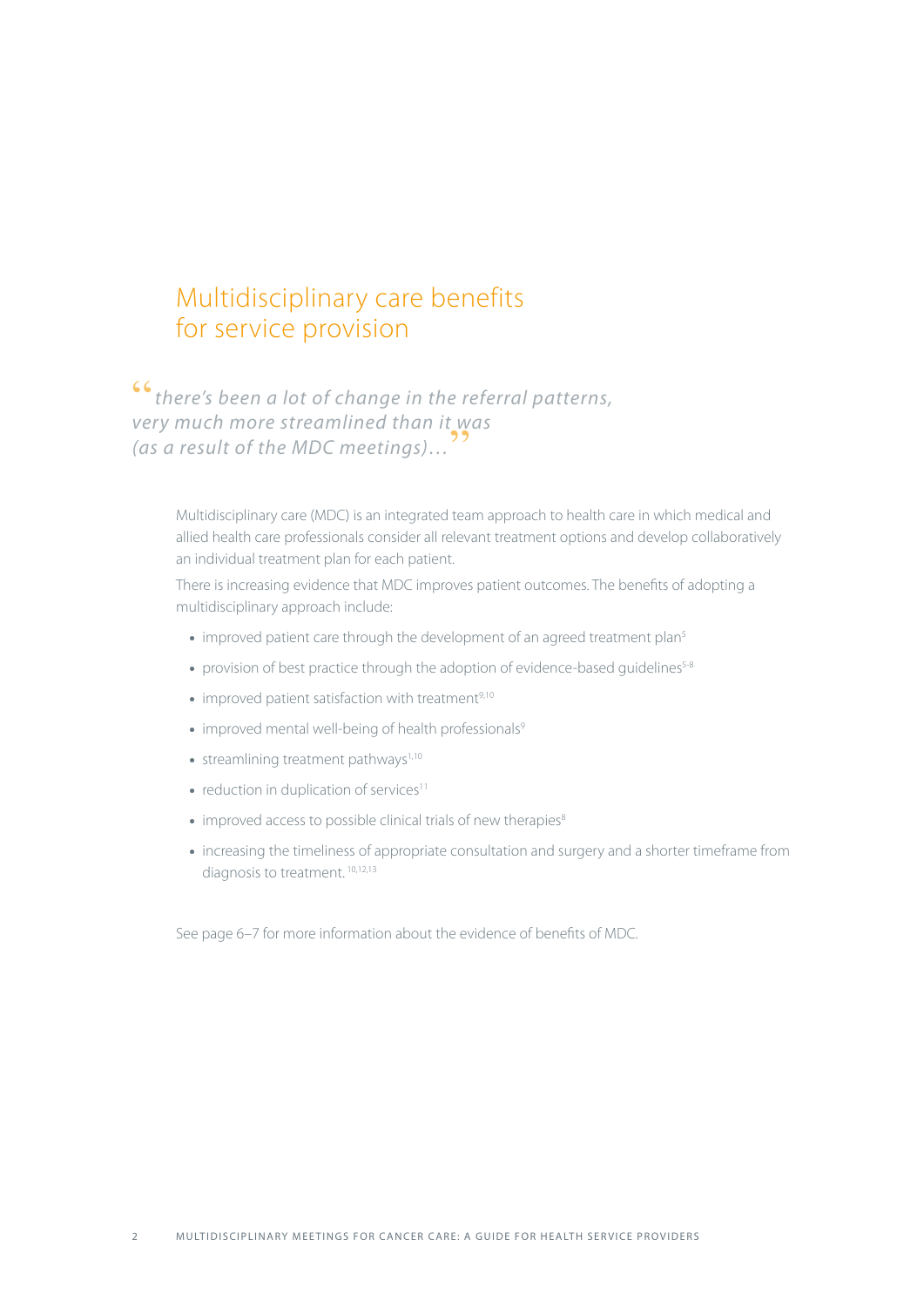### Multidisciplinary care and cancer services

"*the benefits have spread into all our activities …. it's made a complete difference to the whole*  specialist network in the hospital... <sup>99</sup>

As the benefits of MDC continue to emerge, the importance of its implementation is being highlighted and incorporated into cancer guidelines, reports, frameworks and plans at National, State and Territory levels.4,6,7,14-17 In 2005 the National Breast Cancer Centre (NBCC), on behalf of the Australian Cancer Network, developed a recommended framework for standards for cancer services. *The National Cancer Services Standards Framework18* includes nine recommended topic areas in which standards should be developed. One of the nine topic areas for which it is recommended that protocols and processes should be adopted is MDC. It is recommended that the standards framework form the basis of any ensuing national accreditation system for cancer services.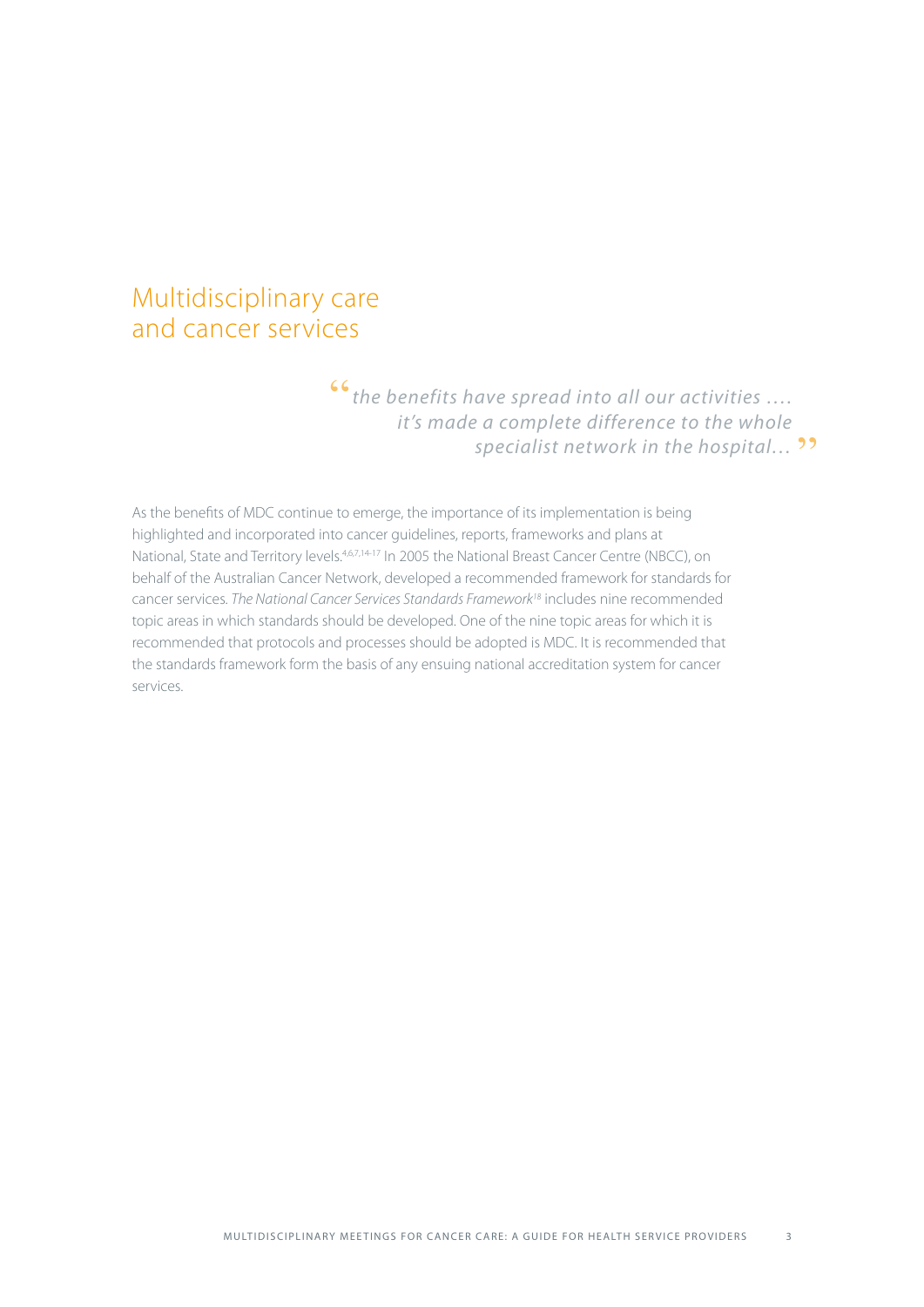## Multidisciplinary care in Australia

While a number of health services in Australia participate in MDC to some extent, published sources reveal little, if any, information about its components, barriers and enablers, nor any established or recommended models or strategies for the Australian context.

The *National Demonstration Project of*  Multidisciplinary Care,<sup>1</sup> conducted by the NBCC in 2000–2002, identified barriers and enablers of MDC, and sustainable strategies to implement or improve MDC, with the benefits of such strategies ultimately becoming the driver for their ongoing success. The strategies led to flow-on effects to other cancers and chronic diseases managed by the services and requiring multidisciplinary input.

As a result of the NBCC Demonstration Project, the NBCC made a number of recommendations to promote MDC as an integral part of national policy for cancer care (see Appendix A).

Key enablers to the uptake and ongoing sustainability of MDC strategies from the NBCC Demonstration Project<sup>1</sup> included:

- identification of local champions with leadership qualities to drive change and gain peer support
- provision of dedicated funding to support new strategies
- administrative personnel to assist in the set-up and coordination of meetings
- provision of adequate infrastructure, such as venues and telecommunications equipment.

Commitment and buy-in from team members was also crucial to the ongoing success of the strategies.

The importance of gaining early support from senior hospital administrators has been identified as an important factor in ensuring sustainability.

## A guide for health service providers

This guide is designed to provide practical advice for health professionals and health service administrators about how to implement MDC at the local level. While we hope that it will provide useful information, it will not by itself be sufficient to ensure the uptake of MDC. In order for MDC to become incorporated into standard practice for cancer care in Australia, improvements in patient management must be adequately and explicitly resourced by health service providers.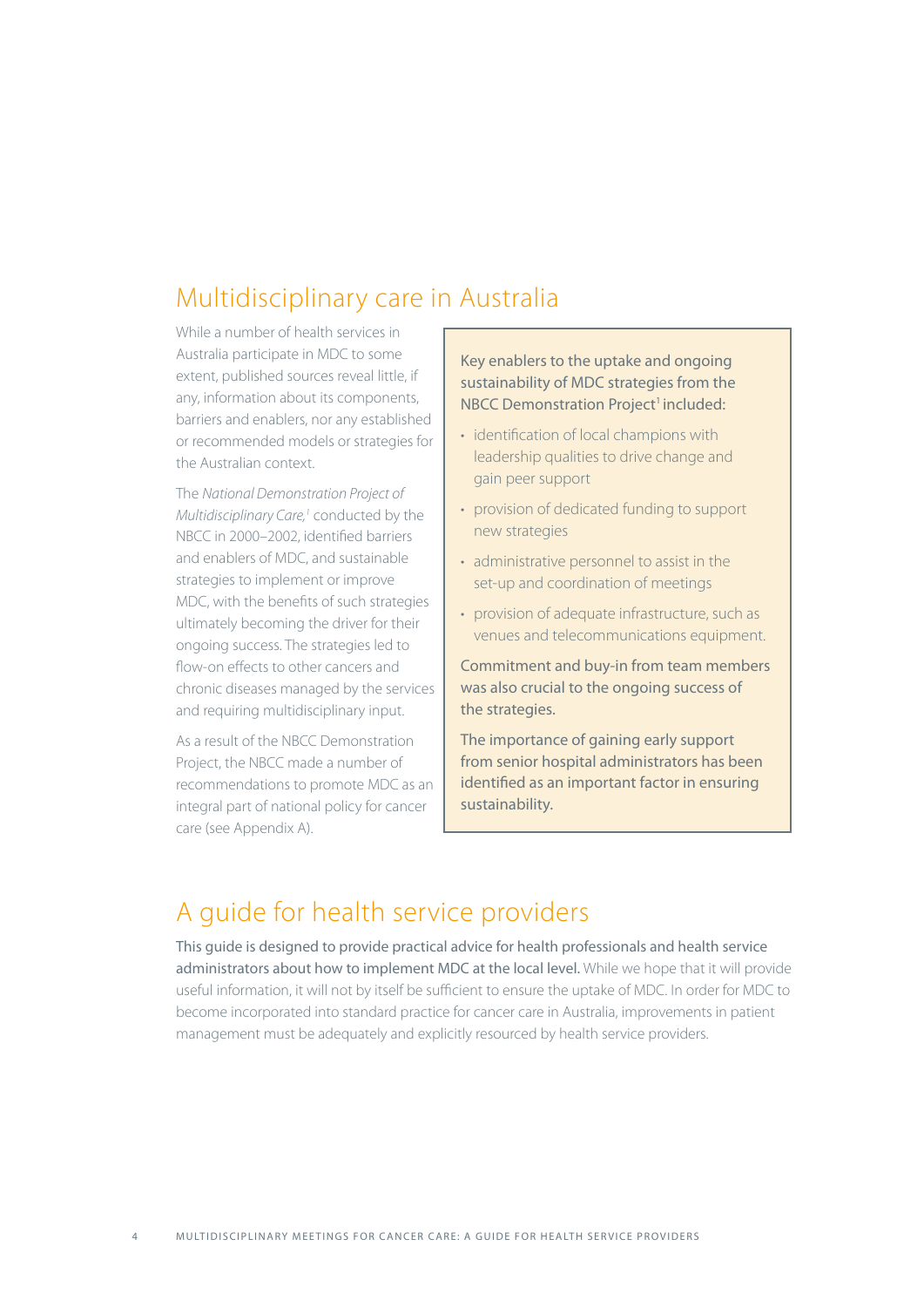

## WHAT IS MULTIDISCIPI INARY CARE?

"*we've seen a transition from the presentation of 'a case of breast cancer' with a lot of technical detail, to the presentation of 'a woman with breast cancer', with background details about who this woman is, what's going on in her life, what her desires might be, and how that might impact on decision-making …* **"** 

Multidisciplinary care (MDC) is an integrated team approach to health care in which medical and allied health care professionals consider all relevant treatment options and develop collaboratively an individual treatment plan for each patient. That is, MDC is about all relevant health professionals discussing options and making joint decisions about treatment and supportive care plans, taking into account the personal preferences of the patient.

The need to develop strategies to encourage participation by clinicians and health service providers in MDC has been highlighted in several national cancer policy documents<sup>4,15,17</sup> and is a critical intervention point in the National Service Improvement Framework (NSIF) for cancer.<sup>4</sup> The NSIF is a key direction for the National Health Priority Action Council for 2003–2005 and the critical intervention points identified indicate areas where Australia might most usefully invest to reduce death and suffering from cancer.

> "*people who had unusual patterns of care have normalised them … [now] treatment is much more aligned to quidelines* ...<sup>99</sup>

## Why is multidisciplinary care important?

MDC is a key mechanism for ensuring that all relevant disciplines contribute to decisions about the care of patients with cancer. Evidence indicates that a team approach to cancer care can reduce mortality and improve quality of life for the patient.<sup>5,19,20</sup> There is also evidence that decisions made by a multidisciplinary team are more likely to be in accord with evidence-based guidelines than those made by individual clinicians.<sup>5</sup> Furthermore, patient satisfaction with treatment and the mental well-being of clinicians in a multidisciplinary team has been shown to be improved by a multidisciplinary approach to care.<sup>9,10</sup>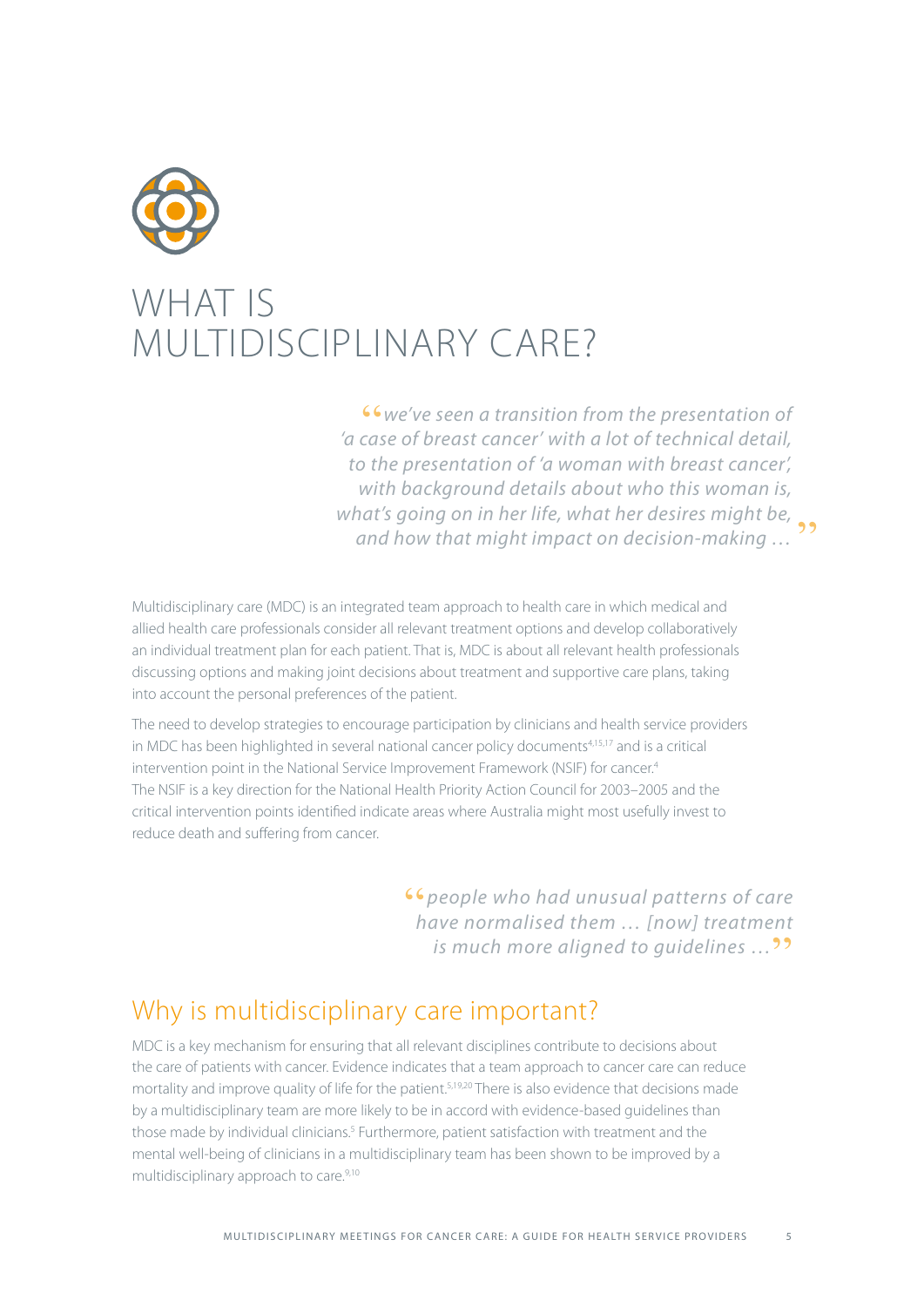## Benefits of multidisciplinary care

**" s** the benefits [of the meetings]<br>have just been absolutely incalculable to us ... *mutual learning experiences, mutual communication pathways, they have spread into all our activities throughout the hospital …*"

Benefits and incentives for clinicians to participate in MDC, highlighted through the NBCC Demonstration Project and elsewhere, include:

- patient care is more likely to be evidence-based, with implications both for clinical outcomes and cost-effectiveness 1,5
- all treatment options can be considered, and treatment plans tailored for individual patients<sup>1</sup>
- referral pathways are more likely to be streamlined<sup>1,10</sup>
- clinicians have enhanced educational opportunities<sup>1</sup>
- meetings provide opportunities for clinicians to interact with colleagues<sup>1</sup>
- clinicians who work as part of a team have a significantly lower incidence of minor psychiatric morbidity than in the general health-care workforce.<sup>9</sup>

Positive outcomes of MDC for patients, identified through the NBCC Demonstration Project and elsewhere, include:

- increased survival for patients managed by a multidisciplinary team<sup>19</sup>
- increased perception by the patient that care is being managed by a team<sup>1</sup>
- greater likelihood of receiving care in accord with clinical practice guidelines, including psychosocial support<sup>5</sup>
- increased access to information, particularly about psychosocial and practical support<sup>1</sup>
- increased patient satisfaction with care.<sup>10</sup>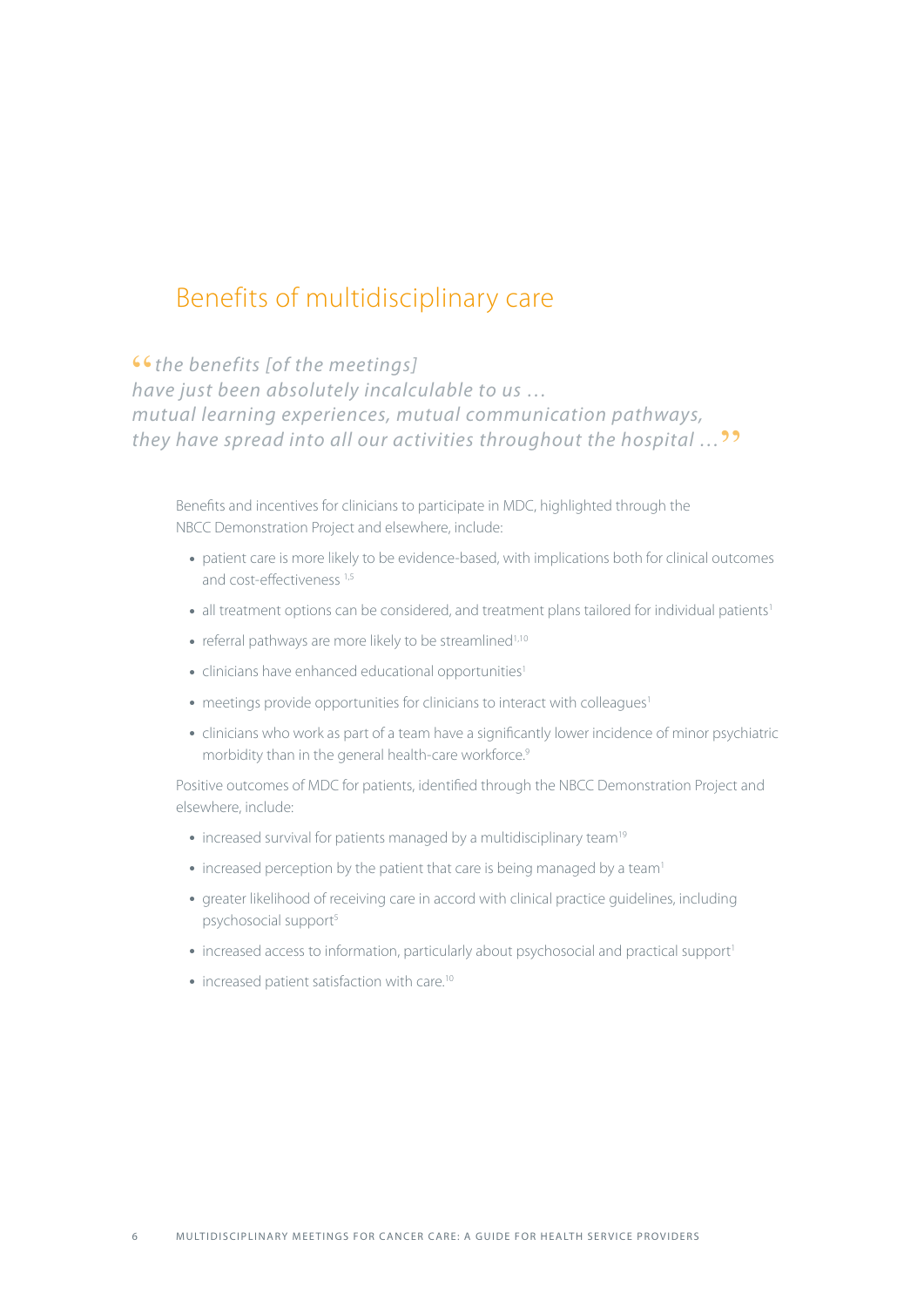#### **Evidence of the benefits**

- $\bullet$  A study in the USA<sup>5</sup> compared breast cancer treatment recommendations made by a multidisciplinary panel with earlier recommendations made by doctors who were not part of the multidisciplinary clinic. For 43% of women, the treatment recommended by the multidisciplinary panel differed from that recommended by the other physicians. Where differences occurred, the recommendations of the multidisciplinary panel were more likely to be in accord with evidence-based guidelines.
- A Scottish study<sup>20</sup> compared the survival of women who had been treated by specialist and non-specialist teams. The study reported that the five-year survival rate was 9% higher and the 10-year survival 8% higher for patients cared for by specialist surgeons. The authors noted that, *"specialist interest was characterised by their setting up dedicated breast clinics, having a defined association with pathologists and oncologists and organising and facilitating clinical trials as well as maintaining a separate record system of all breast cancer cases in their unit's care."*
- A USA study<sup>10</sup> found the time between diagnosis and initiation of treatment was significantly decreased in the MDC setting. Patient satisfaction also increased significantly as a result of involving the patient and their family/friends when making treatment decisions.

## Principles of Multidisciplinary Care

Australia presents a challenge for the implementation of MDC, given the mix of private and public service provision, and significant regional variations in service delivery and access. Models of care developed overseas are not directly applicable to the Australian context.

The *Principles of Multidisciplinary Care,*21 developed by the NBCC, provides a flexible definition of MDC, allowing for variation in implementation according to cancer type and the location of service provision. The *Principles* are designed to be relevant for all cancers, not just breast cancer, and for a variety of health-care settings.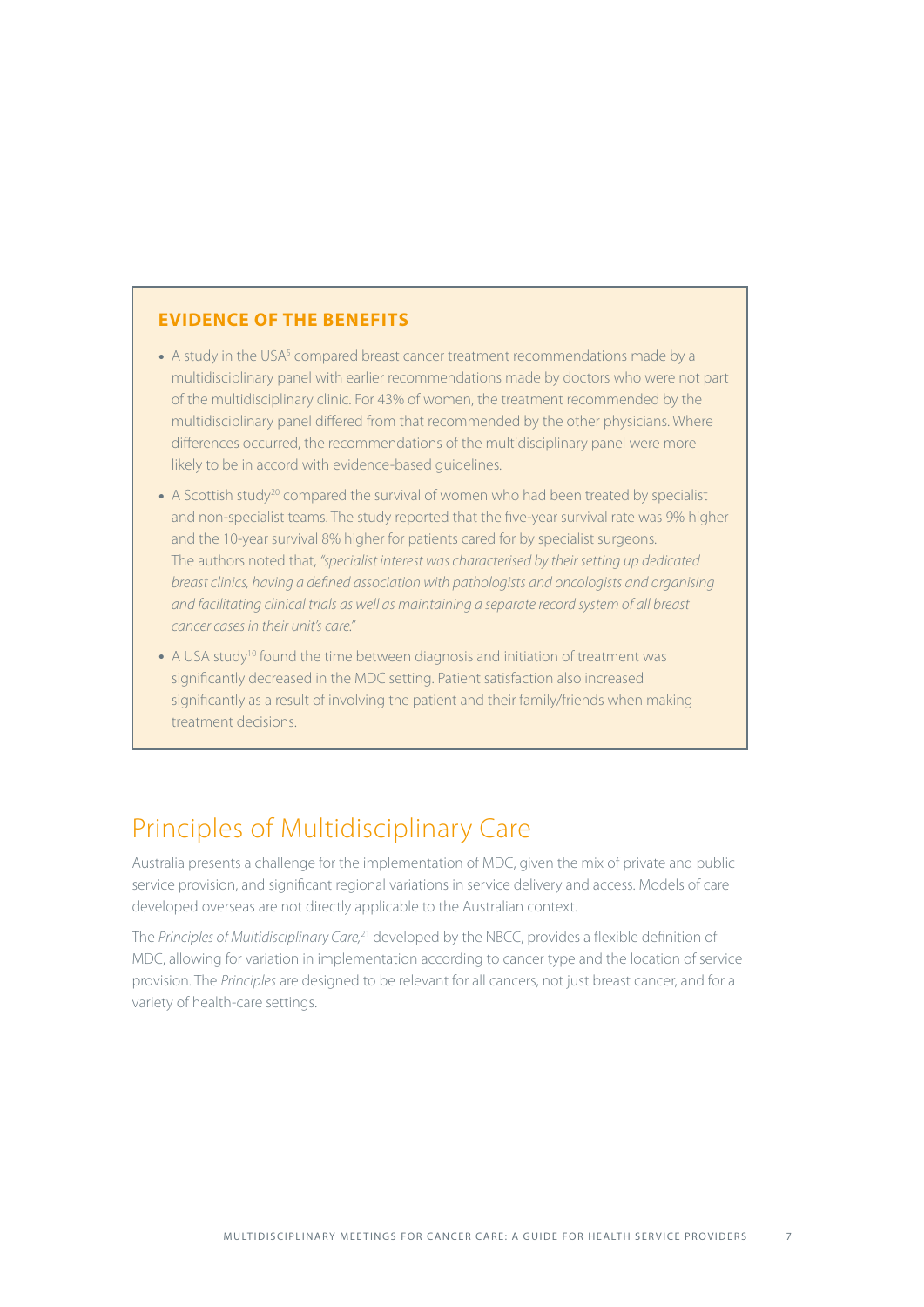#### **The** *Principles of Multidisciplinary Care21* **emphasise the need for:**

- a **team approach**, involving core disciplines integral to the provision of good care, including general practice, with input from other specialties as required
- **communication** among team members regarding treatment planning
- access to the **full therapeutic range** for all patients, regardless of geographical remoteness or size of institution
- provision of care in accordance with **nationally agreed standards**
- **involvement of patients** in decisions about their care.

Appendix B provides a full overview of the *Principles,* including suggested criteria by which they would be satisfied for evaluation purposes.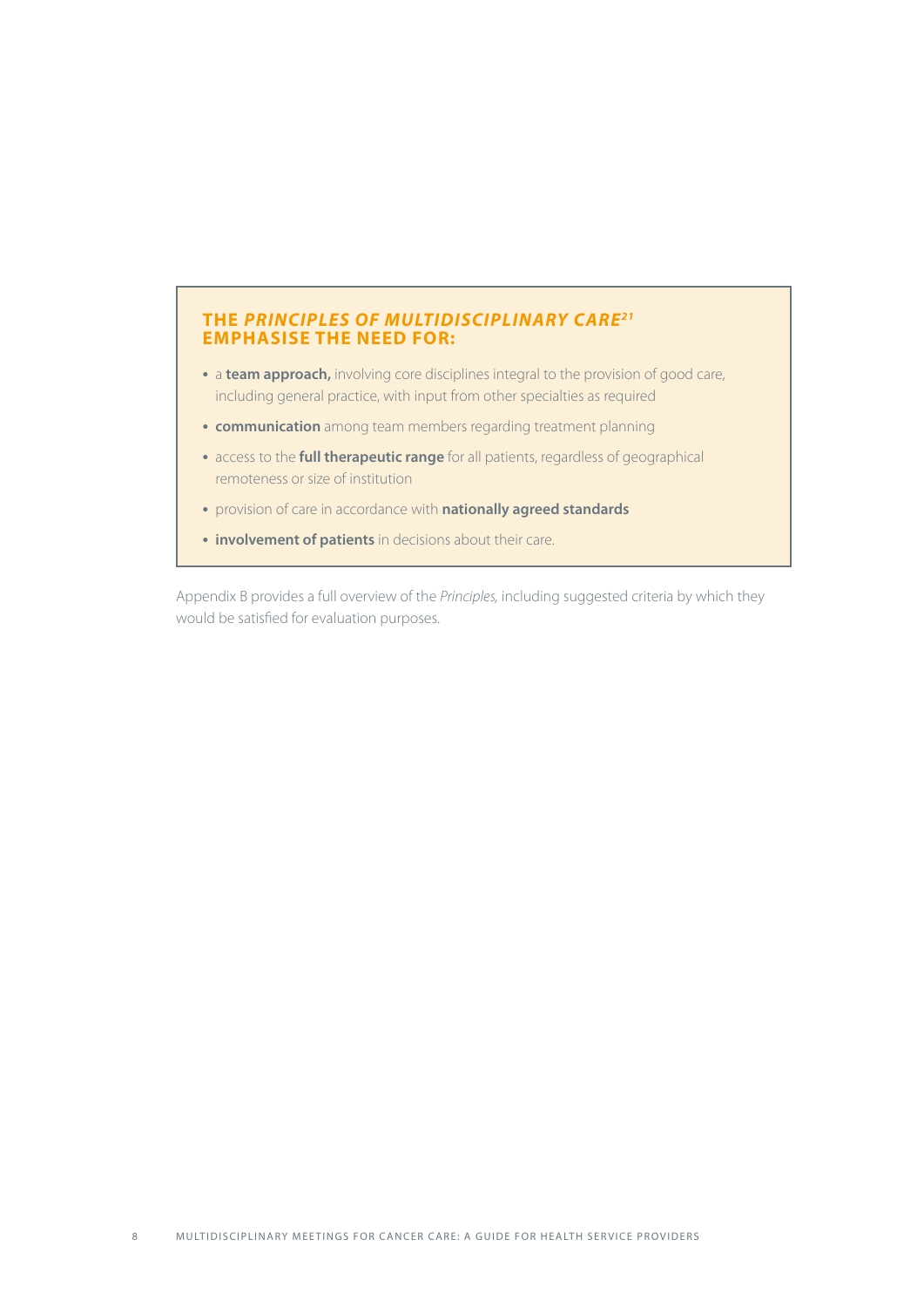## Checklist for *Principles of Multidisciplinary Care1,21*

Use the checklist below to assess whether the systems in place for MDC for patients with cancer at your institution are in line with the *Principles of Multidisciplinary Care.*

| <b>PRINCIPLE OF CARE</b>                                                                                                                                               | <b>YES/NO</b> |
|------------------------------------------------------------------------------------------------------------------------------------------------------------------------|---------------|
| <b>TEAM</b><br>Is there an established multidisciplinary team comprising all core disciplines<br>integral to good patient care?                                        |               |
| Is the patient's general practitioner included as a team member and kept<br>informed of team activity?                                                                 |               |
| Have referral links been established with non-core team specialist services<br>(eg genetic counselling, physiotherapy, psychology)?                                    |               |
| <b>COMMUNICATION</b><br>Are regular multidisciplinary team meetings held to discuss treatment planning?                                                                |               |
| Do all core disciplines attend and provide input into the multidisciplinary team<br>meetings - diagnostic, treatment and supportive care?                              |               |
| Is there a protocol to decide which patients should be discussed at<br>multidisciplinary team meetings?                                                                |               |
| <b>FULL THERAPEUTIC RANGE</b><br>Do all patients have access to relevant services?                                                                                     |               |
| <b>STANDARDS OF CARE</b><br>Are protocols and clinical pathways available? If yes, are processes in place<br>to ensure that local practice is in line with guidelines? |               |
| Are patient preferences discussed in multidisciplinary team meetings?                                                                                                  |               |
| Are all relevant test results, reports and films available during<br>multidisciplinary meetings?                                                                       |               |
| Is the number of cases seen at the site small? If yes, are collaborative links with<br>larger units/centres in place?                                                  |               |
| Are professional development activities held regularly?                                                                                                                |               |
| <b>INVOLVEMENT OF THE PATIENT</b><br>Are patients routinely offered information about all aspects of their<br>treatment choices?                                       |               |
| Are patients routinely given information about, and access to,<br>supportive care services?                                                                            |               |
| Are patients informed that their care is discussed in a multidisciplinary forum?                                                                                       |               |
| Is patient consent obtained according to local protocol?                                                                                                               |               |
| Are patients informed who the 'team leader' is?                                                                                                                        |               |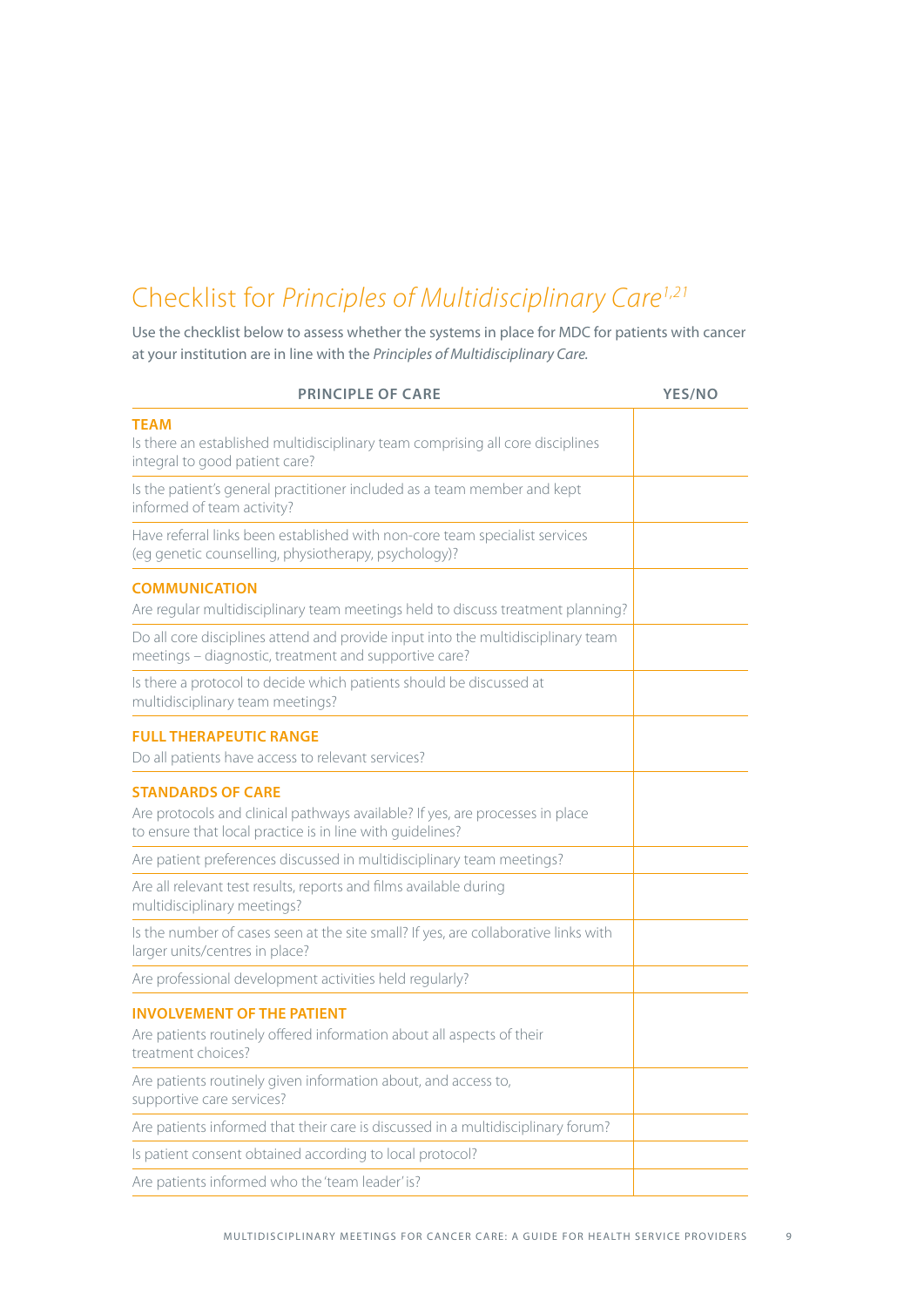## Models of multidisciplinary care

This guide provides a template for the implementation of MDC for all cancers, primarily using breast cancer as an example. There are a number of models of MDC in Australia. These include:

- a 'tumour board' model, in which the patient's case is discussed by the team, a recommendation for treatment is made and the treating clinician informs the patient of the recommendation, with referrals made as appropriate
- a variation of this model, in which the patient attends a clinic after the discussion and meets the members of the team who will be involved in ongoing care.

There is no one 'correct' model or formula. The aim of the *Principles of Multidisciplinary Care* is to allow flexibility in process while ensuring that key underlying principles are in place.

"*I think the (MDC Demonstration) Project gave us the legitimacy to always be consulting the other disciplines …it's now an established standard of care …it changed the culture …*"

### The multidisciplinary team

The multidisciplinary team should comprise the core disciplines integral to the provision of good care. Team membership will vary according to cancer type but should reflect both clinical and psychosocial aspects of care. Inclusion of a supportive care provider in the core team is essential – this may be a nurse specialist, oncology nurse, social worker or psychologist. The patient's general practitioner is also a member of the team. The general practitioner may play a number of roles in all stages of the disease process, including diagnosis, referral, treatment, coordination and continuity of care as well as provision of information and support to the patient and his/her family. While it may not be possible for general practitioners to attend multidisciplinary team meetings on a regular basis, it is essential that the general practitioner is kept informed in a timely manner about treatment decisions (see page 24).

Additional expertise or specialist services may be required for some patients. Such services may be some distance away from the main treatment centre or have limited availability (eg relative scarcity of specialist psychiatry or genetic services in some regions). However, geographical remoteness and/or small size of the institution delivering care should not be impediments to the delivery of MDC nor to access to services. Systems should be established to support collaborative working links between team members. It is important that referral links with remote services are established and can be drawn upon as required.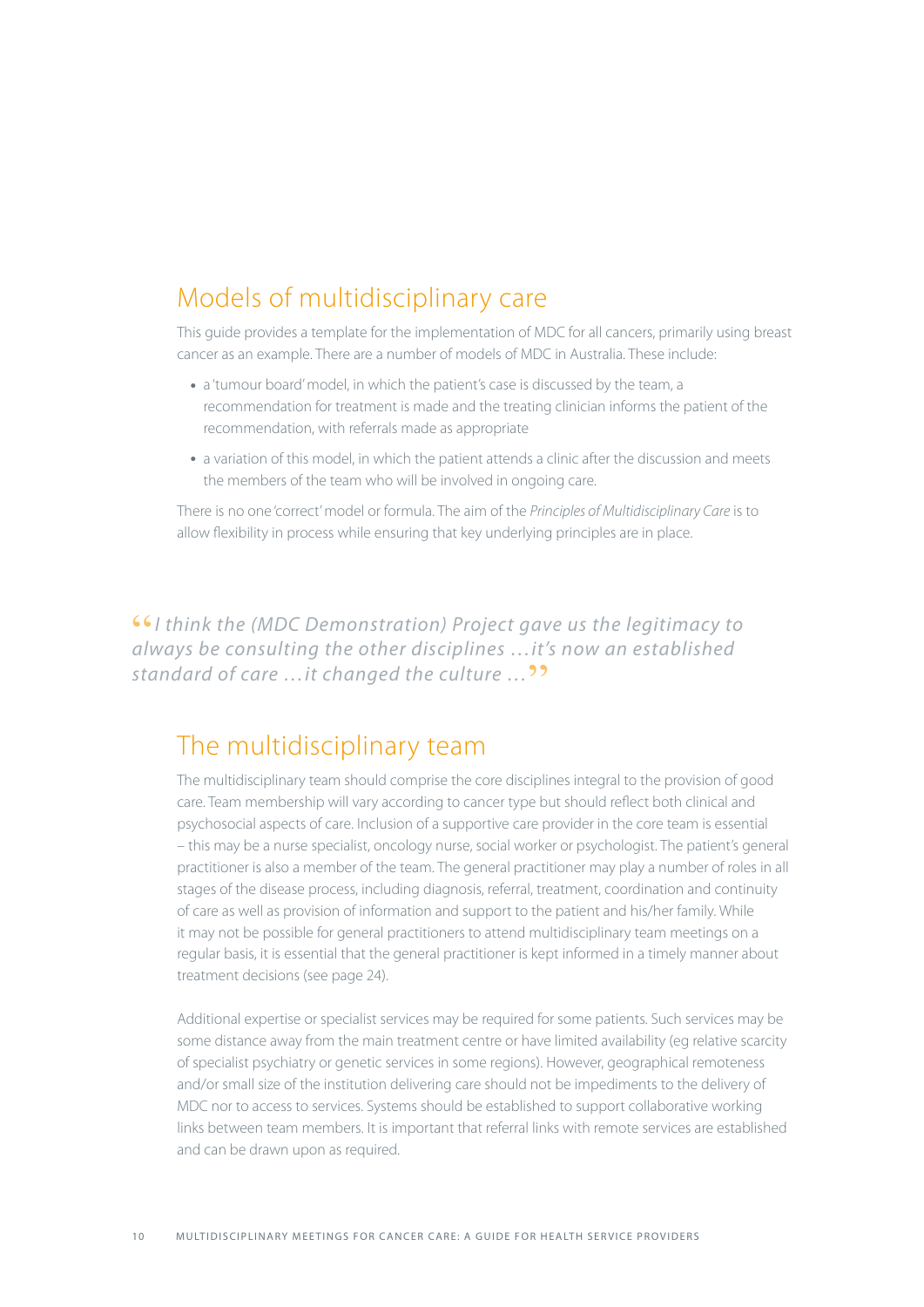#### **Example of multidisciplinary team membership for treatment planning: BREAST cancer1**

#### **Core team members Non-core team members**

Surgery

Medical oncology

Radiation oncology

Pathology

Radiology

Supportive care  *–oncology nurse/breast care nurse*

General practice

Genetic/hereditary counselling

Physiotherapy

Psychiatry/psychology

Nuclear medicine

Plastic surgery

Palliative care

Social work

#### **Example of multidisciplinary team membership for treatment planning: LUNG cancer**

Respiratory medicine Cardiothoracic surgery Medical oncology Radiation oncology Pathology Radiology Nurse specialist

Palliative care

#### **Core team members Non-core team members**

Nuclear medicine

Social work

Physiotherapy

Psychiatry/psychology

Dietetics

Occupational Therapy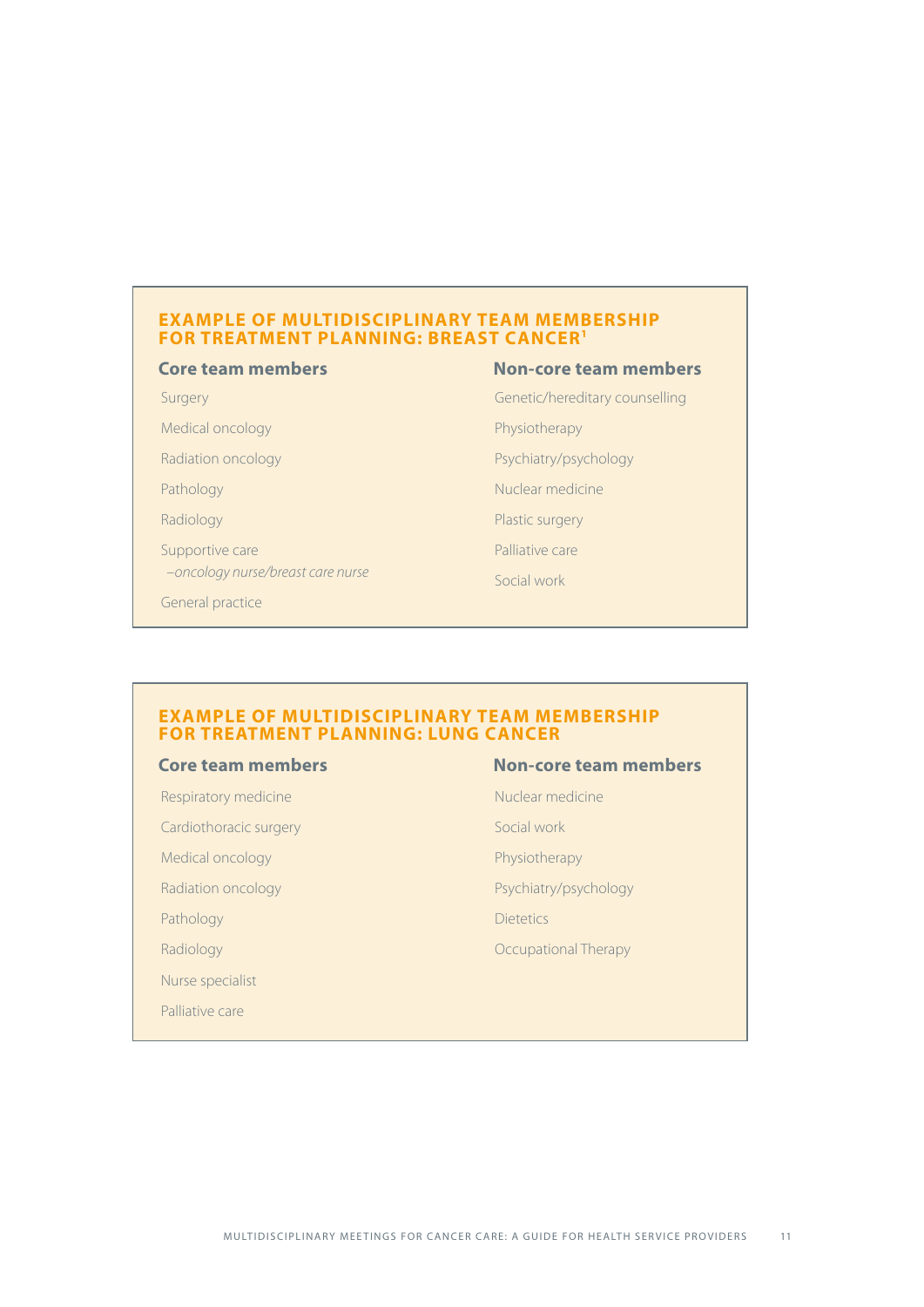#### **Case study: setting up a team**

**THE CHALLENGE:** To establish a multidisciplinary treatment planning meeting for the management of breast cancer in a rural/regional area consisting of one large regional centre with one public and two private hospitals, and a number of smaller rural hospitals covered by four main health services.

**ISSUES RAISED:** A number of barriers and obstacles were faced in setting up the team.

*TIME:* The majority of stakeholders voiced concerns about the time that would be required to attend multidisciplinary meetings and the impact this may have on their clinical practice.

*Privacy issues:* Many clinicians were concerned about breaches of privacy with patients being discussed in a team environment.

*Public/private patients:* In a regional/rural setting, most clinicians work in both the public and private sector. Those with a significant private practice were unwilling to present patients at a meeting held in the public health service.

*Lack of a complete team in the rural areas:* Rural clinicians identified the lack of oncologists at multidisciplinary meetings in rural areas and the need to have linkage to the larger regional centre.

**THE SOLUTION:** Establishment of MDC across a large regional and rural area required faceto-face consultation with stakeholders in all sectors, discipline groups and health services. Meetings provided information about MDC and, in particular, the advantages for clinicians and patients and the opportunity to discuss issues and look at the way forward. Within health services, the executive team was invited to planning meetings to seek support for the necessary changes.

**THE RESULT:** As a result of the consultation, many clinicians recognised that the development of MDC represented best practice and subsequently met to attempt to overcome the obstacles. Within six months the regional multidisciplinary team was meeting on a weekly basis and prospective treatment planning was established. The clinicians were initially concerned about the time commitment, but quickly recognised that most discussion took place at meetings, thus reducing the need for telephone calls and communication at other times.

To overcome clinician concern about discussing private patients in the public sector, an agreement was reached to meet at one of the private hospitals and to date the team has continued with this practice. Team members have realised that benefit could be gained by videoconferencing to the rural areas and initial discussions have taken place to plan this strategy.

**THE SITUATION NOW:** Weekly meetings are held to prospectively plan treatment and care for women diagnosed with early, advanced and recurrent breast disease. On average, 22 health care professionals attend the meetings, but there are often 28–30 attendees. The core team consists of one or more pathologists, radiologists, surgeons, medical oncologists and radiation oncologists, along with general practitioners, breast care nurses and social workers. One rural area has commenced videoconference linkage to the regional hospital, which is the main cancer referral centre, to ensure oncology input to treatment planning.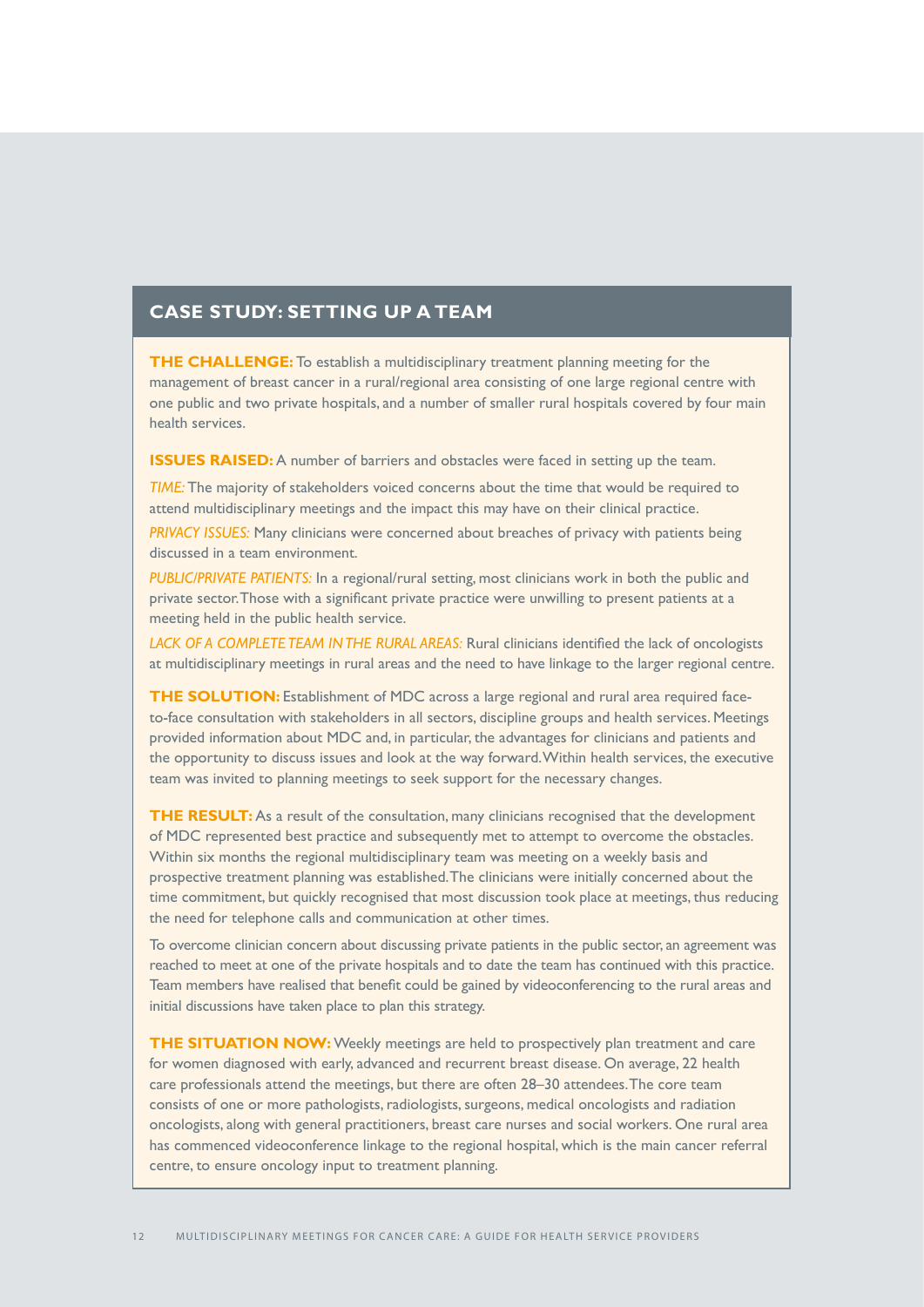#### **Case study: involving general practitioners**

**THE CHALLENGE:** General practitioners are pivotal in providing information and coordination of care to the patient and his/her family and are therefore important members of the MDC team.

**THE SOLUTION:** To ensure that general practitioners participated in the planning phase, with a view to their participation in multidisciplinary meetings, focus groups were held at clinics in the regional area and through the Division of General Practice in two rural health services. Attendance at these meetings was impressive and though the attendees identified many obstacles to attendance at multidisciplinary meetings, they were enthusiastic about participating.

**THE SITUATION NOW:** General practitioners routinely attend the multidisciplinary meeting in the regional centre and on many occasions in the rural centres. The relevant Division of General Practice is notified of the name of the general practitioners who are to have patients discussed that week and through this mechanism, general practitioners are invited to the meeting. The liaison general practitioner from the Division of General Practice attends the majority of meetings and is able to convey information about treatment planning to those general practitioners unable to attend the meeting.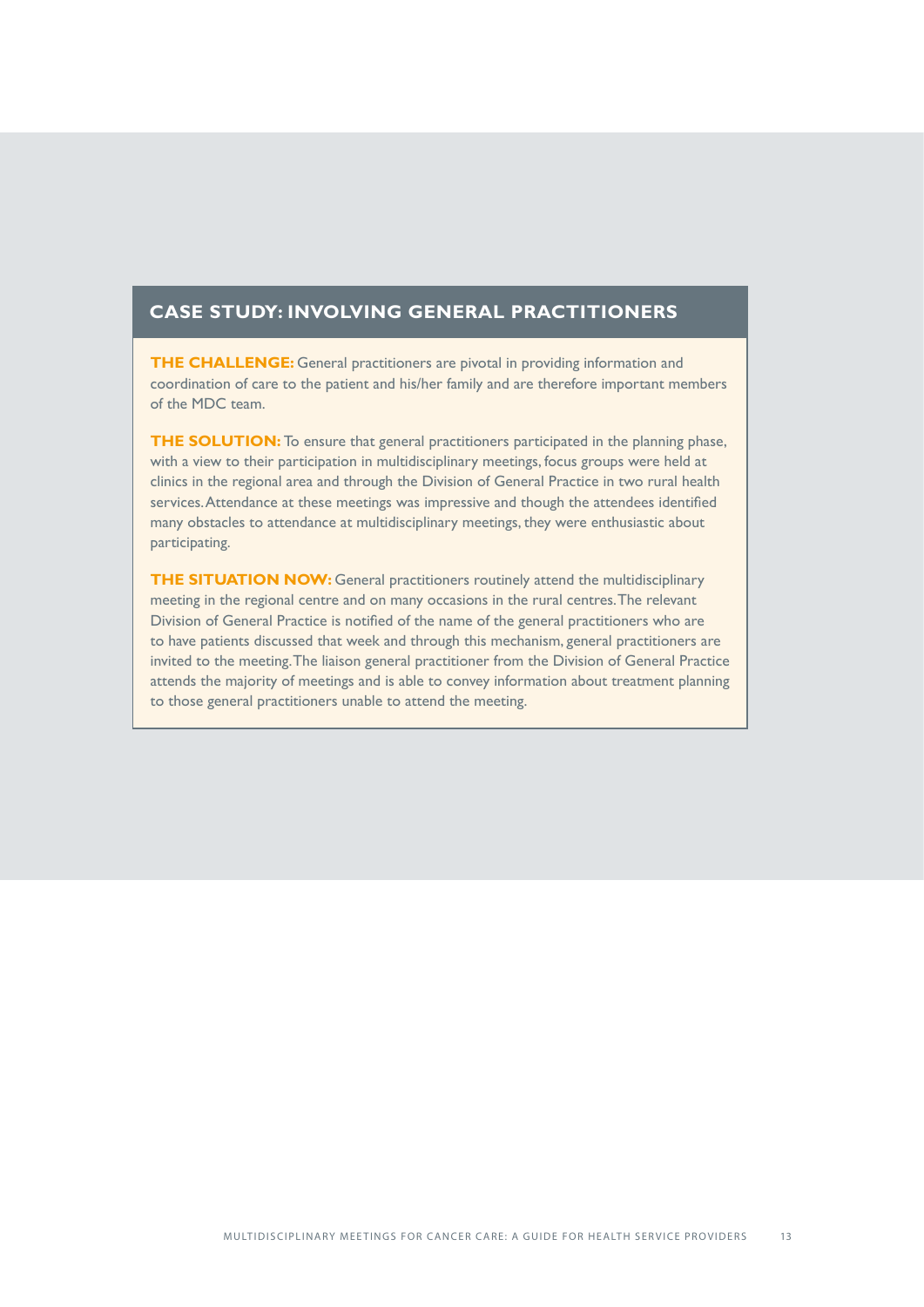## Multidisciplinary team list

Use the table below to list the names and contact details of team members. Ensure that all team members have a copy of this list. Identify which team member will undertake the role of care coordinator.

| <b>DISCIPLINE</b>   | <b>NAME AND CONTACT DETAILS</b> |
|---------------------|---------------------------------|
| Surgery             |                                 |
| Medical oncology    |                                 |
| Radiation oncology  |                                 |
| Pathology           |                                 |
| Radiology           |                                 |
| Supportive care     |                                 |
| General practice    |                                 |
| Physiotherapy       |                                 |
| Psychology          |                                 |
| Plastic surgery     |                                 |
| Nursing             |                                 |
| Social work         |                                 |
| Palliative care     |                                 |
| Genetic counselling |                                 |
| Nuclear medicine    |                                 |
| Other               |                                 |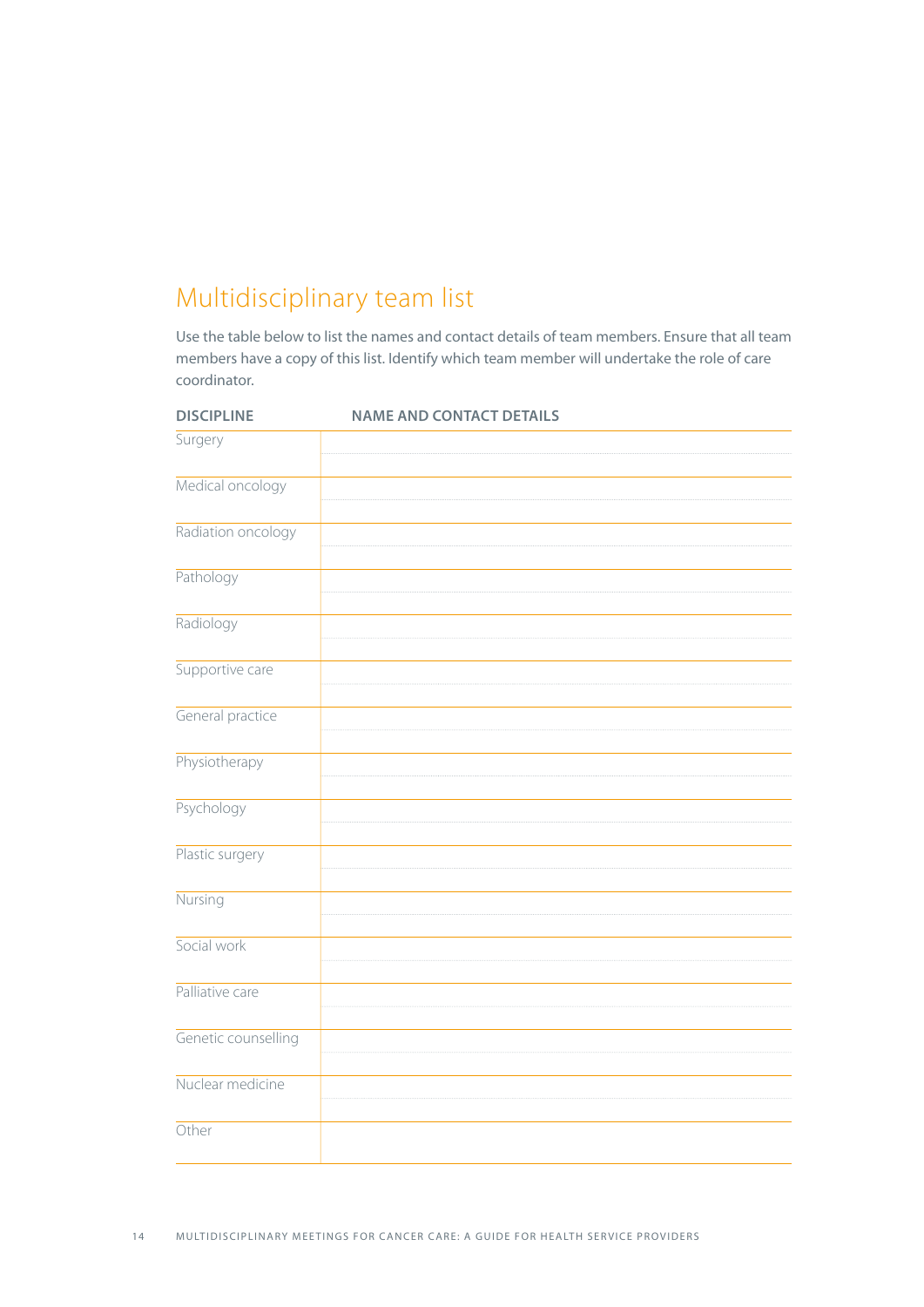### Cancer care coordinators

"*The MDC meeting certainly became much more efficient*  once the breast care nurse came in ... <sup>99</sup>

> "*the feedback from the women (about the breast care nurse) is very, very positive …* "clinician

The cancer care coordinator is a rapidly emerging role within multidisciplinary teams.<sup>22</sup> The position, generally fulfilled by a nurse or other supportive care personnel, ensures that there is continuity throughout the care process, including communication of the treatment plan to the patient and coordination of all necessary care.22 The NBCC Demonstration Project illustrated the important role that breast care nurses play as coordinators of care and facilitators of effective communication amongst the team and with patients.<sup>1</sup> Evidence continues to emerge that the care coordinator position has the potential for improving the patient's cancer experience.<sup>23</sup>

#### *Multidisciplinary Care in Australia: a National Demonstration Project in Breast Cancer*

#### **The oncology nurse or care coordinator**

A principle conclusion drawn from the NBCC Demonstration Project is that the presence of a breast care nurse in a multidisciplinary team is beneficial both for the woman and the clinicians. While this model of care may not be directly transferable to other cancers, it is appropriate to identify the health care professional who is responsible for coordinating the patient's care and identifying psychosocial issues.

In the NBCC Demonstration Project, the breast care nurse enhanced continuity of care and communication about treatment, as well as the recognition by other clinicians of psychosocial issues and the need for appropriate referral.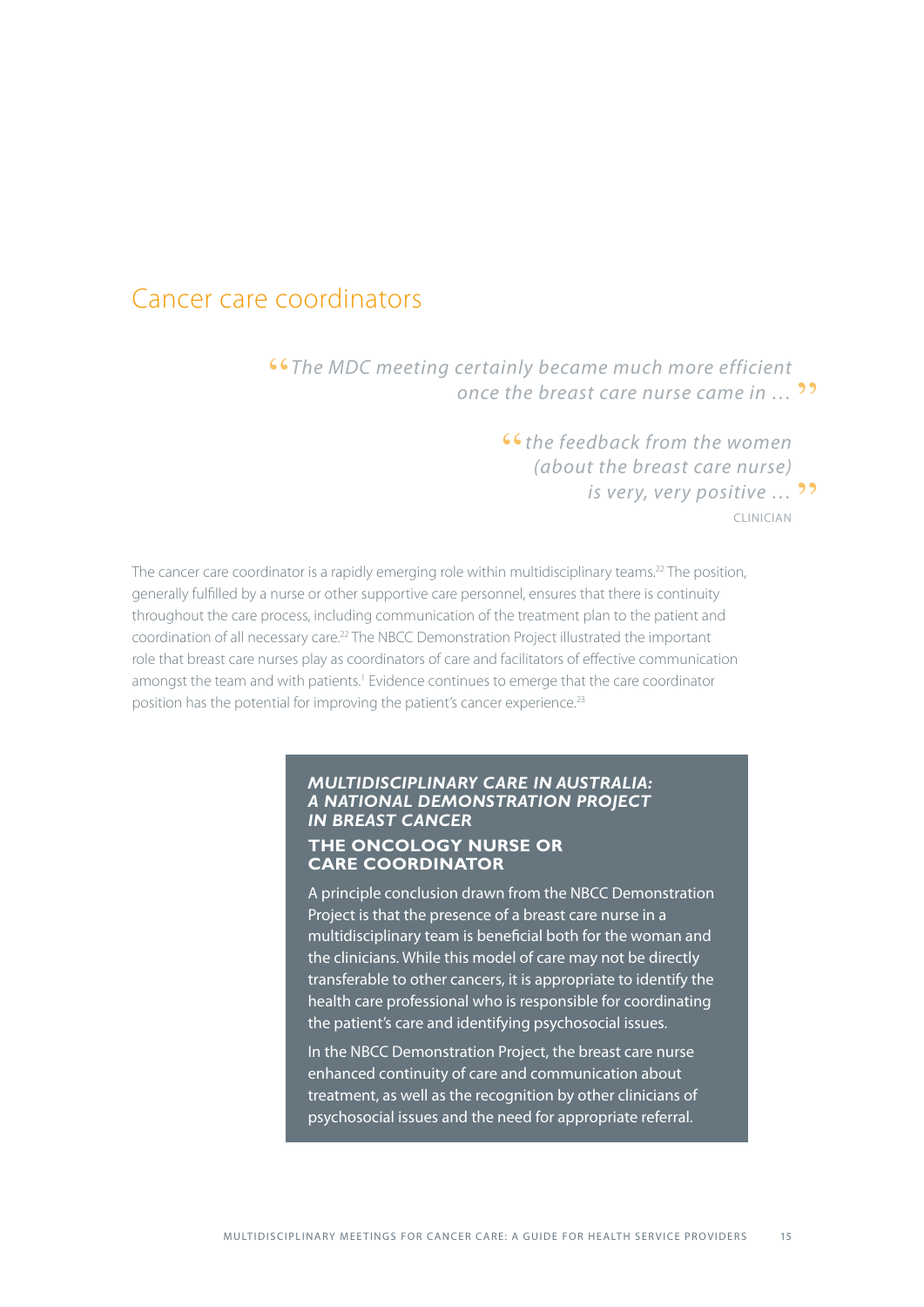## Establishing a team identity

"*we all belong to one team … a new tribe … it's facilitated all sorts of communication …*"

> It is important that a multidisciplinary team identity is established. Practical examples of how to promote team identity may include:

- developing a team name and agreed values
- displaying posters identifying team members in public areas
- developing a team identifier such as a logo and letterhead (taking account of local protocols regarding the use of logos)
- providing regular team updates via email or a 'bulletin board' for team communication.

It is also important to establish a communications framework that supports the team and ensures interactive participation from all relevant team members at regular and dedicated case conference meetings. In selecting a name for the team, consideration should be given as to how the team and its function will be explained to patients. Select phrases such as 'patient care team', rather than 'multidisciplinary team', which may be confusing for patients (see page 30). It is also important for all team members to be aware of, and agree on, the purpose of the team and its meetings from the outset (see page 18).

#### **Case study: establishing a team identity**

**THE CHALLENGE:** During the NBCC Demonstration Project, the need to develop an identifiable team and strengthen links between members was identified.

**THE SOLUTION:** Diagrammatic representations of clinical management pathways were developed for each hospital site and posters summarising these pathways, including photographs of team members, were displayed in relevant waiting areas. Meetings with all clinicians from across the Collaboration were held early during the set-up phase to emphasise the benefits of a multidisciplinary approach and promote the use of the clinical management pathway. A logo was developed specifically for the Collaboration and used on letterhead distributed to all relevant facilities in the region during the implementation of strategies.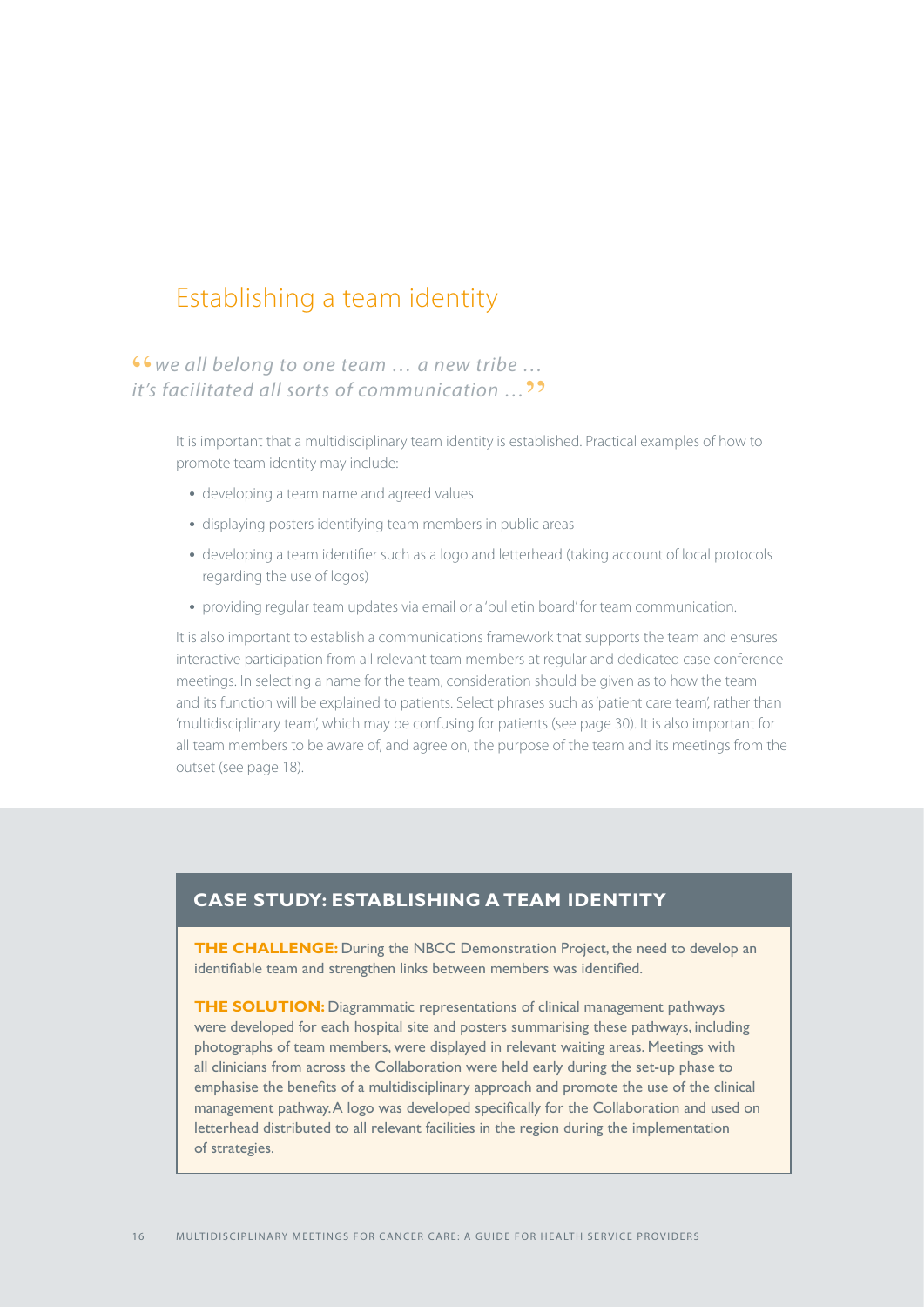## Multidisciplinary meetings

## **"***S* (*people come spontaneously now ...*<br>... it's a self-perpetuating activity ... *it's a self-perpetuating activity* ... <sup>99</sup>

Regular team meetings are an integral component of MDC. A central theme of meetings should be prospective treatment planning. Benefits of regular treatment planning meetings include professional development activities, development of local protocols and discussion of other relevant issues such as resolving service delivery problems. Once the team is established it may be appropriate to hold meetings outside the usual MDC treatment planning meetings to discuss specific topics of interest or for professional development. Using the meetings as an educational and information-sharing opportunity, as well as for treatment planning, can help both to encourage attendance and ensure sustained interest.

#### **Minimum conditions for multidisciplinary treatment planning meetings**

As a result of the Observational study of MDC that accompanied the NBCC Demonstration Project, the NBCC has outlined the minimum set of conditions required for effective multidisciplinary case conferencing.<sup>1</sup> These are listed below:

- respected peer leader with strong leadership and facilitation skills to enable full participation of all disciplines
- supporting infrastructure (eg meeting room venue, facilities, equipment)
- preparation of all relevant materials and information in advance of meetings
- inclusion of all disciplines and mutual respect between participants leading to productive group dynamics
- incentives for participants to attend meetings (eg education, evidence of benefits, food)
- timely communication of the outcomes of case discussions to the patient, and to his/ her general practitioner.

Practical advice regarding each of these factors is provided throughout this guide.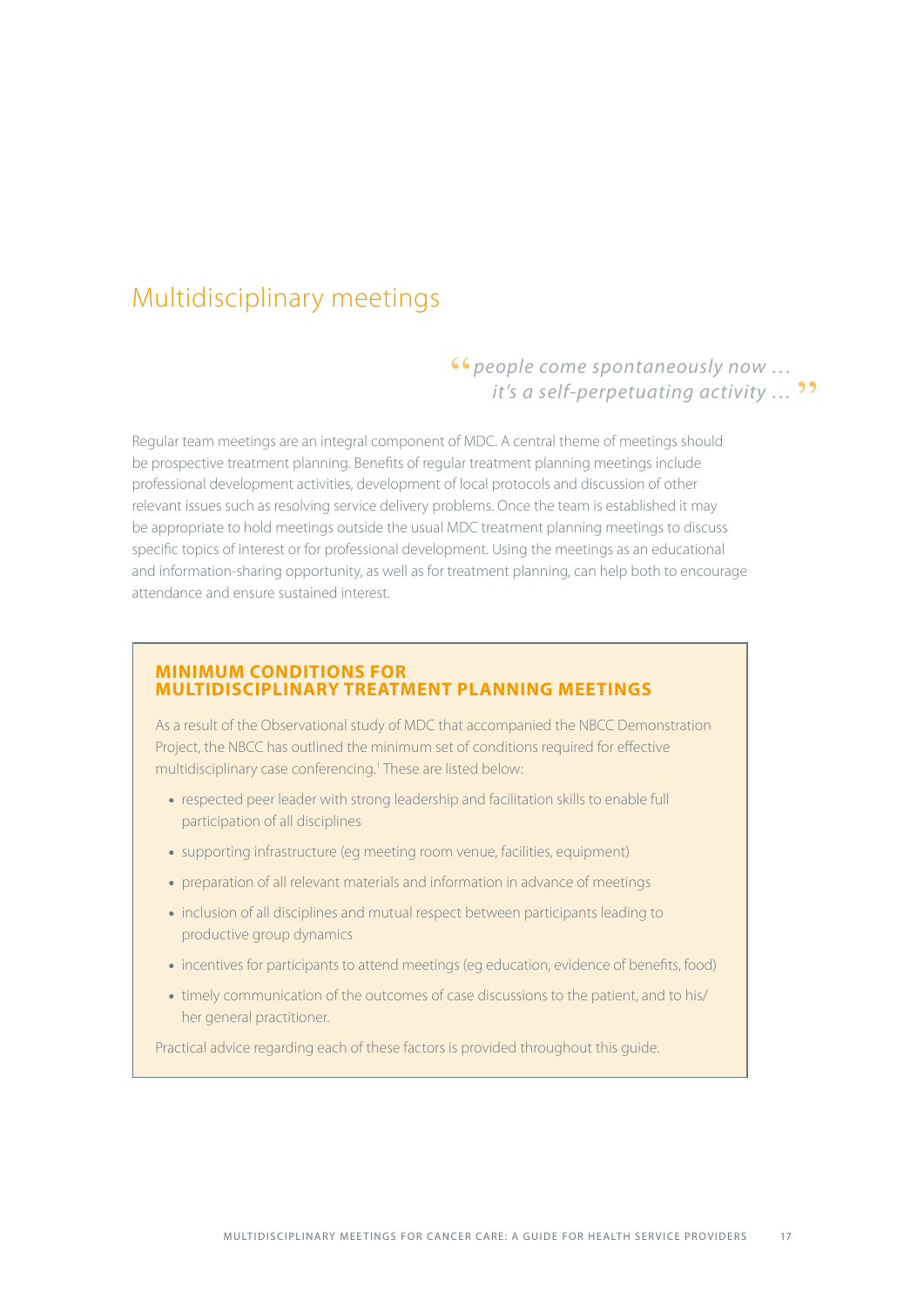

## PLANNING A MULTIDISCIPLINARY MEETING

### Setting up a new meeting

When establishing regular multidisciplinary meetings for a new team, it is important to gain consensus from all team members on the team responsibilities, meeting aims and frequencies and local protocols for issues such as decision making, documentation processes, providing feedback about meeting outcomes, confidentiality and consent. This planning phase may involve several meetings between team members and should be facilitated by a respected peer. It is important throughout this process to emphasise the benefits of the multidisciplinary process in order to encourage participation (see page 33). If possible, hold initial planning meetings at a time that is likely to be used for future treatment planning meetings in order to promote familiarity of timing amongst the team. Use these planning meetings as an opportunity to assess current strengths and achievements of the hospital/department as well as to identify areas for improvement or development. If a number of areas for development are identified, it may be necessary to prioritise these, with the aim of working on only one or two at one time.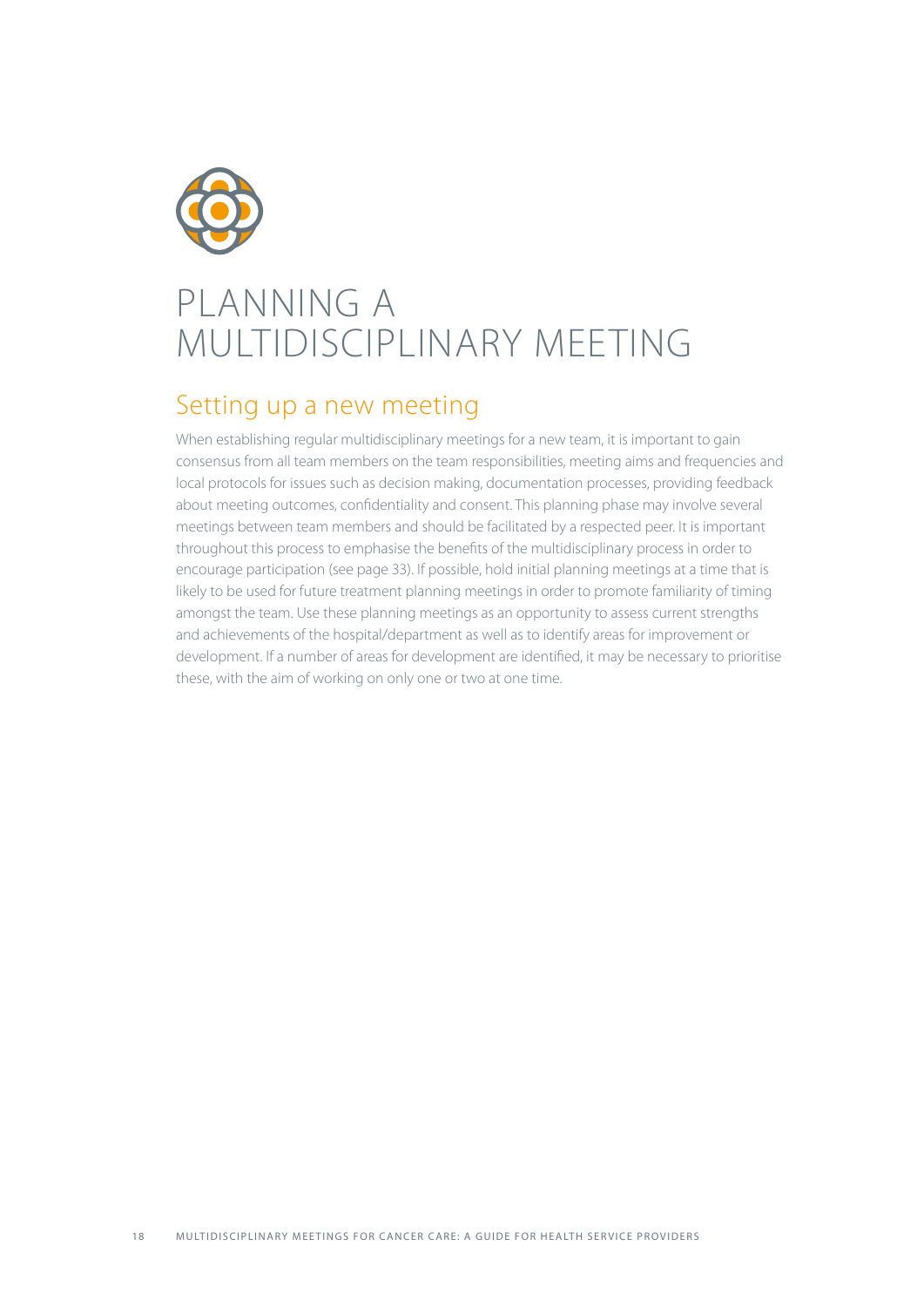## Team leadership and coordination

"*(the champion) has strong links with all people in the team … she's one of these enthusiastic people that every team needs ...* ??

Team leadership has been identified as a key aspect contributing to successful and sustainable MDC meetings.<sup>1,2,9</sup> Leadership and coordination may take a number of forms:

- a **'champion'** who drives initiatives and is integral in gaining and maintaining support for the meetings; this role is particularly important during the early stages of a team's formation
- a **meeting chair** who facilitates discussions during team meetings (see page 26)
- a **meeting coordinator** who coordinates the logistics for meetings (see page 20).

These roles require energy, enthusiasm and an ability to communicate with, and gain input from, other team members. Each role may be undertaken by one or more individuals or multiple roles may be fulfilled by one individual. However, once the roles are allocated it is important that role definition is agreed upon at the outset and that other team members are aware of which team member is responsible for which aspects of meeting organisation and coordination. It is also important to have agreed team members to act as 'back-up' for these roles if the primary contact is not available. For further information about team communication see page 27.

| <b>ROLE</b>         | <b>MAIN CONTACT</b> | <b>BACK-UP</b> |
|---------------------|---------------------|----------------|
| Meeting coordinator |                     |                |
|                     |                     |                |
| Meeting chair       |                     |                |
| <b>Ither</b>        |                     |                |
|                     |                     |                |
|                     |                     |                |
|                     |                     |                |

#### **TEAM CONTACT LIST**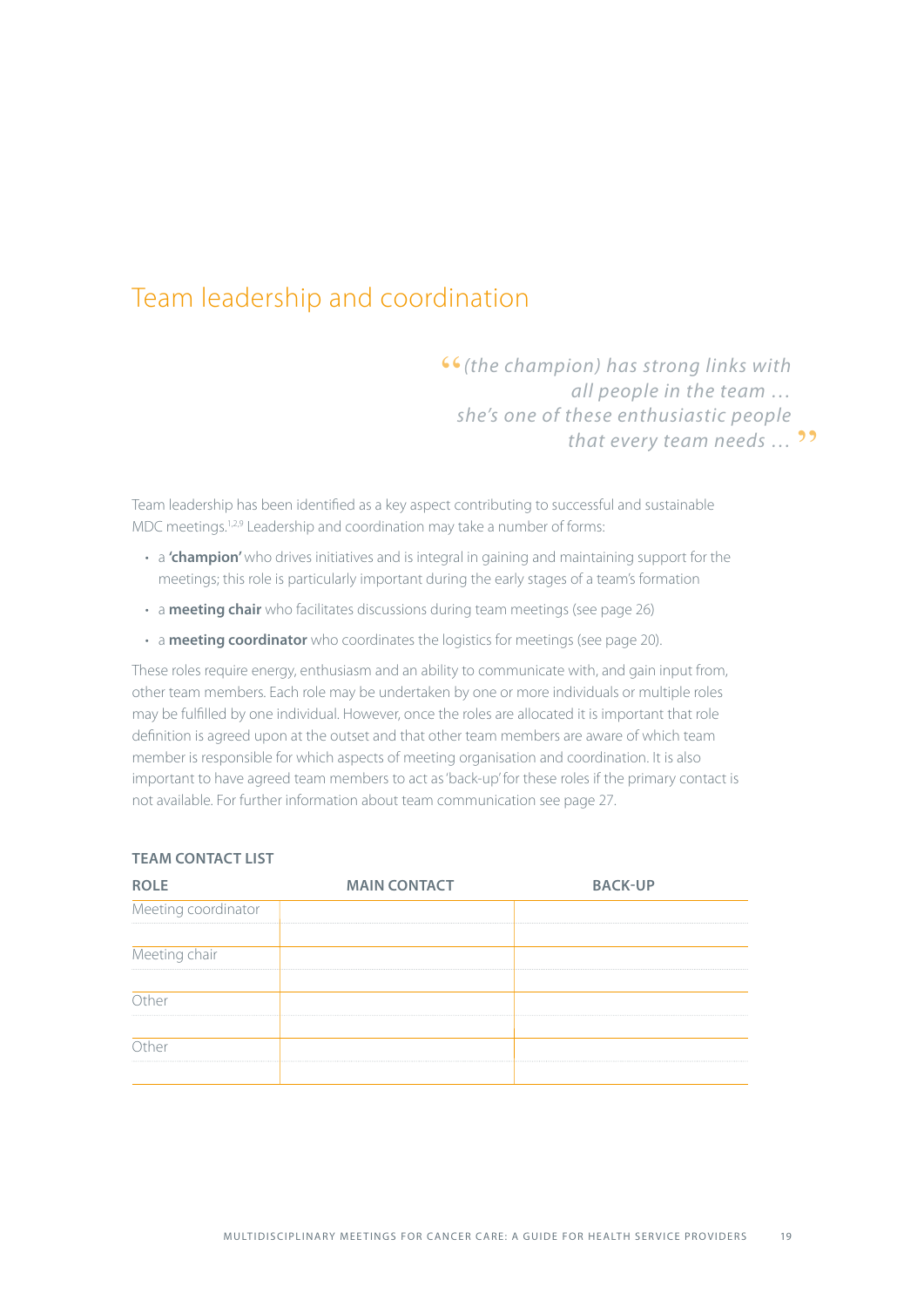### Meeting coordinator

Roles of the meeting coordinator include identifying patients for discussion during the meetings, organising meetings, collating information and ensuring availability of relevant information sources (see page 22) for presentation at meetings, recording outcomes of case conference discussions and informing the treating clinician and/or the patient's general practitioner of the meeting outcomes. If available, administrative personnel can undertake the role of meeting coordinator. However, in the absence of administrative personnel, the role of meeting coordinator may be undertaken by another meeting attendee, such as an oncology nurse, data manager or registrar. At larger centres, registrars may take responsibility for coordinating meetings on an alternating basis. Regardless of who fulfils this role it is important that all team members are aware of who is undertaking the role and that a back-up is available in situations where the primary coordinator is unavailable.

## Timing of meetings

"*it's just one of those communal culture things where everyone just accepts that … on Friday it's the MDC meeting … it's just part of the week* ...<sup>99</sup>

> The NBCC's Sustainability of Multidisciplinary Care Study<sup>2</sup> has demonstrated that a key to sustainability of MDC meetings is for them to become habitual. With this in mind, meetings should be held at the same time and place to maintain routine and avoid confusion. The duration of MDC meetings will be determined by the size of the institution and the number of cases requiring discussion. In general it will be appropriate to limit the meetings to 45–90 minutes. Any time not used for treatment planning may be used for educational purposes or discussion of other relevant issues. Meetings should be held at a time convenient for all attendees – it is important to canvass the opinions of all attendees to ensure a mutually acceptable time. Meeting times should be planned to take account of attendance by off-site personnel. In regional and rural areas it will be important to hold meetings to coincide with visits by Visiting Medical Officers or at a time convenient for these attendees to be present via teleconference or videoconference. It may be appropriate to hold meetings over breakfast before the start of the working day, over lunch or at the end of the day.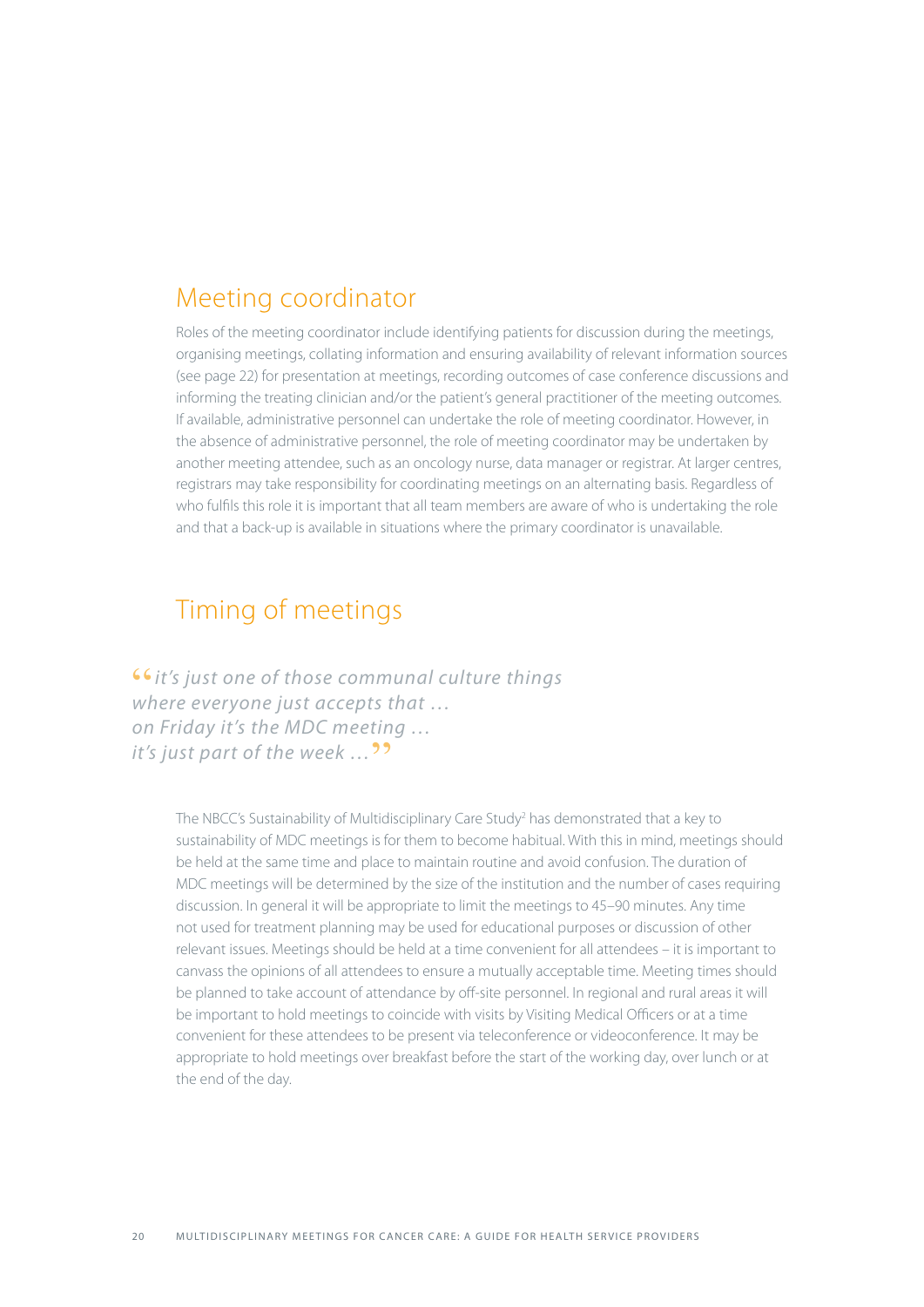## Venue and resources

Generally, hospital meeting rooms can be used as venues for MDC meetings. It is important that the chosen venue has sufficient space for all participants and that there is adequate access to power points so that equipment such as projectors and light boxes can be used. Ideally, the room set-up should allow team members to face each other, eg in a 'round-table' format. The checklist below will help you to select what equipment and resources are required for your meetings. If you are setting up a new meeting consider sharing equipment with other departments or groups to amortise costs.

Provision of refreshments at meetings can be important, particularly if meetings are held outside normal working hours, during breakfast or lunchtimes or towards the end of the working day.

| <b>RESOURCE</b>                                 | <b>WHERE FOUND</b> | <b>WHO RESPONSIBLE</b> |
|-------------------------------------------------|--------------------|------------------------|
| Light box                                       |                    |                        |
| Overhead projector                              |                    |                        |
| Slide viewer, microscope<br>and projector       |                    |                        |
| Videoconference facilities                      |                    |                        |
| Telephone with speaker<br>(if teleconferencing) |                    |                        |
| Refreshments                                    |                    |                        |

**Checklist of suggested meeting resources**

## Participants

All core team members should attend MDC meetings. The general practitioners of patients due to be discussed at a meeting should be informed of the meeting and encouraged to attend in person or by teleconference. Alternatively, a general practioner liaison officer may be appointed by the local Divisions of General Practice to represent and provide feedback to general practioners who have patients being treated by the MDC team. If unable to attend, follow-up after the meeting will be important (see page 24). In regional and rural areas, meetings should be timed to allow attendance either in person or via tele-/videoconference by appropriate Visiting Medical Officers. Non-core team members should be aware of the regular meeting day and time and should be invited in advance if their input on specific cases is required. Other non-participatory attendees may include medical students or visiting health care professionals. It is important to note that although the *Principles of Multidisciplinary Care* emphasise the importance of involving the patient in discussion about the treatment plan, the patient does not have to be in attendance at the treatment planning meeting itself. More important is the need to ensure protocols are in place to ensure that patient preferences are considered in developing the plan and that the outcomes of the meeting are discussed with the patient who agrees the final treatment plan.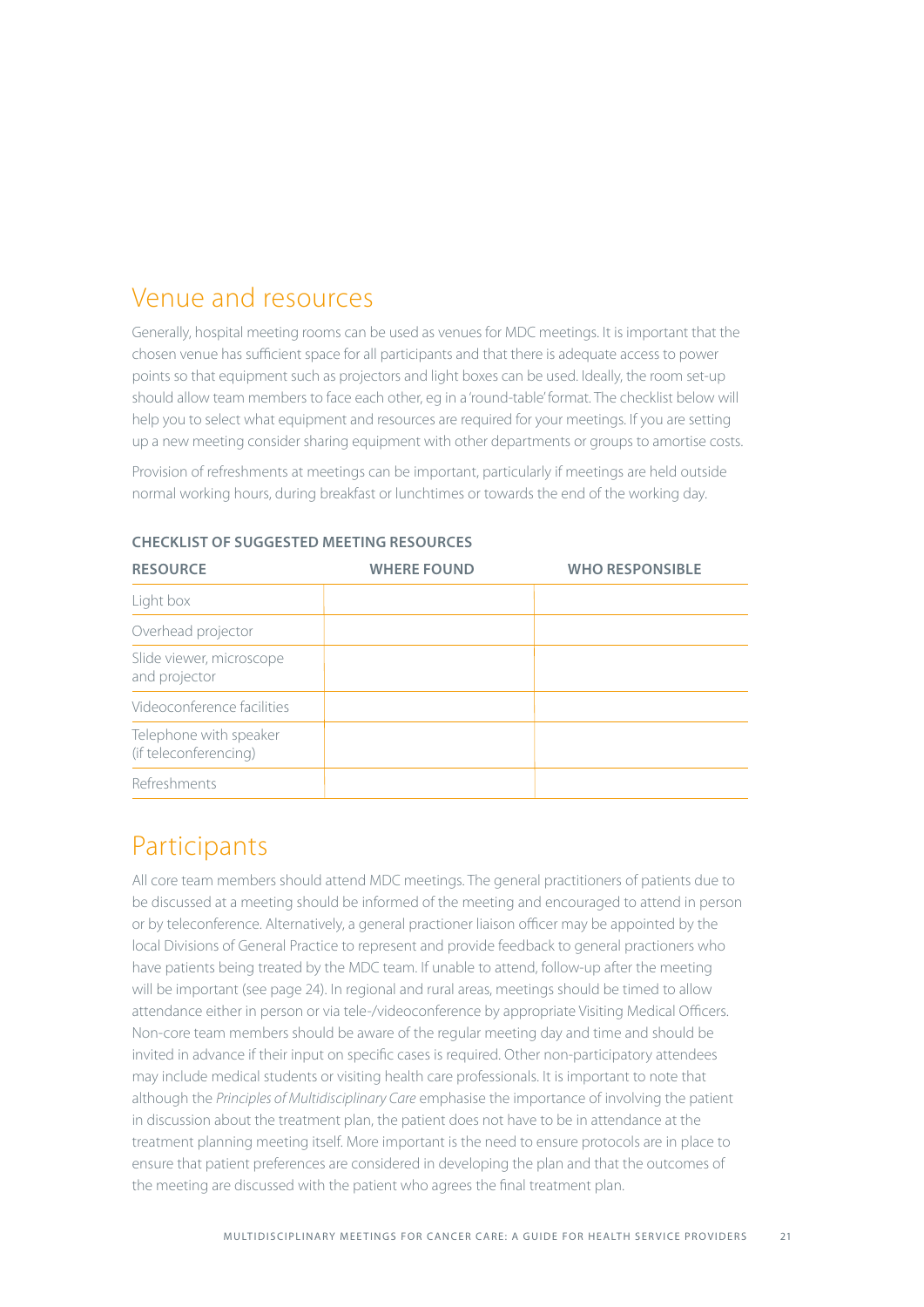## Deciding which patients to discuss

All patients with a newly diagnosed cancer should be discussed by the multidisciplinary team. However the level of discussion may vary depending on both clinical and psychosocial factors. Some cases may only require brief discussion while others will require more detailed review and comment. There may also be a need to review existing treatment plans for patients who have been discussed previously. Local protocols to guide the decision-making process should be agreed by the team.

### Information sources

Good preparation of materials and information in advance of multidisciplinary meetings is essential. The types of materials and information required at a meeting will vary according to tumour type but are likely to include all relevant medical history details, pathology reports and slides, imaging films and scans, results of diagnostic examinations, blood test results and previous treatment plans if relevant. The patient's medical history and diagnostic results can take the form of a 'patient summary' prepared prior to the meeting and disseminated to all team members. This task may be assigned to one of many team members, including registrars.

Information about the patient's concerns, preferences and social circumstances should also be presented at the meeting, for example by the oncology nurse (or care coordinator if available) or by the treating physician. It is also appropriate to have access to relevant clinical practice guidelines and other evidence-based information at the meetings.

Collection of relevant information in advance and presentation of results is a task that can be designated, for example, to one or more surgical registrars who regularly attend the meetings. Alternatively, individual clinicians can take responsibility for bringing relevant information to the meetings regarding their own patients. Whichever system is chosen, it is important that the team agrees upon the designated responsibilities from the outset and that back-up plans are in place in case of non-attendance.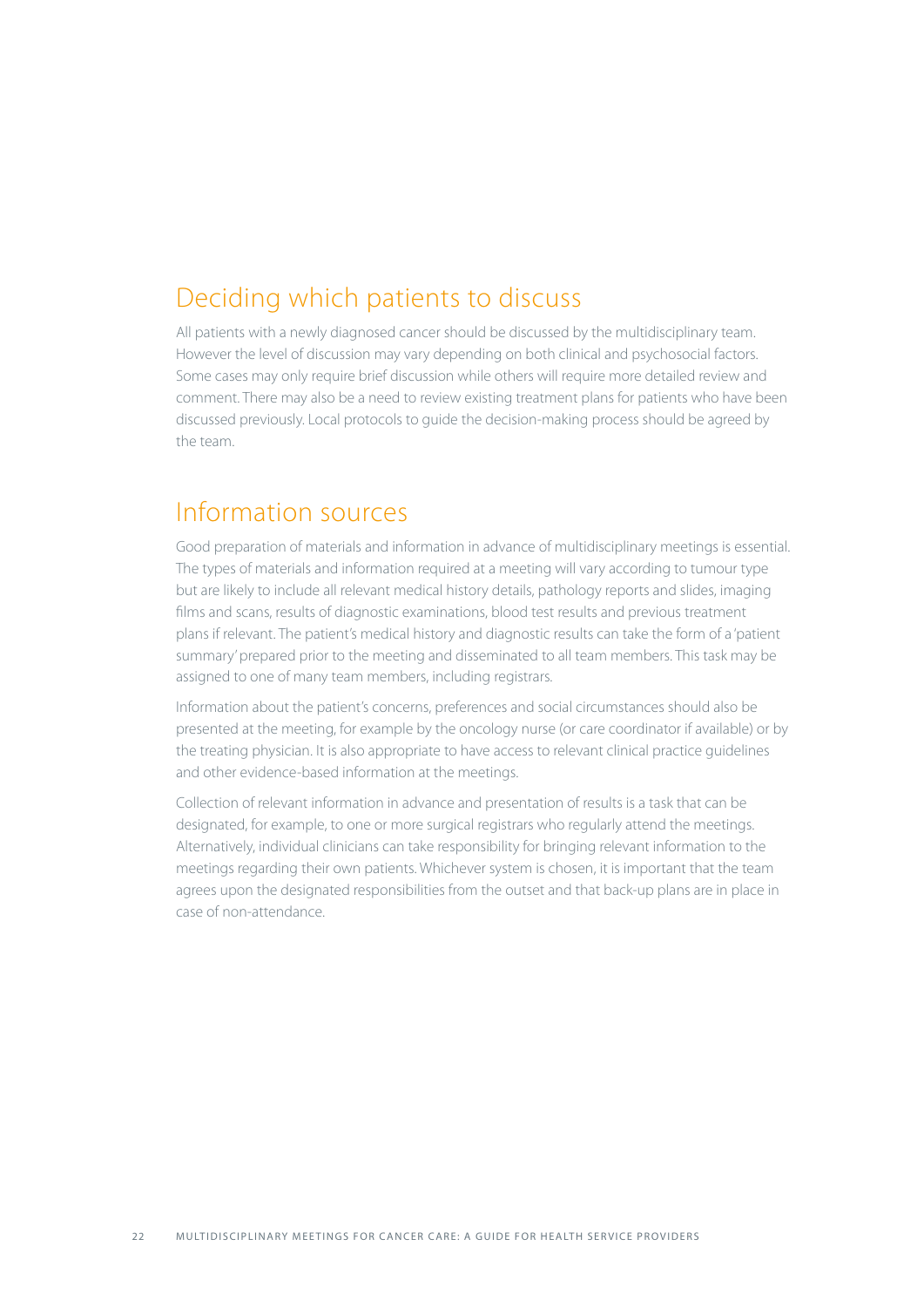#### **Register of information source providers**

| <b>INFORMATION SOURCE</b>                                  | <b>PRIMARY RESPONSIBILITY</b> | <b>BACK-UP</b> |
|------------------------------------------------------------|-------------------------------|----------------|
| Pathology slides and reports                               |                               |                |
| Imaging films and reports<br>(radiology, nuclear medicine) |                               |                |
| Blood test results                                         |                               |                |
| Patient files                                              |                               |                |
| Patient preferences/priorities<br>and social circumstances |                               |                |
| Patient summary                                            |                               |                |
| Treatment plan (if previous<br>plan being reviewed)        |                               |                |
| Other                                                      |                               |                |
| Other                                                      |                               |                |

## Involving off-site attendees

It will not always be possible for all team members to be present at one site. In regional sites, it may be appropriate to plan meetings at times when a visiting specialist is due to be present. For other sites, issues of distance may be overcome using teleconferencing or videoconferencing<sup>24</sup>. If off-site attendees are to be included in meetings it is important to ensure that they have access to slides, scans and other visual information that will be presented at the meeting. This may involve scanning X-rays in advance of the meeting and sending documents via email to distant sites. Issues with technology can often be frustrating in such situations and it is useful to identify an individual with information technology skills to provide troubleshooting support for the meetings.

If meetings do involve off-site attendees it is also important that all team members are aware of teleconference and videoconference protocols, ensuring that individuals contributing to discussion identify themselves when speaking, that off-site attendees have access to the same information as on-site attendees and that their contribution to discussions is encouraged.

It is also important to establish a process for informing relevant general practitioners of the meeting times to encourage attendance as appropriate. The needs of off-site attendees should be taken into account during the initial set-up phase to facilitate attendance.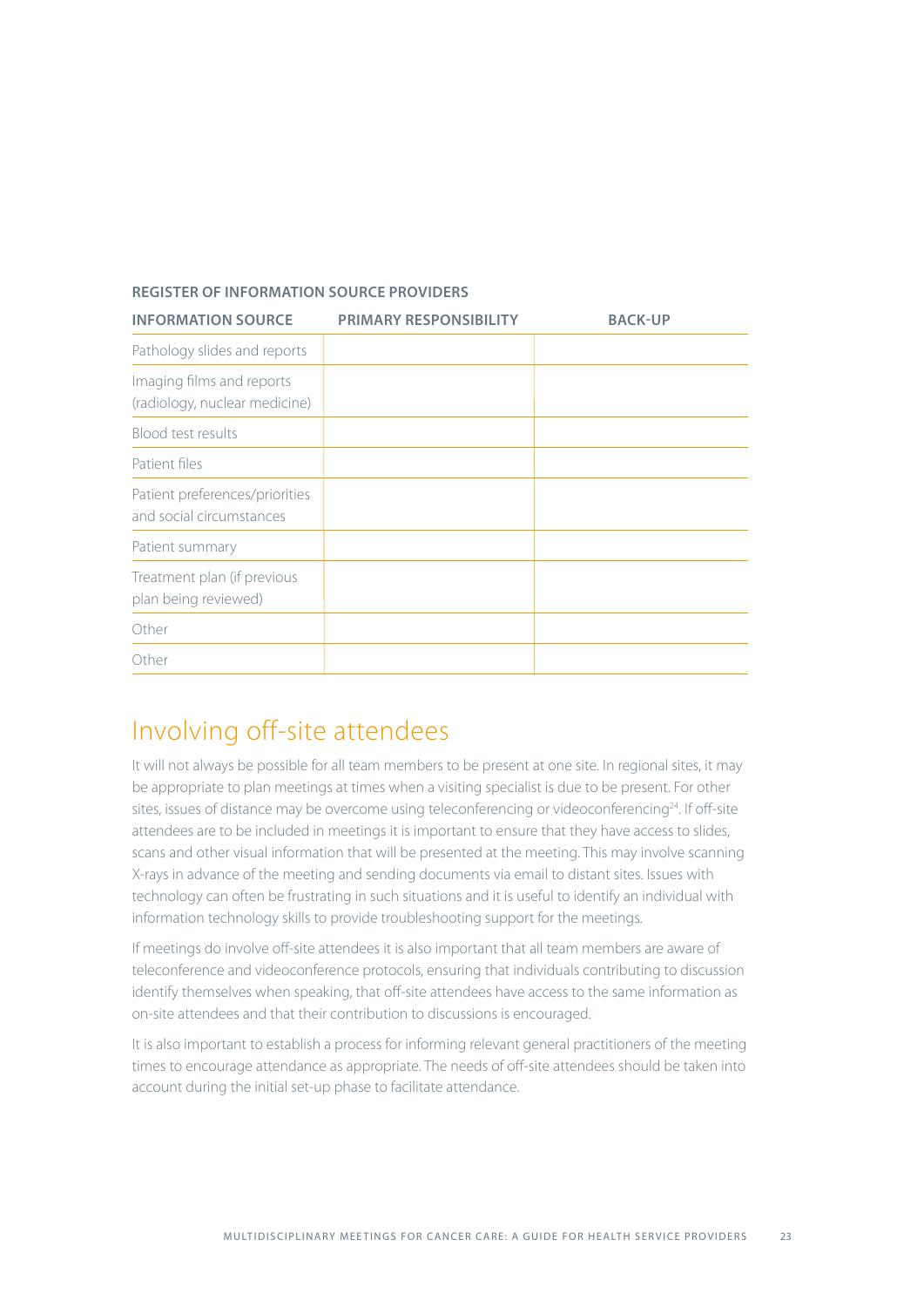#### **Case study: implementing teleconferencing**

**THE CHALLENGE:** Lack of access to a full multidisciplinary team in a remote area.

**THE SOLUTION:** Regular meetings via teleconference.

**ISSUES RAISED:** How would the new technology be accepted by clinicians involved in a teleconference? Would this create additional work or necessitate a change in practice which would compromise the establishment of a regular meeting? Could a convenient time be found and would the meeting participants see the benefit, which would encourage ongoing attendance?

**THE RESULT:** Clinicians identified the problem and telemedicine was presented as a solution. A 'champion' was identified at each end of the link who was committed to the process and who would encourage colleagues to attend. The telemedicine link was added to a regular team meeting so that the meeting occurred in the telemedicine room as standard practice regardless of whether a link by teleconference was planned. Pathologists and radiologists joining the teleconference were provided with images in advance of the meeting so that they could evaluate them before providing comment.

### After the meeting

It is important that systems are in place to promptly inform team members who were not able to attend the meeting about outcomes, such as the patient's general practitioner or referring clinician. Follow-up with the general practitioner should be via letter and may also include a telephone call or a follow-up meeting with the general practitioner. It is also vital to ensure that responsibility is allocated to a specific individual to ensure that the outcomes of the meeting are conveyed to the patient (see page 31).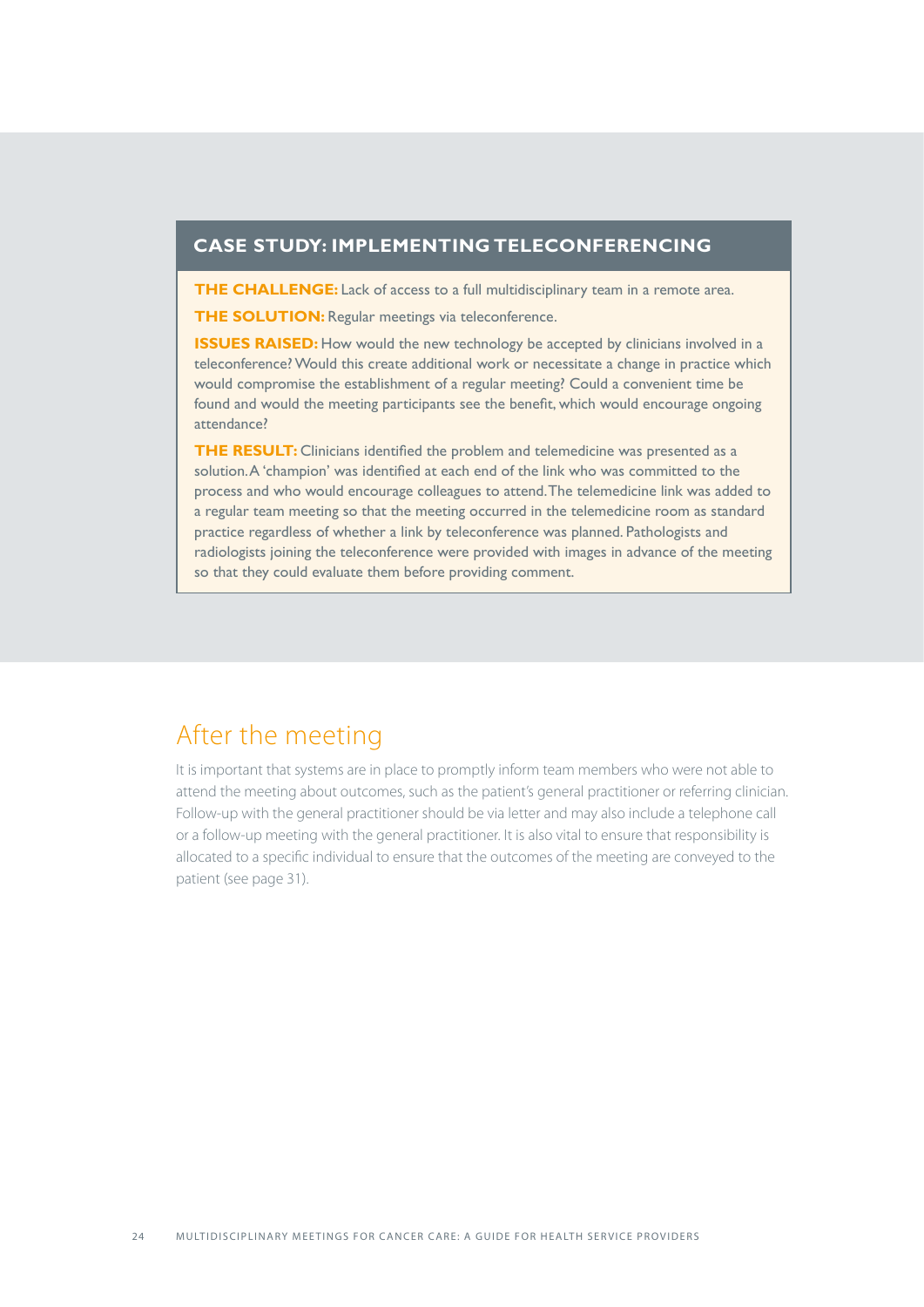#### **Checklist for planning a MDC meeting – pre-meeting. (Adapted from** *Improving communication within the multidisciplinary team 25***)**

#### **a) Management**

- Identify a leader.
- Schedule a planning meeting/process.

#### **b) Name**

- Decide what the meeting will be called (eg 'patient care team' as opposed to 'multidisciplinary team').
- Consider a team identifier, eg name and letterhead.
- Get consumer input.

#### **c) Agree time, location and resources**

- Decide on an appropriate venue and time.
- Determine what audio-visual equipment is necessary.
- Determine catering needs.
- Identify local privacy/confidentiality requirements.

#### **d) Goals**

• Identify the team's aims and expected outcomes – both short- and long-term goals.

#### **e) Membership**

• Specify who is involved in the meeting. Supply all team members with a comprehensive directory of participants of meeting with contact numbers, expertise and roles.

#### **f) Facilitation/chairing**

- Identify and train a meeting chairperson. The leader/'champion' may not necessarily be the most appropriate person to chair the team meeting.
- Training in negotiation and communication skills may be helpful.

#### **g) Practicalities**

- Discuss interruptions/phonecalls and protocols dealing with interruptions.
- Ensure that all relevant reports (pathology, surgery, radiology etc) will be brought to the meeting and responsibility for this is delegated appropriately.
- Provide patient summaries.
- Ensure new members are introduced to the group.

#### **h) Documentation**

- Develop common documentation of a written treatment plan.
- Decide what should go into medical records and determine privacy issues in psychosocial and genetic information. There is a need for each team to refer to their local and State/Territory guidelines.
- Develop patient summaries for each patient.
- Establish data collection (for long-term analysis and review).

#### **i) Tools**

• Discuss the use of shared forms, history taking (including medical history), exam findings, medication etc and who is responsible for this.

#### **j) Outcomes**

• Discuss the method of reviewing patient and meeting outcomes and evaluation – eg annual statistics, patient satisfaction surveys, unmet needs, survival data, team satisfaction, waiting times.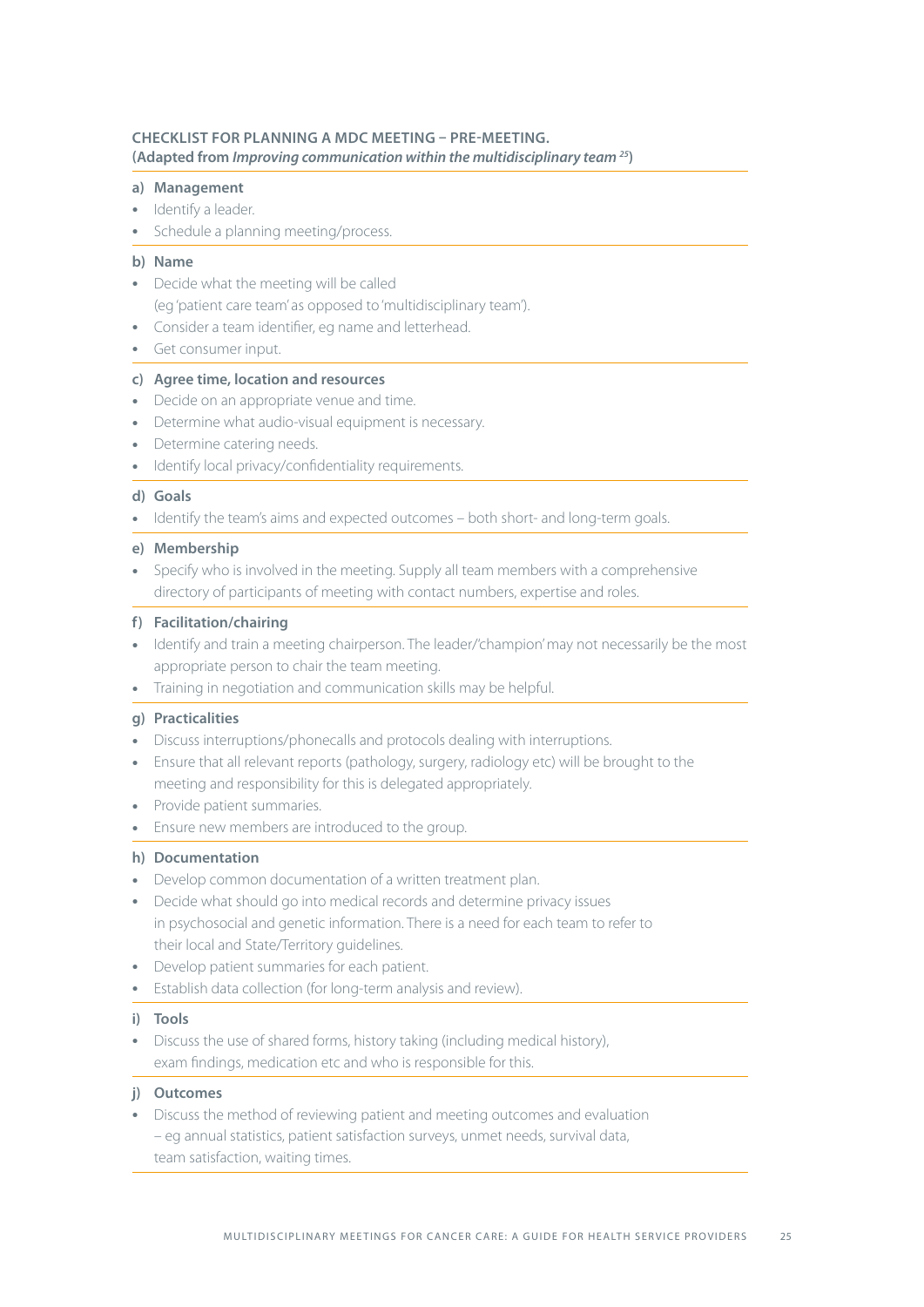

## RUNNING A MULTIDISCIPLINARY MEETING

## Role of the chair

Good leadership and facilitation are key factors in the success of multidisciplinary meetings. The Chair does not have to be the same person in every meeting, as long as the leadership and facilitation roles are fulfilled. You may wish to consider having the role shared between several team members. A study of breast care teams in the United Kingdom<sup>9</sup> found that the most effective team meeting outcomes were from teams that shared the leadership role for clinical decision-making, that is 'plural, democratic, or distributed leadership'.

All Chairs should be aware of the need for strong leadership. It is important to recognise that this does not equate to dominance of clinical decision-making. Rather, the Chair's role is to facilitate participation by all members of the multidisciplinary team in clinical discussions and decision making, and to ensure that meetings are not dominated by a few clinicians.

#### Roles of the Chair:

- keeping meetings to the agenda
- commencing discussions
- prompting the full range of input into discussions if it is not forthcoming
- summarising the discussion and inviting any further input before moving to the next case
- negotiating resolution of conflict if necessary
- promoting mutual professional respect among all team members.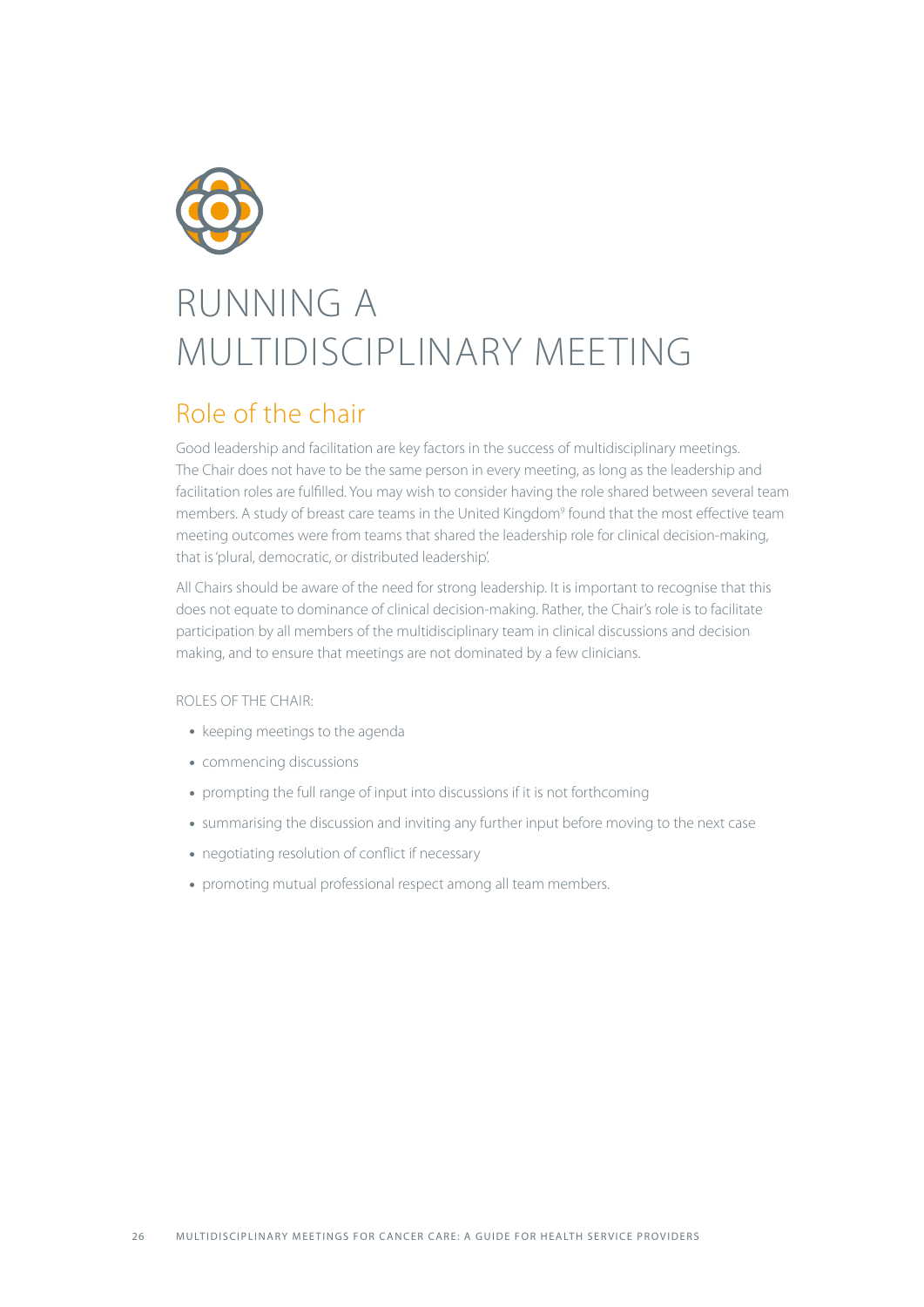### Managing group dynamics

"*there's now substantially more trust, less fear of critical comment [in the MDC meetings] … people now bring in cases of difficult decisions and review very critically what's gone on in the past*  and what should go on in the future ...<sup>99</sup>

Mutual respect and good group dynamics are important factors in effective MDC meetings. It is important that each participant's input into discussions is valued and respected by the other participants. Clarification and understanding of each team member's role within the team is an important aspect of team membership. To assist in clarifying team roles and role boundaries it may be beneficial to:1

- clarify role perceptions and expectations of each other
- identify your own and other professionals' competencies
- explore overlapping responsibilities
- re-negotiate role assignments.

## Communication skills training

Effective communication between health professionals is vital but may be difficult with an expanded team of professionals. For multidisciplinary teams to be effective, all members must communicate effectively with one another. Inadequate communication between members of cancer teams can lead to confusion for patients about diagnosis, prognosis, and treatment plans.<sup>1</sup> Findings from the NBCC Demonstration Project indicated that improving communication among multidisciplinary team members may be one of the most important factors in ensuring women feel that they are receiving care from a coordinated team.<sup>1</sup>

You may wish to consider undertaking communication skills training as a team. The NBCC, in collaboration with The Pam McLean Cancer Communications Centre, has developed a module that focuses on improving the communication skills of health professionals within an MDC team. The module, *Improving communication within the multidisciplinary team,*25 is based on the NBCC's *Principles of Multidisciplinary Care* and is relevant for all cancers.22 For further information about communication skills training opportunities see page 36.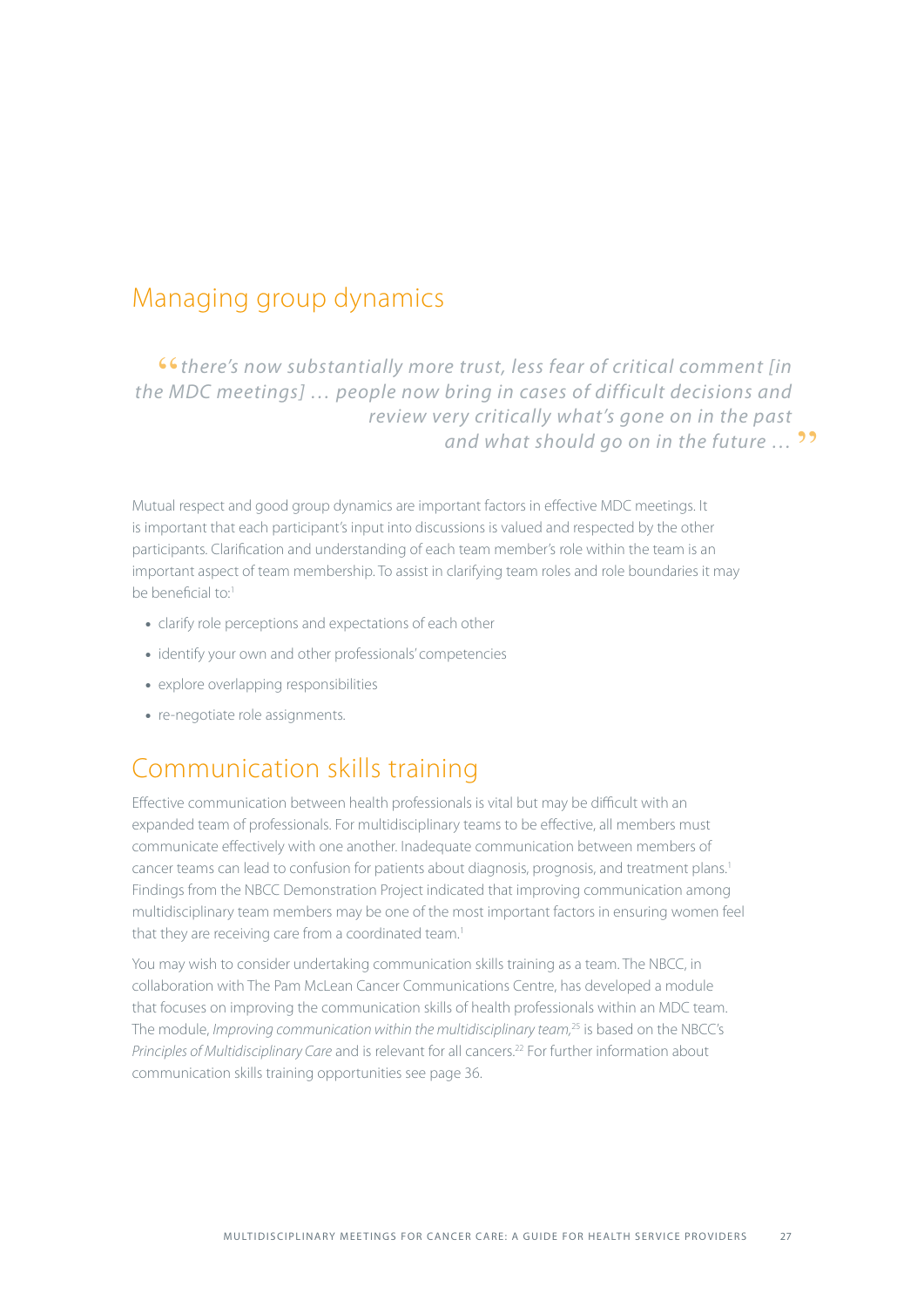## Treatment plan

"*I feel like I've internalised it [the process] so that if I had a breast cancer patient, I would not have completed the treatment planning without presenting them [at an MDC meeting]* ...<sup>99</sup>

Development of a tailored individual treatment plan, informed by the pooled experience of all multidisciplinary team members, that considers the full range of treatment options available to the patient together with patient preferences, allows the clinical pathway to be more streamlined for the patient and keeps all team members better informed. The treatment plan should be a formal, written plan that organises the work of the team and helps patients to navigate the steps involved in their treatment and identify where they are in the process. The plan should consider both the treatment options and the psychosocial needs of the patient. You may wish to develop a proforma that reflects the relevant treatment pathway. A generic treatment plan that can be adapted for specific tumour types can be found in Appendix C.

A number of steps have been identified to assist the multidisciplinary team in effective decision making when developing the treatment plan:<sup>26</sup>

- clarify roles and involvement by relevant multidisciplinary team members in the decision-making process
- ensure sufficient and relevant data are presented about the diagnosis through the use of a synoptic report that provides a summary of the essential diagnostic information
- consider all relevant treatment options
- consider psychosocial status and support needs
- identify responsibilities for actioning and communicating the agreed treatment plan.

## Documentation

It is important to identify a common documentation process from the outset. The style of documentation should suit all team members. You may consider using a grid where details from the meeting are filled in by all team members.

Documentation can also support accreditation activities at the local level. Regular recording of attendance, frequency of meetings and decisions made provides a record of the multidisciplinary process. Associated clinical audit processes can also assist in the collection of clinical indicator data for the purpose of quality improvement.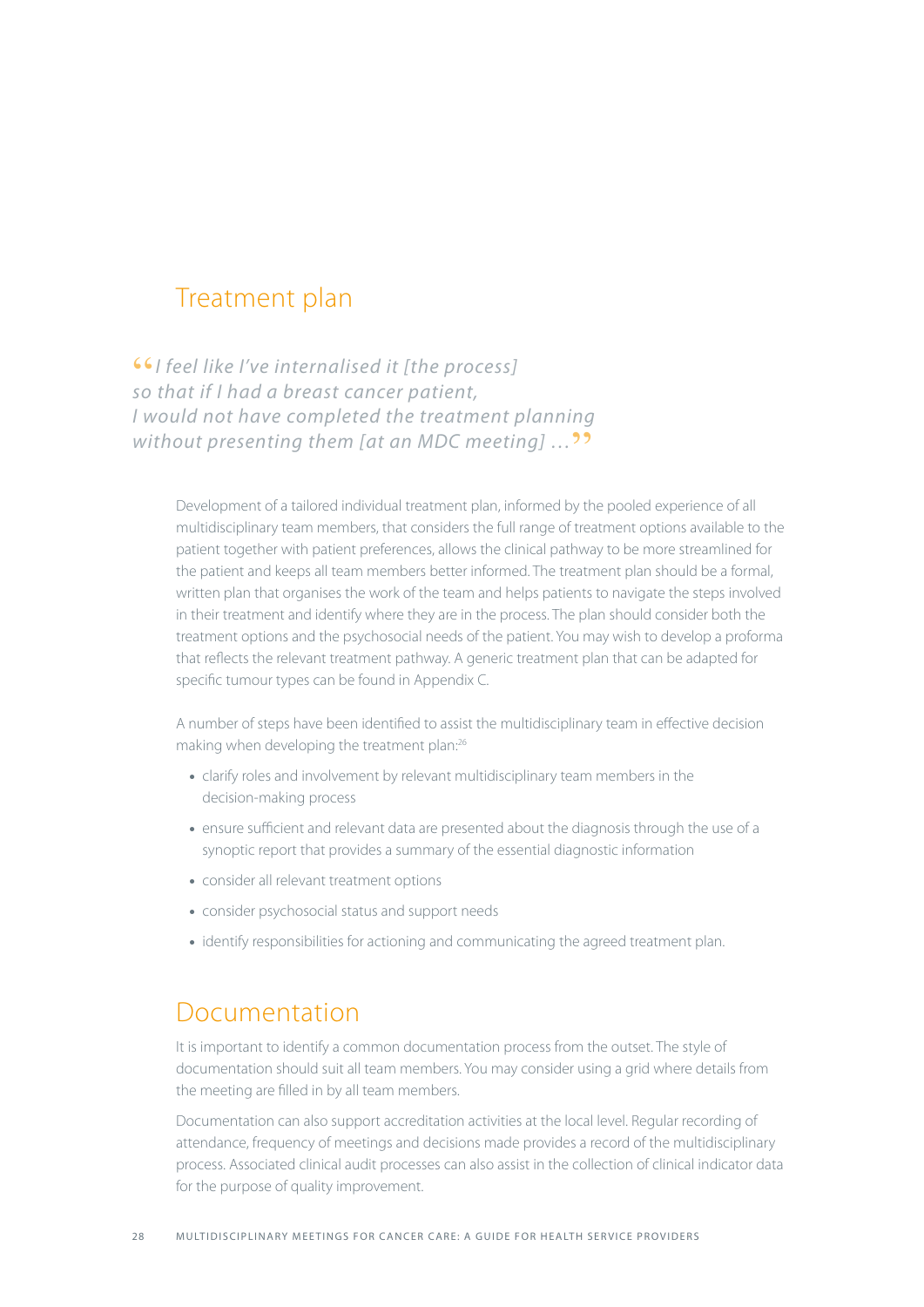## Evaluating multidisciplinary care

You may choose to evaluate the status and performance of the MDC team at intervals. This should be possible if a formal documentation process has been followed. For example, the Department of Human Services in Victoria has developed performance indicators for MDC in breast cancer to assist in this process. See page 36 for details of how to access this information.

#### **Checklist for running a team meeting.**

#### **(Adapted from** *Improving communication within the multidisciplinary team 25***)**

#### **a) Agenda**

• Generate a meeting agenda. Distribute the agenda in advance and circulate background material. Stick to the agenda.

#### **b) Internal dynamics**

• Discuss conflict resolution methods, including ways to deal with absenteeism, phone calls, members who dominate the meeting.

#### **c) Personal communication skills**

- Increase individual skills as a communicator and make use of relevant guidelines – for example *Clinical Practice Guidelines for the Psychosocial Care of Adults with Cancer. 27*
- It may be beneficial to undertake communication skills training as a team.

#### **d) Social time**

• Foster relationships which ensure the team works better together.

#### **e) Schedule continuing education for the team**

• Journal clubs may be one way of ensuring professional development.

#### **f) Follow-up**

- Establish protocols for timely communication after the meeting. Phone calls and letters should be discussed – ie the best time to contact and the preferred medium of contact.
- Fax-back forms to general practitioners and team members may facilitate efficient communication.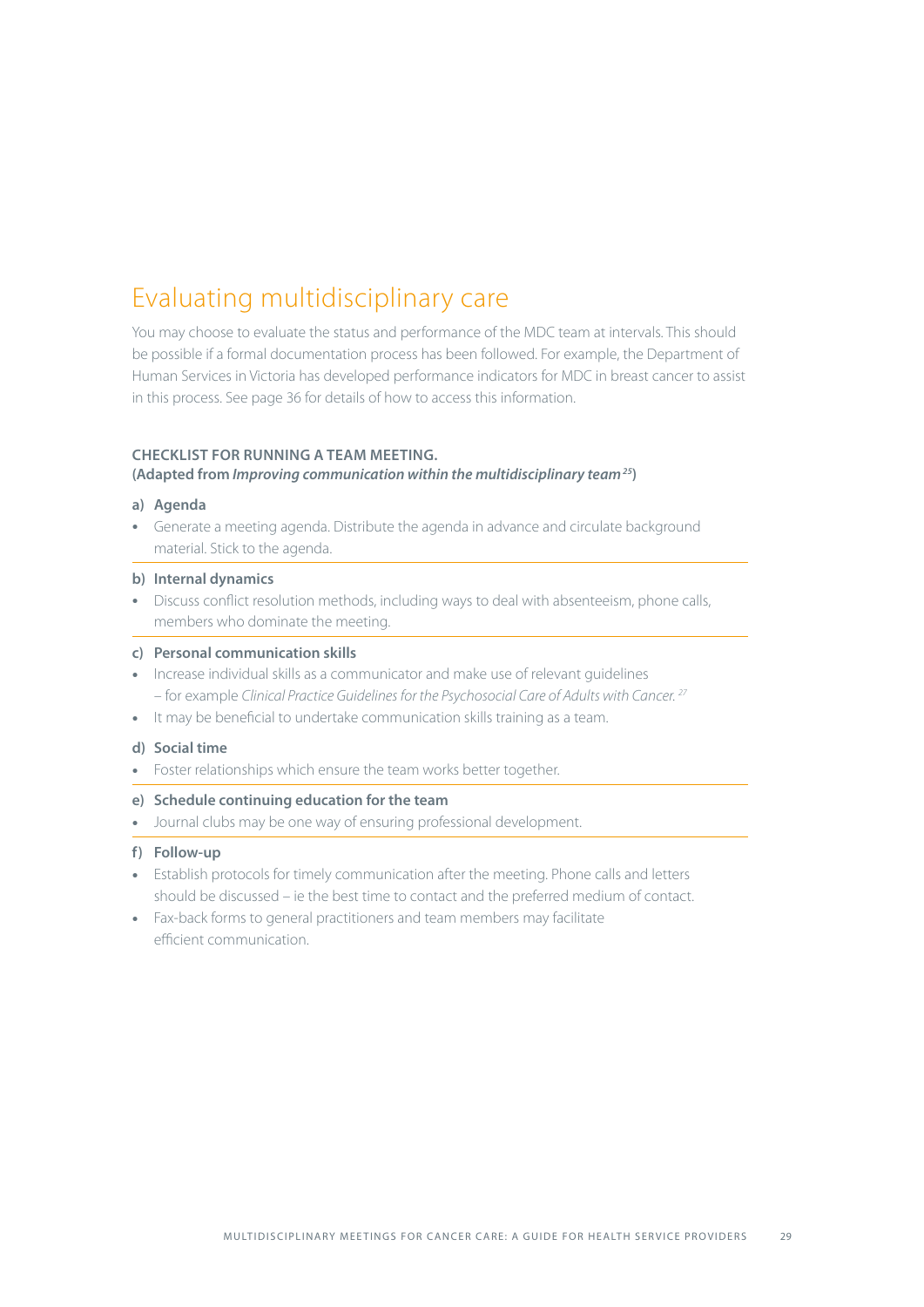

"*with MDC meetings …the women (with breast cancer)*  feel that they are being included as a team member ...<sup>99</sup>

## Explaining the concept of multidisciplinary care

Orientation of patients to the concept of MDC is generally provided by the oncology nurse or treating clinician. The designated individual should define the term 'multidisciplinary'. It is important to be aware that this term can be ambiguous to some patients. One study conducted in Victoria<sup>28</sup> found a lack of understanding and acceptance of the term by patients, as it conveyed negative associations of childhood discipline. Alternative names include 'patient care team' or 'care team'. The concept of the team should also be introduced to patients and permission sought from the patient for discussion of their case at team meetings.

All patients should be provided with written information about the members of their multidisciplinary team, what and how information is shared between team members and the treatment plan.<sup>29</sup> This can be achieved through the development of:

- a brochure explaining the full range of health professionals involved in the patient's care
- a map of possible care pathways
- a photo of team members or list of names
- a prompt sheet for patients to assist them in obtaining all information during consultation with other health professionals.

It is important to explain to the patient how the meetings work, the meeting structure, whether or not patient names are used in the meeting and issues relating to patient confidentiality.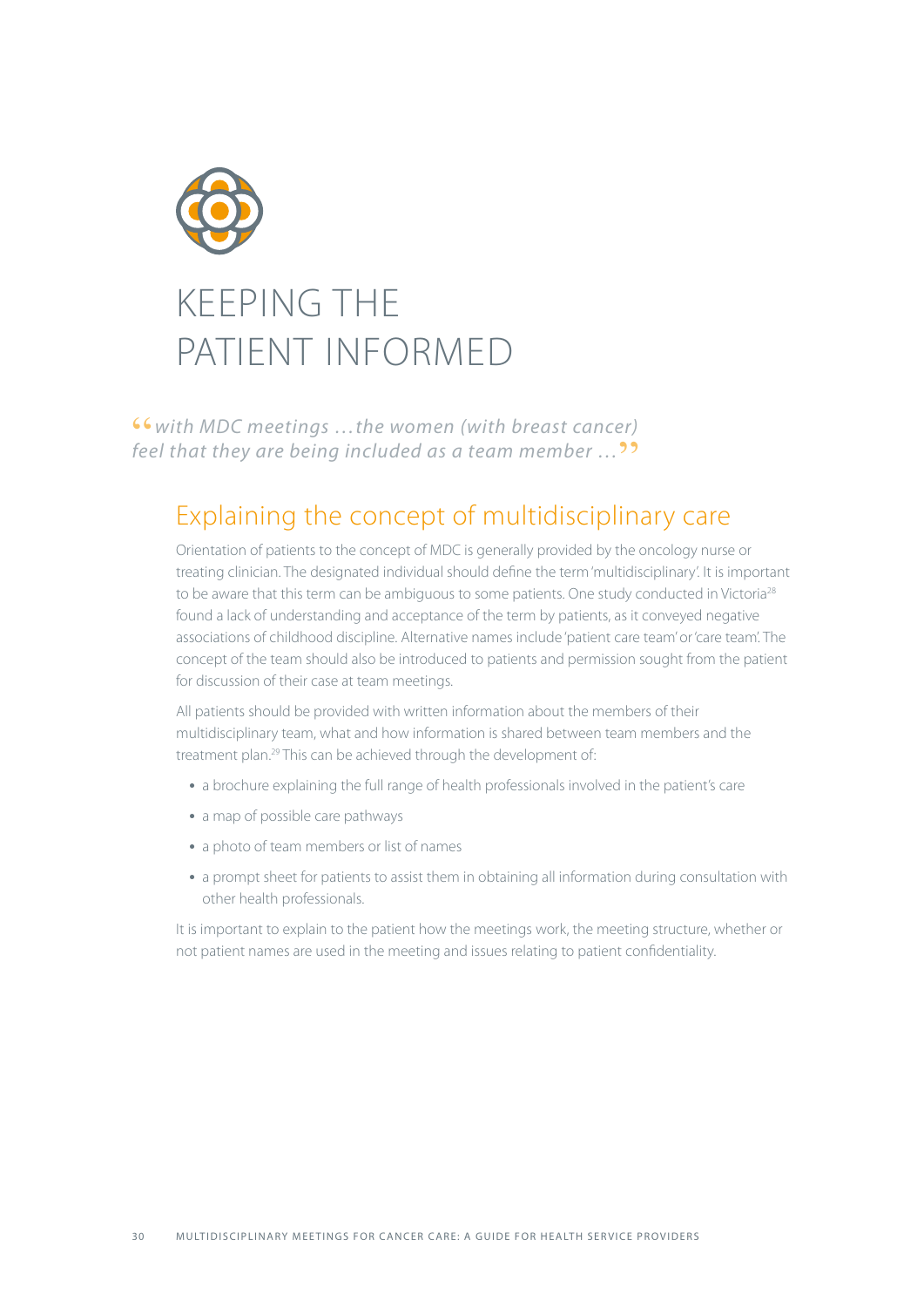## Consent

It is important that patients understand that the MDC process means that their case may be discussed with clinicians who they have not yet met. Consent from patients should be obtained in line with local protocols regarding consent for the disclosure of and use of personal information in the health environment. It is important to identify the level and type of consent required – eg written or verbal consent – at your hospital/clinic, who is responsible for obtaining consent, and to ensure all team members are aware of consent requirements.

## Communicating meeting outcomes to the patient

Research has found that the mental health and well-being of adults with cancer can be improved through the provision of adequate information, $27$  and most patients prefer to be involved in decision-making about their own treatment.<sup>27</sup> It is important for the team to establish a process for communicating case discussion outcomes and recommendations to the patients and their general practitioners.

During the meeting, the team should discuss informing the patient about prognosis and who is responsible for this. Work out the best way for communicating with different individuals and what information is required by others in phone calls, letters as well as face-to-face meetings.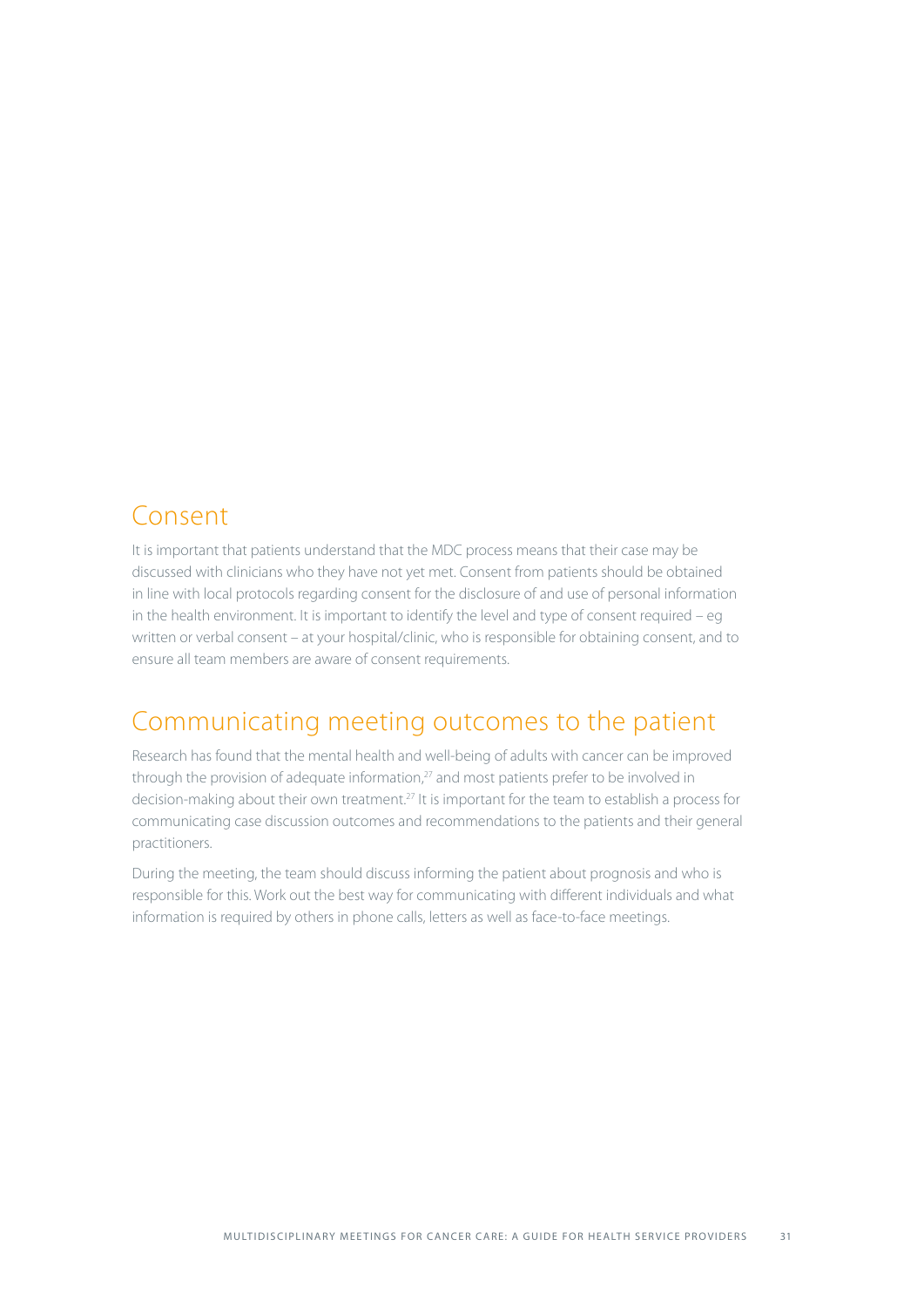#### **Checklist for communicating with the patient**

**(Adapted from** *Improving communication within the multidisciplinary team25***)**

#### **a) Pre-team meeting**

- Address orientation issues for the patient. Discuss whether a brochure explaining clinicians involved in the patient's care may be appropriate.
- Discuss whether the patient's name will be used in the meeting and issues of patient confidentiality.

#### **b) Team meeting**

- Discuss in the meeting what the patient will be told about treatment options, prognosis and who is responsible for this etc.
- Discuss whether an 'I' or 'we' form of self-reference will be used.

#### **c) Need for orientation for the patient**

- Initial clinician introduction: After explaining your role in the patient's care, introduce the concept of the team and seek patient permission for discussion of your case at team meetings. Consider:
	- Consent
	- Privacy. This should be brought up at this time and any concerns the patient has about this. Written consent should be discussed with the patient and the team.
	- Map
	- Brochure
	- Photo of team or list of names
	- Aims

#### **d) Prompt sheet**

- Consider the use of a question prompt sheet for the patient to assist in obtaining all necessary information during consultations with other health professionals.
- A number of prompt sheets are available in the literature. Development of a prompt sheet as a team may be beneficial. The sheet could be included in the information that is provided to the patient perhaps by the oncology nurse, care coordinator or the first point of contact. Ensure team members are aware of the sheet and actively ask patients if they would like to use it.

#### **e) After the meeting**

- Discuss mechanisms of informing the patient of participating team members and the treatment plan.
- Relay changes and final decisions back to other team members. Work out the best way for communicating with different individuals and what information is required by others in phone calls, letters as well as face-to-face.
- Follow-up on outcomes for difficult cases.
- Consider a template letter/form for follow-up with for general practitioners.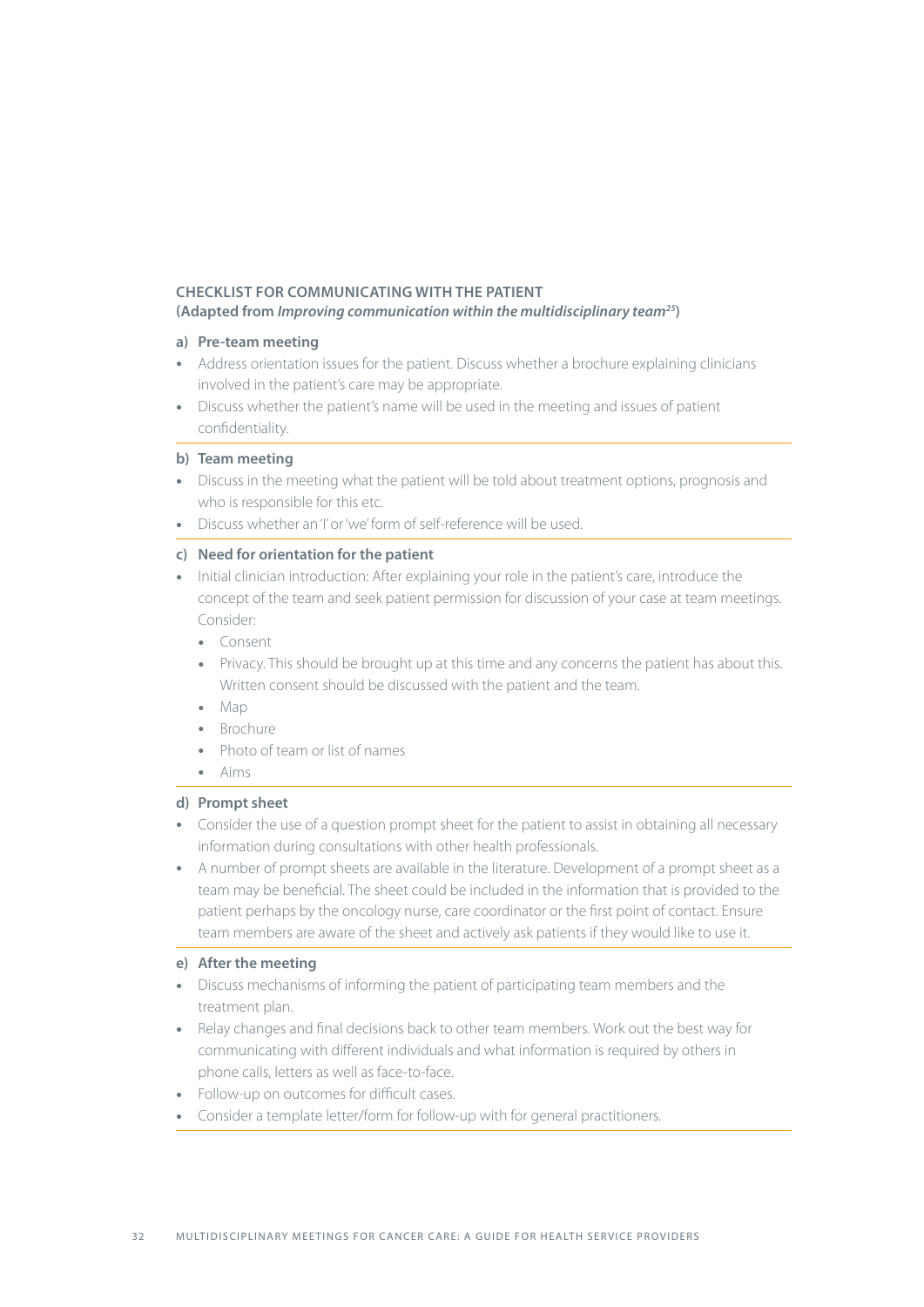

## MAKING MULTIDISCIPI INARY CARE WORK

## Managing change

The success of strategies to implement or improve MDC will depend on the willingness of team members to change established processes and adopt new working practices. This process will be facilitated by ensuring that team members have an understanding of the benefits of the new processes being implemented. It may be valuable to seek assistance from other groups who have already established regular meetings, with the aim of providing practical advice about overcoming particular barriers. Setting milestones as a team and reviewing progress at intervals will also ensure ongoing engagement in the process by team members. Ultimately the goal will be to embed the culture of MDC into everyday practice so that meetings become habitual and team decision making occurs as a matter of course.

## Benefits to team members

"*when the plan of management is sanctioned*  by a committee, it's a comfortable thing ... <sup>99</sup>

"*I think [MDC] is really driving itself …[the clinicians] want to see the benefit of it, they will state that openly,*  and I think they enjoy coming to the meetings ... **??** 

Research from the United Kingdom has found that clinicians who work as part of a breast cancer care team have a significantly lower incidence of minor psychiatric morbidity than in the general health care workforce and in samples of the general population.<sup>9</sup> In the NBCC Demonstration Project and Observational Study, participants' perceptions of the many benefits to themselves and their patients of the multidisciplinary case conference meetings were a key motivating factor in ensuring ongoing attendance. In setting up multidisciplinary meetings it is important to emphasise the benefits of attendance in terms of problem sharing, joint decision making, education and peer interaction.

Several participants in the NBCC Demonstration Project clearly placed considerable value on the educational aspect of the case conference meetings. Participants also believed that discussions about evidence resulted in good, up-to-date, evidence-based treatment plans for patients that were more likely to be suited to the individual patient's needs, and free from the biases of individual clinicians.

Participants reported that the meetings made it easier for them to do their job well, as they already had some knowledge of patients before meeting with them, and they knew other members of the multidisciplinary team, making the referral pathways easier. Streamlining the clinical pathway was also perceived as a benefit to the patients.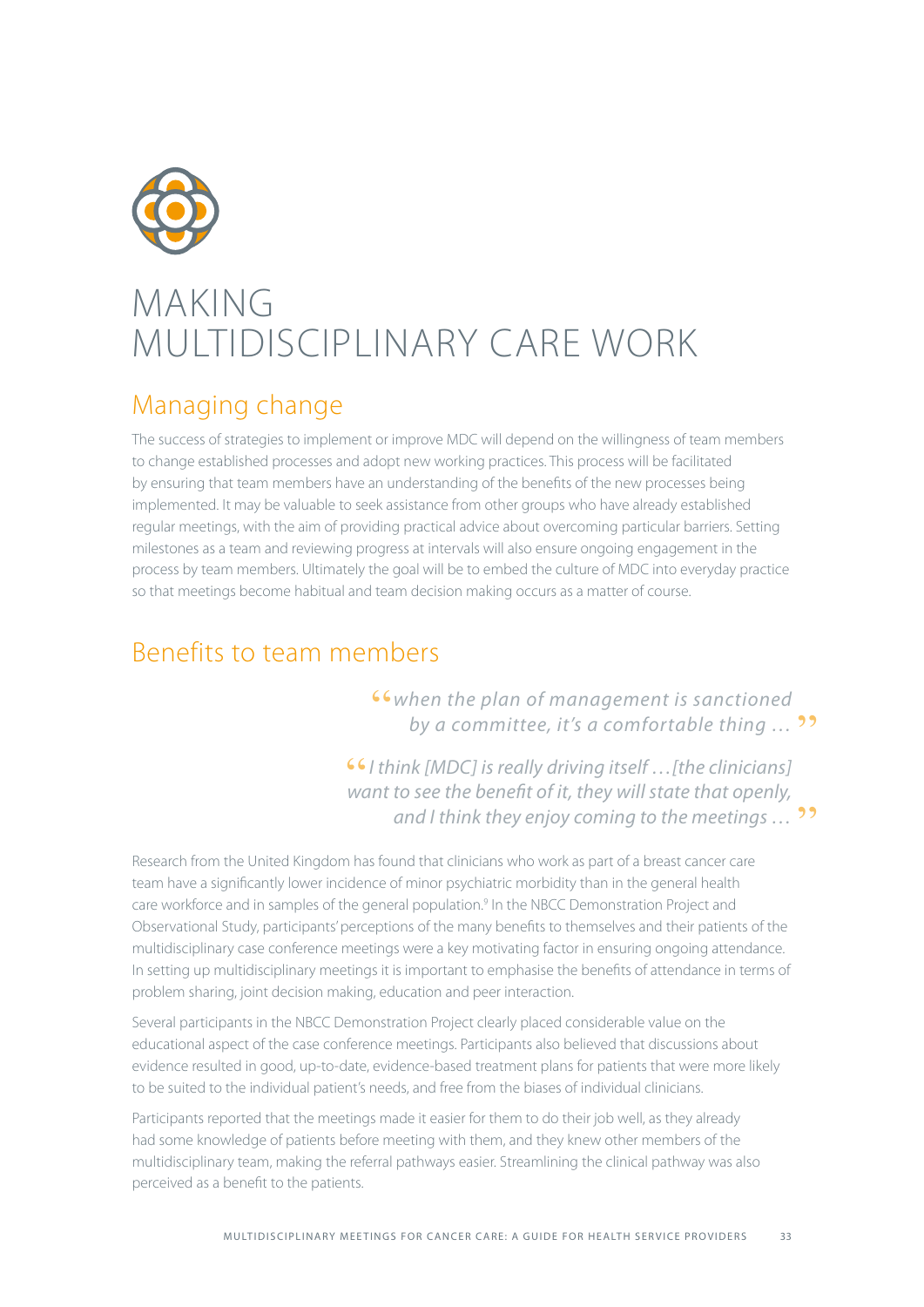## Sustainability

"*now people don't want to miss a meeting … it would take a lot to threaten the sustainability*  of the meetings ...<sup>99</sup>

"*[the meetings] will continue because they are very much a part of [the clinicans']) practice – the team is dependent upon the meetings for decision-making* ...<sup>99</sup>

The NBCC's follow-up Sustainability Study of health services participating in the NBCC Demonstration Project indicated that MDC is sustainable with adequate funding and resources.<sup>2</sup> Flow-on effects of the MDC strategies into the management of patients with other cancers or other chronic diseases were also apparent. Cultural changes across health care services, such as improved communication between disciplines and acceptance of shared clinical decision-making, were other indirect outcomes of MDC strategies implemented during the NBCC Demonstration Project. The study demonstrated the importance of the following factors in ensuring sustainability:

- allocating dedicated funds and personnel to maintain, support and improve MDC strategies
- ensuring MDC case conference meetings are held routinely, so that meeting preparation and participation become habitual for participants
- ensuring that MDC team members recognise the MDC strategies to be beneficial for patients and/or themselves
- encouraging commitment to participation in MDC case conference meetings by participants, through demonstration of the benefits
- enlisting a 'champion' usually a well-respected clinical opinion leader to drive the MDC strategies, particularly in the early stages, although this also needs to be supported by team ownership to ensure sustainability in the longer term
- developing contingency plans to allow for changes in personnel and organisational structure.

Support from senior health administrators for MDC assists with both establishing MDC teams and ensuring their ongoing sustainability.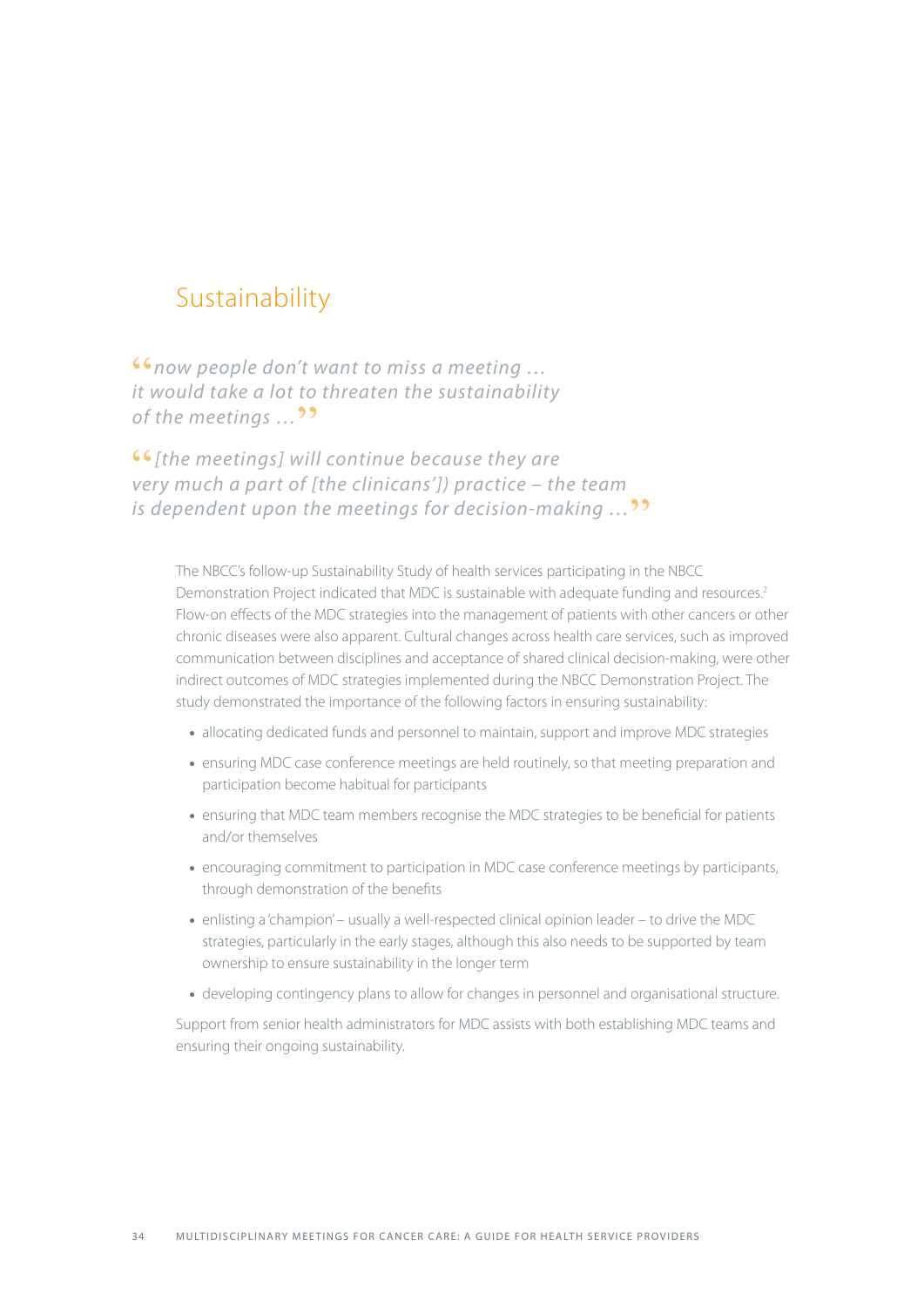#### *Multidisciplinary Care in Australia: a National Demonstration Project in Breast Cancer* **Costs of implementing multidisciplinary care**

The NBCC Demonstration Project identified the following aspects of the costs of implementing MDC: 1 These include:

- The cost of implementing MDC strategies was dependent on the level of multidisciplinary initiatives already in place at a facility. Costs were higher for newly established strategies compared with adaptation of existing strategies.
- Significant personal time was needed to implement new strategies such as treatment planning meetings.
- The cost of staff attendance at case conference and educational meetings was dependent on the number and type of attendees and the length and frequency of meetings.
- The average cost per meeting and per case presented at multidisciplinary case conference meetings tended to decrease as meetings became better established. The use of existing facilities, such as hospital meeting rooms and equipment from other groups, reduces the overall cost.
- Capital and equipment costs can be reduced by sharing the costs between different departments and disciplines.

#### *Multidisciplinary Care in Australia: a National Demonstration Project in Breast Cancer*  **Barriers to implementing multidisciplinary care**

Barriers encountered in the implementation of MDC strategies included: resistance to change; lack of time, resources and clinical staff; and the challenge of covering large geographical areas.

In overcoming these barriers, the NBCC Demonstration Project identified several key resource requirements for MDC: 1

- local clinical opinion leaders acting as advocates for MDC are crucial in lobbying staff and overcoming initial resistance and promoting cultural change
- the difficulty of changing long-established practice patterns should not be underestimated and should be addressed with evidence of benefits from new approaches
- administrative staff can greatly reduce the workload of clinicians in the set-up and coordination of meetings
- support is needed from senior hospital administration in providing meeting infrastructure such as an appropriate venue and equipment, including telecommunications assistance to overcome the challenge of meeting together and geographical remoteness.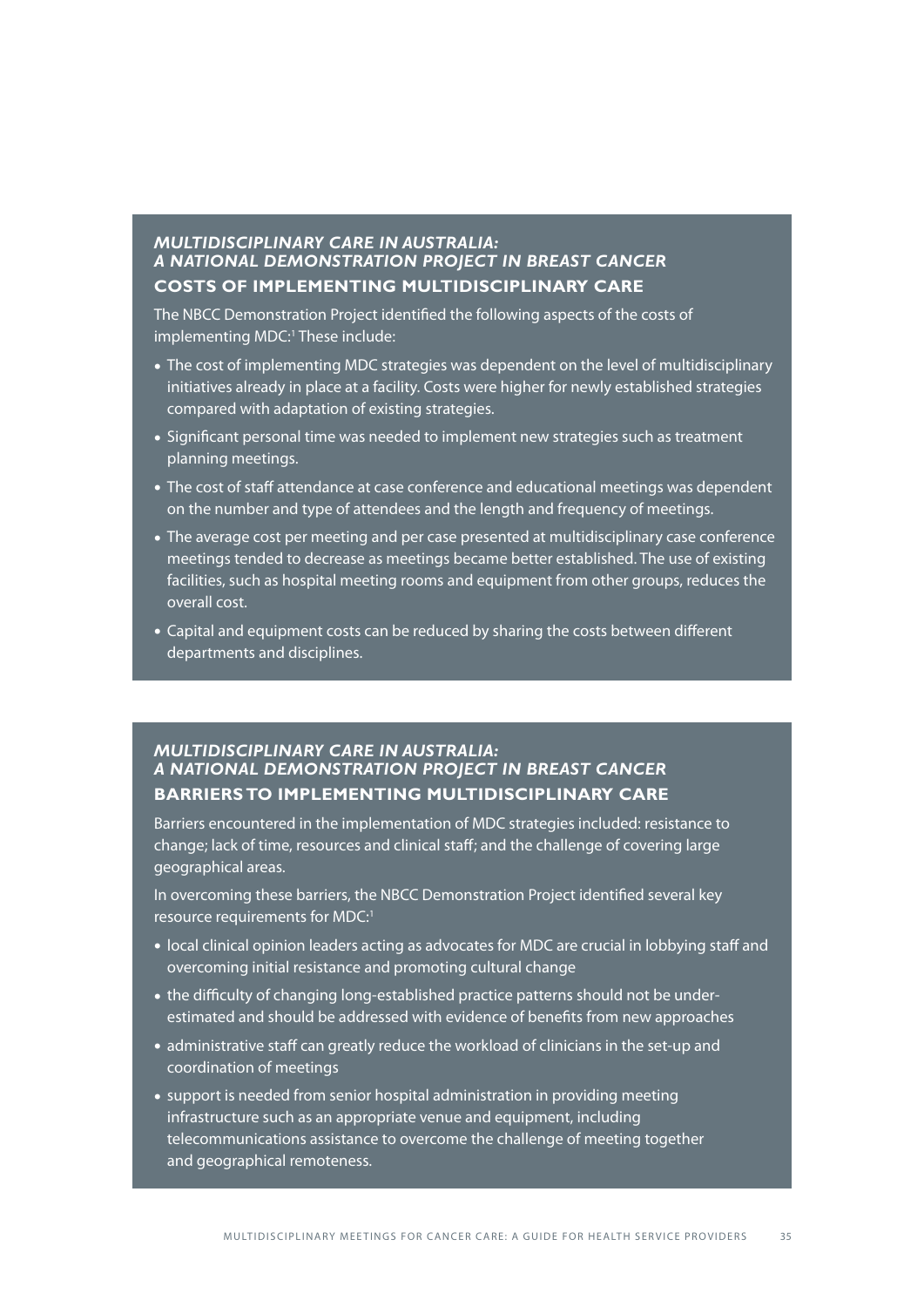

## FURTHER INFORMATION

The NBCC website has a dedicated multidisciplinary component that provides the latest information on implementing and improving sustainable MDC for all cancers in Australia. The website includes a range of resources to support MDC, as well the latest updates to this guide.

For further information: **www.nbcc.org.au/mdc**

The NBCC has developed a series of evidence-based modules that provide a summary of the relevant research and guidelines about how best to address issues when communicating with patients diagnosed with cancer. The existing modules address the topics of:

- general interactional skills
- telling a woman she has breast cancer, a recurrence or metastases
- effectively discussing treatment options
- preparing patients for potentially threatening procedures and treatment
- dealing with angry patients
- dealing with anxious patients
- effectively discussing prognosis
- improving communication within the multidisciplinary team
- discussing transitions from curative care through to palliative care
- communicating with younger women diagnosed with breast cancer.

For further information National Breast Cancer Centre **www.nbcc.org.au**

BreastCare Victoria, Department of Human Services has produced a number of resources to support MDC including:

- Multidisciplinary Toolkit
- E-Health information and resources including practical advice for videoconferencing.

For further information: **www.health.vic.gov.au/breastcare/pubs/resources.htm**

The NBCC module on improving communication within the multidisciplinary team was developed by The Pam McLean Cancer Communication Centre (PMCC). The PMCC teaches health professionals to communicate effectively and compassionately with patients and fellow practitioners.

#### For further information: **http://www.mcleancentre.org**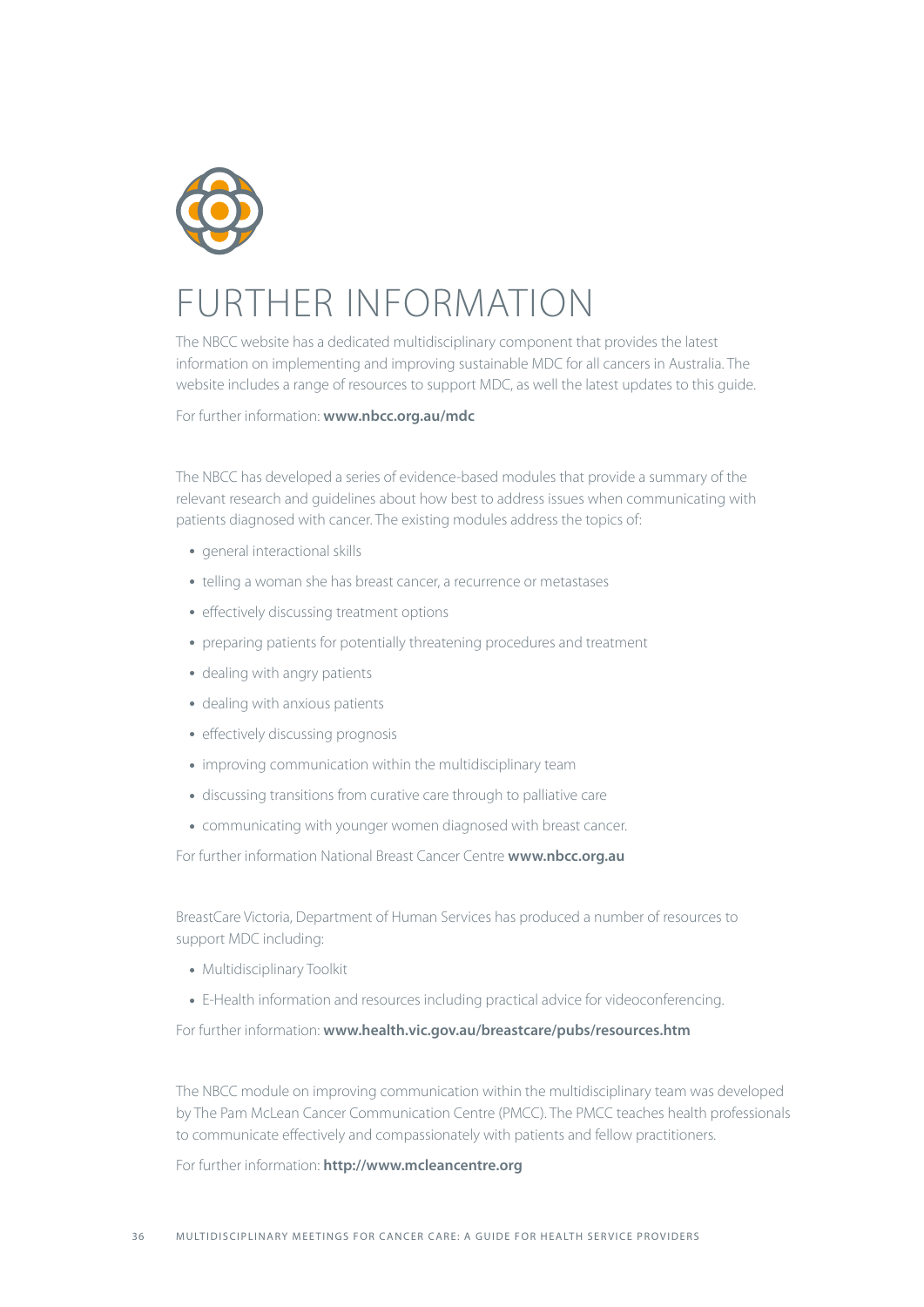

## REFERENCES

- **1.** National Breast Cancer Centre. *Multidisciplinary Care in Australia: a National Demonstration Project in Breast Cancer.*  Camperdown: National Breast Cancer Centre, 2003.
- **2.** National Breast Cancer Centre. *Sustainability of Multidisciplinary Cancer Care.* Camperdown: National Breast Cancer Centre, 2004.
- **3.** Australian Institute of Health and Welfare (AIHW) 2004. *Australia's Health 2004.* AIHW, Canberra, ACT.
- **4.** National Health Priority Action Council. *National Service Improvement Framework for Cancer.* 2004.
- **5.** Chang JH, Vines E, Bertsch H, Fraker DL, Czerniecki BJ *et al.* The impact of a multidisciplinary breast cancer center on recommendations for patient management. *Cancer,* 2001; 91(7): 1231-1237.
- **6.** National Breast Cancer Centre. *Clinical practice guidelines for the management of early breast cancer: 2nd edition.* National Breast Cancer Centre, Woolloomooloo, 2002.
- **7.** NHMRC National Breast Cancer Centre. *Clinical practice guidelines for the management of advanced breast cancer.* National Breast Cancer Centre, Woolloomooloo 2001.
- **8.** Richardson GE, Thursfield VJ, Giles GG for the Anti-Cancer Council of Victoria Lung Cancer Study Group. Reported management of lung cancer in Victoria in 1993: comparison with best practice. *Med J Aust* 2000; 172: 321-324.
- **9.** Haward R, Amir Z, Borrill C, Dawson J, Scully J, West M, Sainsbury R. Breast cancer teams: the impact of constitution, new cancer workload, and methods of operation on their effectiveness. *Br J Cancer.* 2003;89(1):15-22.
- **10.**Gabel M, Hilton NE, Nathanson SD. Multidisciplinary breast cancer clinics: do they work? *Cancer* 1997;79: 2380-2384.
- **11.**Barr O. Interdisciplinary teamwork: consideration of the challenges. *British Journal of Nursing* 1997;6(17):1005-10.
- **12.**Fergusson RJ, Gregor A, Dodds R, Kerr G. Management of lung cancer in South East Scotland. *Thorax* 1996; 51: 569-745.
- **13.**Billing JS, Wells FC. Delays in the diagnosis and surgical treatment of lung cancer. *Thorax* 1996; 51: 903-906.
- **14.**Cancer Institute NSW. *The NSW Cancer Plan 2004-2006.* Sydney. The Cancer Institute NSW, 2004.
- **15.***Priorities for Action in Cancer Control 2001– 2003.* Cancer Strategies Group. Canberra: National Health Priority Action Council, 2001.
- **16.**House of Representatives Standing Committee on Community Affairs. *Report on the Management and Treatment of Breast Cancer in Australia.* Canberra: Australian Government Publishing Service, 1995.
- **17.**Clinical Oncological Society of Australia, The Cancer Council of Australia and the National Cancer Control Initiative. *Optimising Cancer Care in Australia.* Melbourne: National Cancer Control Initiative, 2003.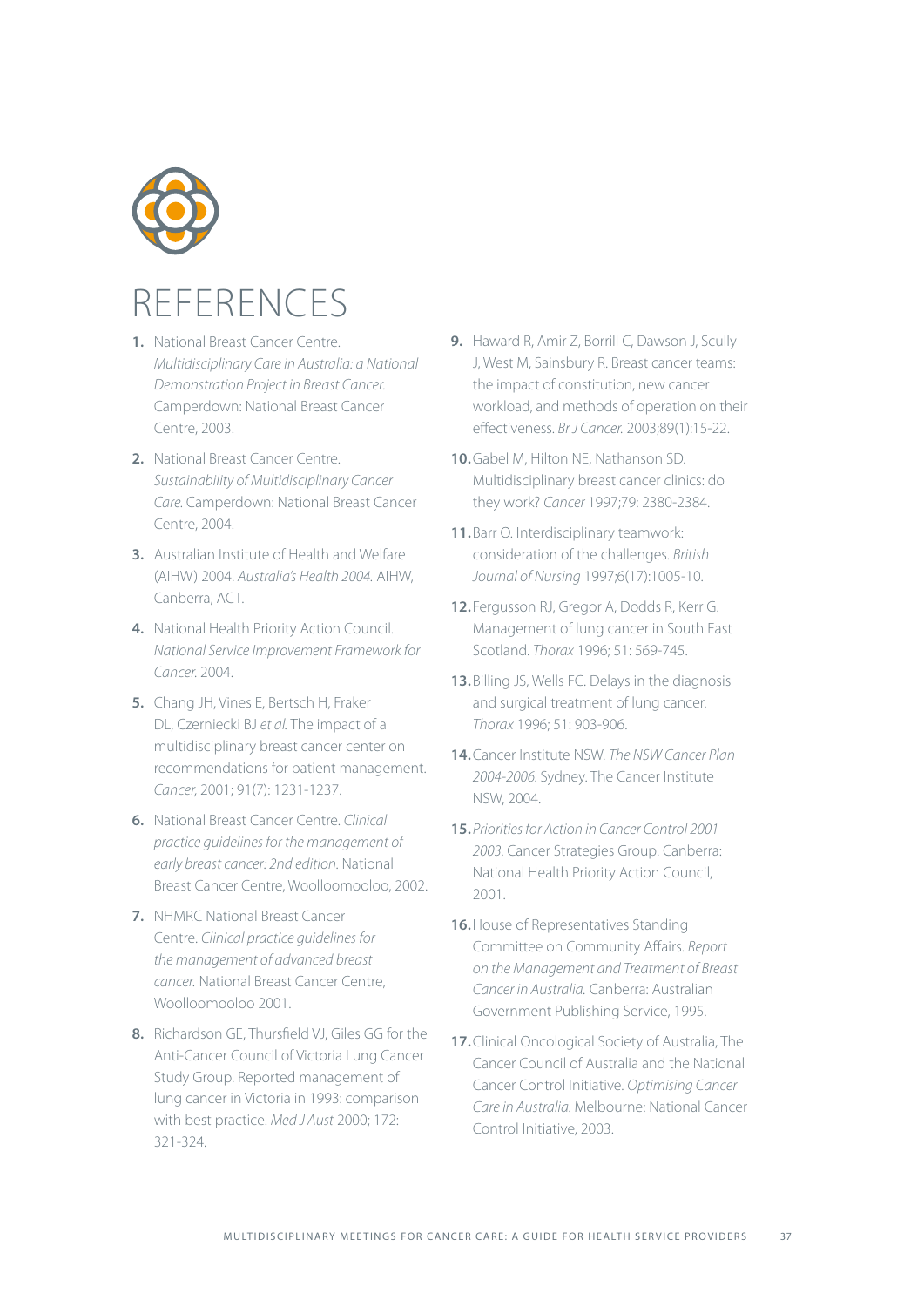- **18.**The Cancer Council Australia, Australian Cancer Network and the National Breast Cancer Centre. *A core stategy for cancer care: accreditation of cancer services – a discussion paper.* 2005, National Breast Cancer Centre, Camperdown, NSW.
- **19.**Sainsbury R, Hayward B, Johnston C, Round C. Influence of clinician workload and patterns of treatment on survival from breast cancer. *Lancet* 1995; 345:1265-1270.
- **20.**Gillis CR, Hole DJ. Survival outcome of care by specialist surgeons in breast cancer: a study of 3786 patients in the west of Scotland. *BMJ* 1996; 312(7024):145-8.
- **21.**Zorbas H, Barraclough B, Rainbird K, Luxford K, Redman S. Multidisciplinary care for women with early breast cancer in the Australian context: what does it mean? *Med J Aust* 2003;179(10):528-31.
- **22.**Yates P. Cancer care coordinators: realising the potential for improving the patient journey. *Cancer Forum* 2004;28:128-132.
- **23.**Goodwin JS, Satish S, Anderson ET, Nattinger A, Freeman JL. Effect of nurse case management of the treatment of older women with breast cancer. *Journal of the American Geriatrics Society* 2003;51:108-114.
- **24.**Delaney G, Jacob S, Iedema R *et al*. Comparison of face-to-face and videoconferenced multidisciplinary clinical meetings. *Australasian Radiology* 2004;48:487-492.
- **25.**National Breast Cancer Centre and The Pam McLean Cancer Communications Centre. *Improving communication within the multidisciplinary team.* Camperdown NSW: National Breast Cancer Centre, 2004.
- **26.**Mariano C. The case for interdisciplinary collaboration. *Nursing Outlook*  1989;37(6):285-8.
- **27.**National Breast Cancer Centre and National Cancer Control Initiative. *Clinical practice guidelines for the psychosocial of adults with cancer.* National Breast Cancer Centre, Camperdown, NSW. 2004.
- **28.**Scott CJ, Neil SL, Rodger A. Where did they get the term multidisciplinary? Consumers' descriptions of the multidisciplinary meeting. *Australasian Society of Breast Disease Scientific Meeting.* 18-23 September 2003. Gold Coast, Australia.
- **29.**Breast Cancer Network Australia. *Still Making a Difference: Summary of Recommendations.*  Breast Cancer Network Australia, Camberwell, VIC, 2005.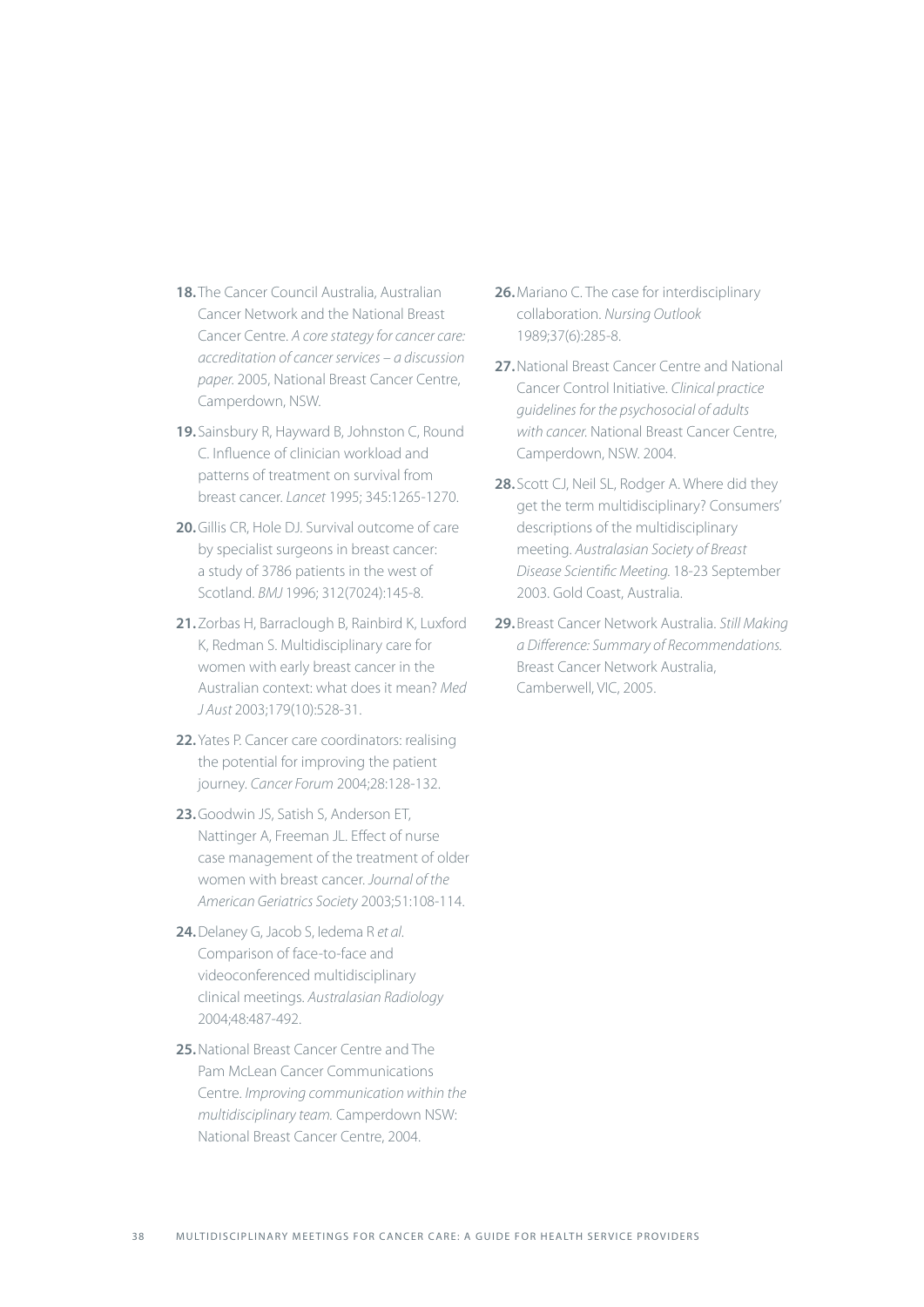## Appendix A

## Recommendations for multidisciplinary cancer care in Australia

The NBCC report *Multidisciplinary Care in Australia: a National Demonstration Project in Breast Cancer*  makes the following recommendations to promote MDC as an integral part of national policy for cancer care:

- **1.** That the *Principles of Multidisciplinary Care* developed for breast cancer be used as the basis for developing similar frameworks for other cancers and other chronic diseases requiring multidisciplinary input.
- **2.** That a brief user-friendly guide for establishment, preparation and support for multidisciplinary meetings be developed for use by health service providers.
- **3.** That the National Cancer Plan and National Service Improvement Frameworks should explicitly quantify:
	- efficiency dividends for institutions
	- service improvement implications for patients in order to promote the benefits of MDC.
- **4.** That clinical outcome studies to establish the benefits of MDC for patients with other cancers and chronic diseases such as diabetes, within the Australian health care system, be encouraged in order to provide an evidence base for broader implementation of MDC.
- **5.** That the role and effectiveness of breast care nurses is supported at all levels by:
	- informing health service providers of the benefits of the breast care nurse role in the provision of MDC
	- promoting the adoption of the core competencies currently being developed by the NBCC for the breast care nurse role to nurse training programs nationally
	- providing opportunities for nurses caring for women with breast cancer to access specialist training to support that role.
- **6.** That the establishment and maintenance of MDC meetings must be adequately and explicitly resourced by health service providers. Affordability would be enhanced with broader application to other cancers and chronic diseases to amortise infrastructure costs. Areas in which generalisation is already occurring should be studied.
- **7.** That hospital funding models and specialist and general practitioner payment schedules should be modified to support the implementation of MDC strategies, given their broad application across a number of chronic diseases.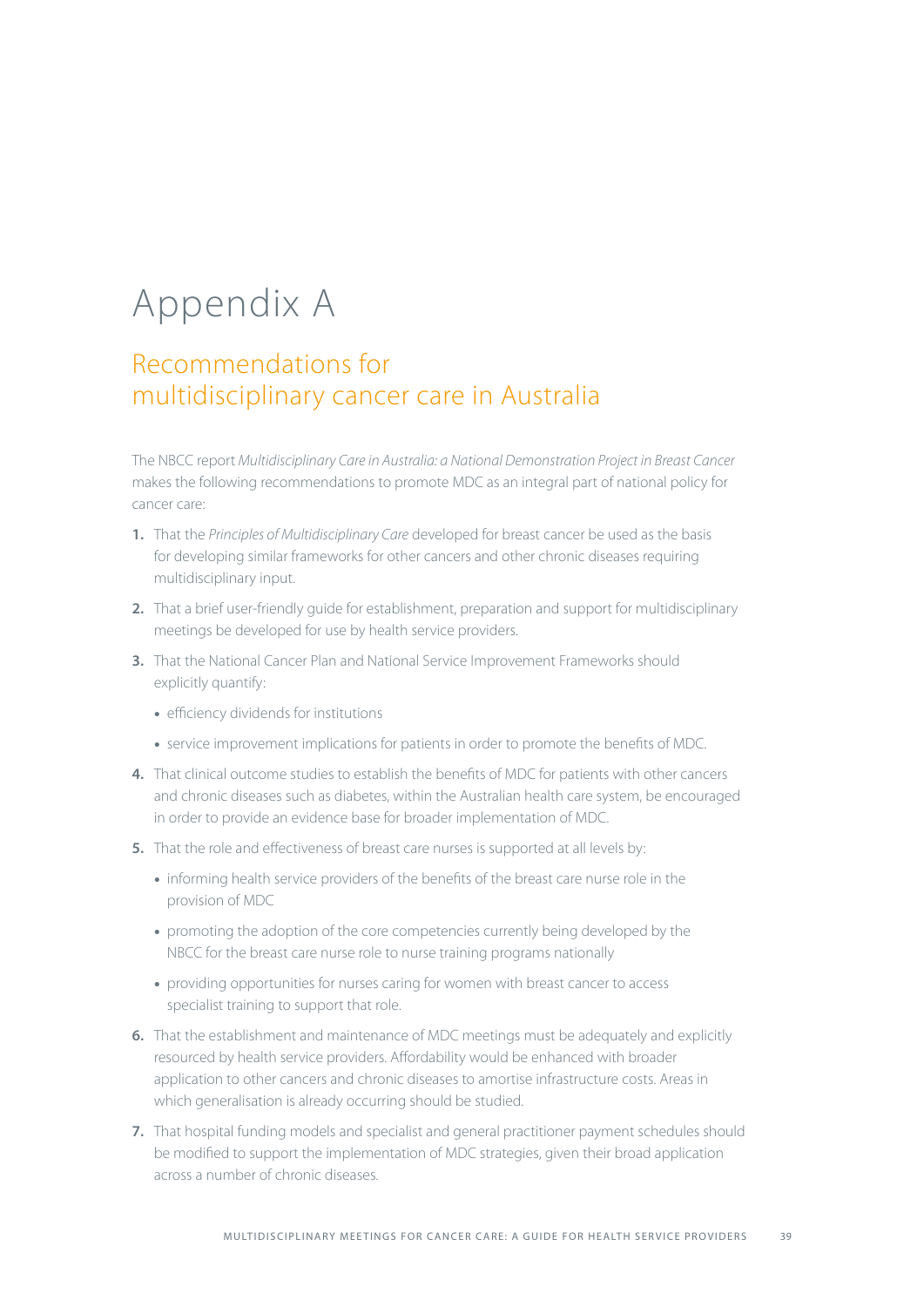## Appendix B

## National Breast Cancer Centre's *Principles of Multidisciplinary Care1*

#### **Principle of care**

#### **Team**

- The disciplines represented by the core team should minimally include surgery, oncology (radiation and medical oncology), pathology, radiology and supportive care. The individual patient's general practitioner will be part of the team.
- In order to ensure that the patient has access to the full range of therapeutic options, the core team may be expanded or contracted to include services (may be off site) such as genetics, psychiatry, physiotherapy and nuclear medicine

#### **Communication**

- A communications framework should be established which supports and ensures interactive participation from all relevant team members at regular and dedicated case conference meetings.
- Multidisciplinary input should be *considered* for all patients with cancer, however, not all cases may ultimately necessitate team discussion.

#### **Full therapeutic range**

- Geographical remoteness and/or small size of the institution delivering care should not be impediments to the delivery of multidisciplinary care for patients with cancer.
- The members of the team should support the multidisciplinary approach to care by establishing collaborative working links.

#### **Outcome**

The core team is established and known.

Referral networks established for non-core team specialist services.

Communication mechanisms are established to facilitate case discussion by all team members.

A local protocol is established for deciding which cases may not require team discussion.

Systems are established for ensuring that all patients have access to all relevant services.

Systems are established to support collaborative working links between team members.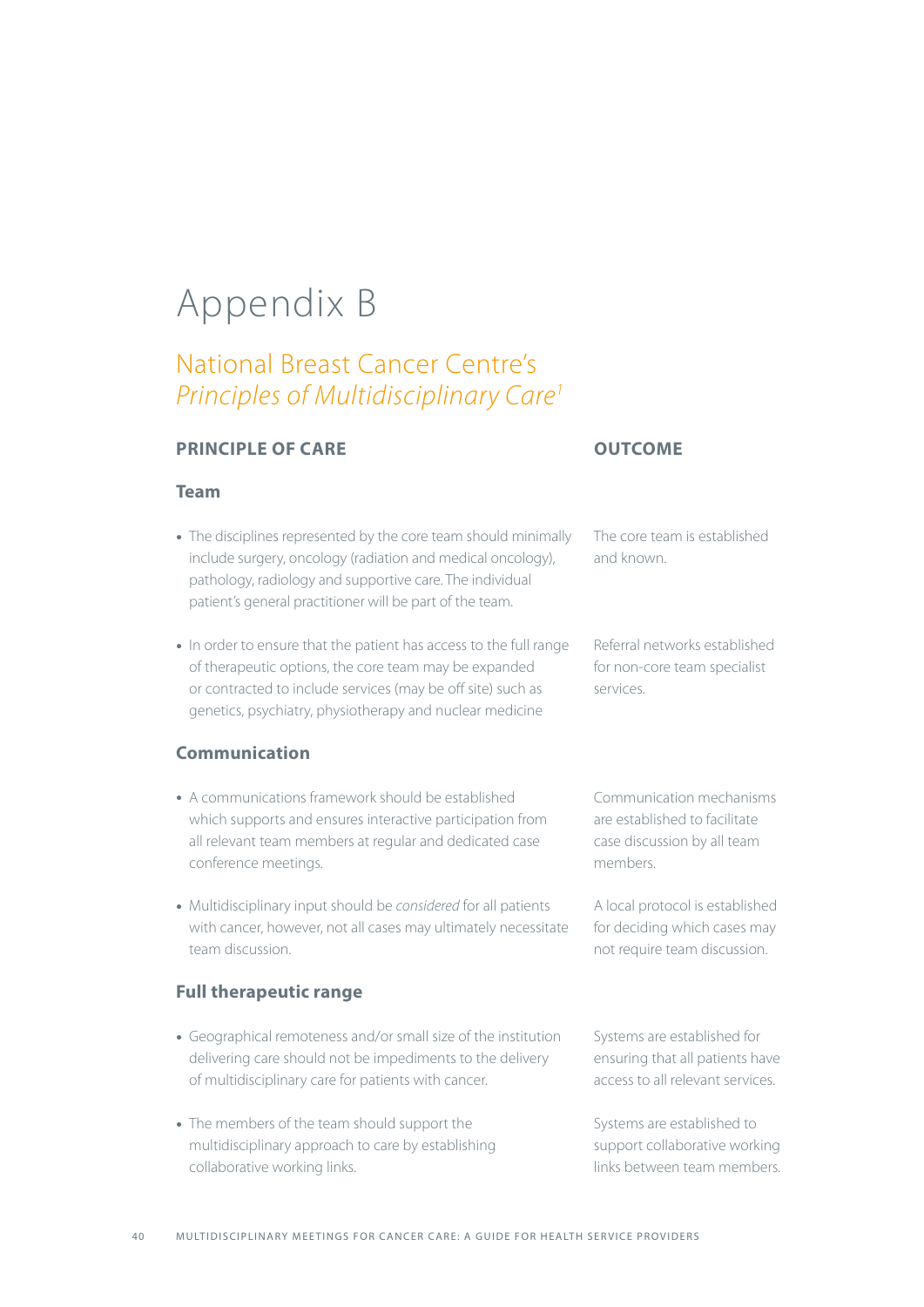#### **Principle of care**

#### **Standards of care**

- All clinicians involved in the management of patients with cancer should practice in accord with guideline recommendations.
- The treatment plan for a patient should consider individual patient circumstances and wishes.
- Discussion and decisions about treatment options should only be considered when all relevant patient results and information are available.
- In areas where the number of new cancers is small, formal collaborative links with larger units/centres should give support and foster expertise in the smaller unit.
- Maintenance of standards of best practice is supported by a number of activities which promote professional development.

#### **Involvement of the patient**

- Patients with cancer should be encouraged to participate as members of the multidisciplinary team in treatment planning.
- The patient diagnosed with cancer should be fully informed of his/her treatment options as well as the benefits, risks and possible complications of treatments offered. Appropriate literature should be offered to assist his/her decision making. This information should be made available to the patient in a form that is appropriate to his/her educational level, language and culture.
- Supportive care is an integral part of multidisciplinary care. Clinicians who treat patients with cancer should inform them of how to access appropriate support services.
- The patient with cancer should be aware of the ongoing collaboration and communication between members of the multidisciplinary team about his/her treatment.

#### **Outcome**

Local clinician data is consistent with national benchmarks.

The final treatment plan is acceptable to the patient, where possible.

Final reports are available to all core team members before treatment planning.

Systems are established for the exchange of knowledge and expertise between larger and smaller case load centres.

Systems are established for the support of professional education activities.

Patients are supported to have as much input into their treatment plan as they wish.

All patients are fully informed about all aspects of their treatment choices.

All clinicians involved in the management of patients with cancer ensure that patients have information about and access to support services.

Patients with cancer feel that their care is coordinated and not fragmented.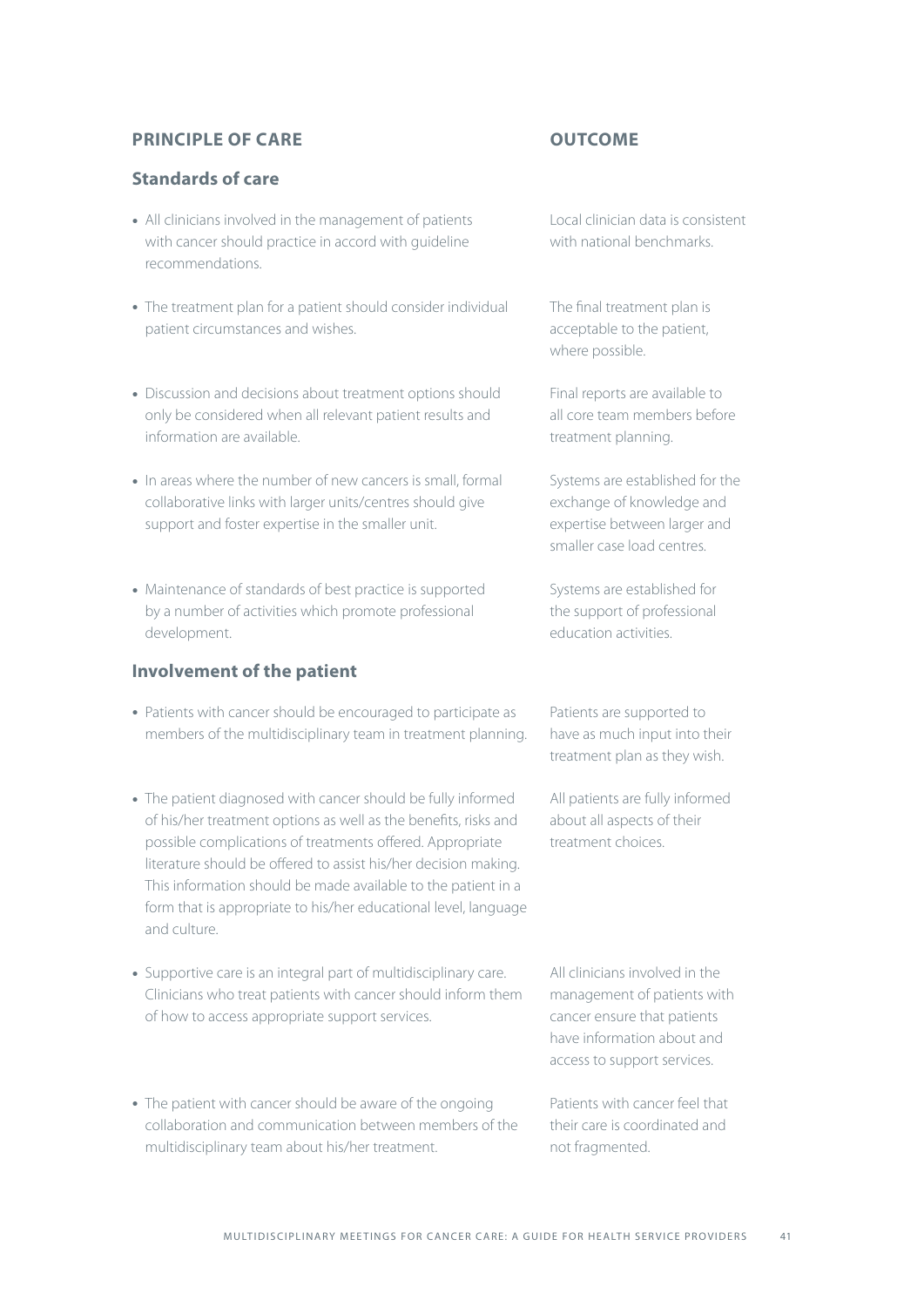## Appendix C

## Generic treatment plan proforma

*This form has been developed to provide an example of areas you may wish to include in your own tumour specific form.*

| <b>Meeting date:</b>                                                                                                                                                       |                                                                   |  |
|----------------------------------------------------------------------------------------------------------------------------------------------------------------------------|-------------------------------------------------------------------|--|
| <b>Patient particulars:</b><br>Include name, address, date of birth etc as per local protocol                                                                              | Consent:<br>Record type of consent required and what was obtained |  |
| <b>Managing clinician:</b>                                                                                                                                                 |                                                                   |  |
| <b>Medical and family history:</b>                                                                                                                                         |                                                                   |  |
| <b>Diagnosis:</b> Develop standard checklist relevant to tumour type.                                                                                                      |                                                                   |  |
| Pathology: For example                                                                                                                                                     |                                                                   |  |
| Type of tumour:                                                                                                                                                            | Nodal status:                                                     |  |
| Grade:                                                                                                                                                                     | Stage: For example T N M status                                   |  |
| Margins:                                                                                                                                                                   | Hormone receptor status:                                          |  |
| Treatment Plan: Record recommended treatment plan developed by the MDC team.<br>Develop standard checklist based on tumour type.                                           |                                                                   |  |
| For example                                                                                                                                                                |                                                                   |  |
| <b>No</b><br>Yes<br>Surgery:                                                                                                                                               | Type:                                                             |  |
| No<br><u>I</u> Yes<br>Chemotherapy:                                                                                                                                        | Type/length:                                                      |  |
| No<br>Yes<br>Radiotherapy:                                                                                                                                                 | Type:                                                             |  |
| No<br>Hormonal therapy:<br>Yes                                                                                                                                             | Type:                                                             |  |
| Other:                                                                                                                                                                     |                                                                   |  |
| <b>Supportive care needs:</b>                                                                                                                                              |                                                                   |  |
| For example                                                                                                                                                                |                                                                   |  |
| No<br> Yes<br>Supports:                                                                                                                                                    | Type:                                                             |  |
| Referral:<br>No<br>Yes                                                                                                                                                     | Type:                                                             |  |
| No<br>Concerns/issues:<br>Yes                                                                                                                                              | Type:                                                             |  |
| <b>Patient preferences:</b>                                                                                                                                                |                                                                   |  |
| $\mathbb{I}_{\mathsf{Yes}}$<br>Are the patient preferences for treatment/management known: $\Box$ No<br>Comment: Changes to the plan following discussion with the patient |                                                                   |  |
| Follow-up plan:                                                                                                                                                            |                                                                   |  |
| Discuss plan with patient                                                                                                                                                  | <u>I</u> Yes<br>By whom:<br>No                                    |  |
| By whom:<br>Copy of plan sent to general practitioner:<br>Yes<br><b>No</b>                                                                                                 |                                                                   |  |
| No<br>Yes<br>Copy of treatment plan placed in patient file:                                                                                                                |                                                                   |  |
| Other comments:                                                                                                                                                            |                                                                   |  |
| Signature of person completing the plan:                                                                                                                                   |                                                                   |  |

*Thank you to the Austin Breast Care Unit and Strathfield Breast Centre for their assistance in developing this proforma.*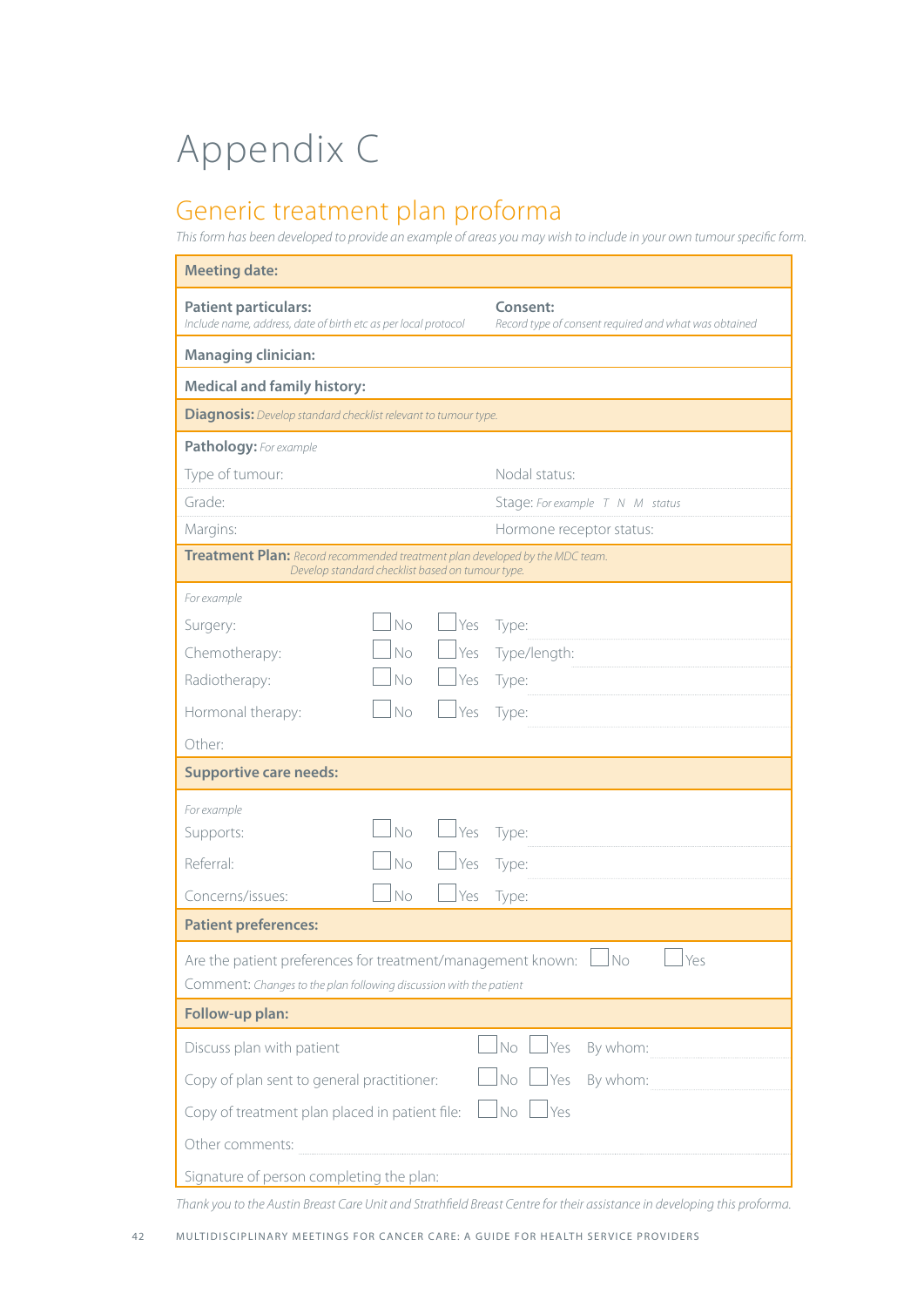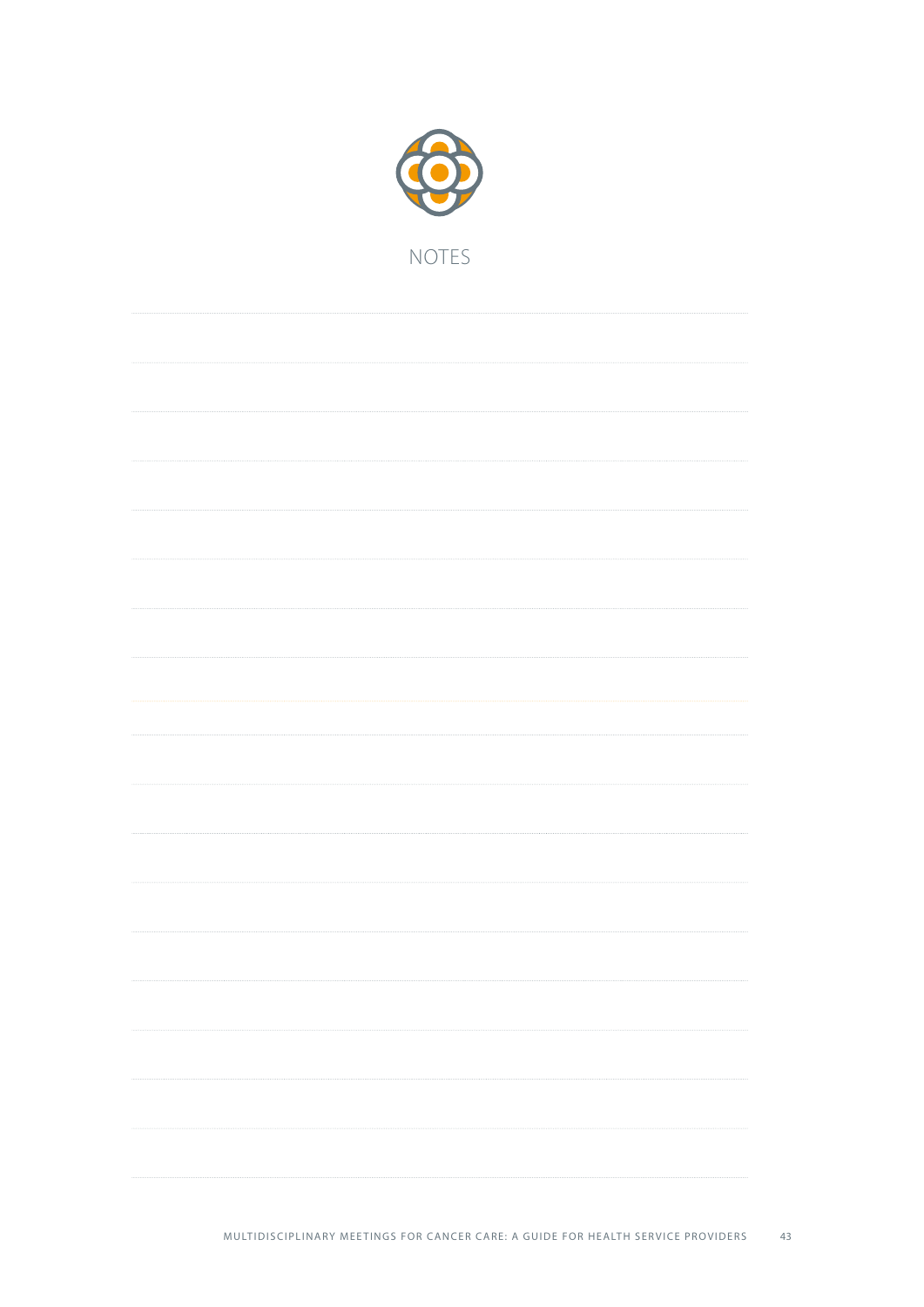

. . . . . .